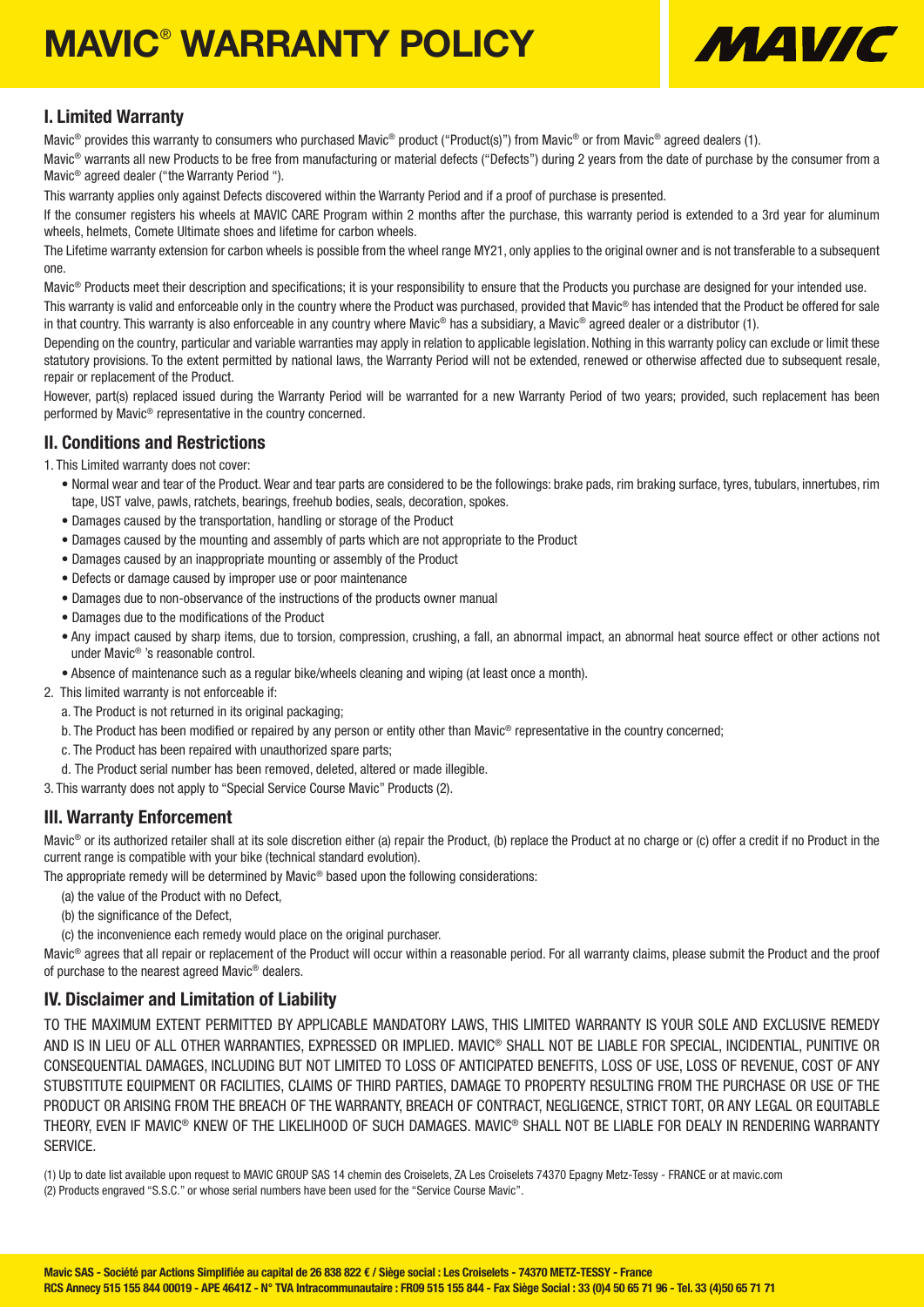## GARANTIE MAVIC®



### I. Définition de la garantie

Mavic® octroie cette garantie à tout consommateur achetant un produit Mavic® ("Produit(s)") auprès de Mavic® ou de détaillants agréés Mavic® (1).Les produits Mavic® sont garantis contre tout vice de matière ou de fabrication ("Défaut") pendant une période de 2 ans à compter de la date d'achat par le consommateur auprès du détaillant agréé Mavic® ("Période de Garantie"). La garantie ne s'appliquera que pour les Défauts découverts pendant la Période de Garantie et ne bénéficiera qu'à l'acheteur initial du Produit

Les Produits Mavic<sup>®</sup> sont conformes à leur descriptif technique et spécifications ; il vous appartient de vous assurer de leur adéquation avec l'usage que vous souhaitez en faire et de les choisir en conséquence.

Cette garantie est valide et exécutoire uniquement dans le pays d'achat du Produit dans la mesure où Mavic® a effectivement autorisé la distributiondu Produit dans ce pays. Cette garantie est aussi valide dans tous les pays dans lesquels Mavic® a une filiale, un détaillant agréé Mavic® ou undistributeur (1).

Selon les pays de vente, des garanties particulières et variables peuvent exister en fonction de la loi applicable, les dispositions de la présente garantie n'ont pas vocation à faire échec à ces dispositions impératives.Dans le cadre des lois nationales, la Période de Garantie du Produit ne sera pas prolongée ou renouvelée ou encore affectée par une revente ultérieure, la réparation ou le remplacement du Produit. Toutefois la/les pièce(s) de remplacement seront garantis pour une nouvelle Période deGarantie dans la mesure où le remplacement a été réalisé par le représentant Mavic® du pays concerné.

Cette garantie s'applique uniquement aux défauts découverts pendant la période de garantie et si une preuve d'achat est présentée.

Si le client enregistre ses roues sur le programme MAVIC CARE dans les 2 mois suivant l'achat, cette période de garantie est étendue à une 3e année pour les roues en aluminium, les casques, les chaussures Comète Ultimate et à vie pour les roues carbone.

L'extension de garantie à vie pour les roues carbone est possible à partir de la gamme de roues MY21, s'applique uniquement au propriétaire d'origine et n'est pas transférable à un autre.

### II. Conditions d'application et cas d'exclusion

1. Ne sont pas couverts par la garantie les dommages suivants :

- Dommages résultant de l'usure normale du Produit. Sont considérées comme pièces d'usure : les patins et plaquettes de freins, les surfacesde freinage de la jante, les pneus, les boyaux, les chambres à air, les fonds de jante, les valves UST, les cliquets, les roulements, les corps de roue libre, les joints, la décoration ;
- Dommages résultant du transport, de la manutention ou du stockage du Produit ;
- Dommages dus au montage ou assemblage de pièces inadaptées au Produit ;
- Dommages dus à la non-conformité du montage ou de l'assemblage du Produit ou des pièces ;
- Dommages résultant d'une utilisation non conforme à la destination du Produit ou d'un mauvais entretien ;
- Dommages résultant du non respect des instructions d'utilisation et d'entretien du Produit ;
- Dommages résultant de la modification du Produit ;
- Dommages résultant d'un choc, causé par des objets pointus, par une torsion, une compression, une chute, un impact anormal et autres actions échappant au contrôle de Mavic®.

2. Cette garantie n'est pas exécutoire si :

- a. Le Produit n'est pas retourné dans son emballage d'origine,
- b. Le Produit a été modifié ou réparé par toute personne ou entité autre que le représentant Mavic® du pays concerné,
- c. Le Produit a été réparé avec des pièces de rechange non autorisées,
- d. Le numéro de série du Produit a été enlevé, effacé, altéré ou rendu illisible.
- 3. Cette garantie ne s'applique pas aux Produits "Spécial Service Course Mavic" (2).

### III : Mise en jeu de la garantie

En cas de Défaut, Mavic® s'engage à sa discrétion soit à, (a) réparer le Produit ou (b) remplacer le Produit ou la pièce défectueuse sans frais. (c) offrir un crédit si aucun Produit de la gamme actuelle n'est compatible avec votre vélo (évolution des normes techniques).

- Ce choix sera fait par Mavic® sur la base des considérations suivantes :
	- a) la valeur qu'aurait le Produit s'il n'y avait pas de Défaut,
	- b) l'importance du Défaut,
	- c) l'inconvénient généré par le dédommagement proposé pour l'acheteur initial.

Mavic® s'engage à ce que toute réparation ou tout remplacement soit effectué dans un délai raisonnable, compte tenu de la nature du bien et de l'usage recherché par ce dernier.

Pour toute demande de garantie, présentez le Produit ainsi que la facture ou toute preuve d'achat au détaillant agréé Mavic® le plus proche.

### IV Limitation de responsabilité

DANS LE CADRE DES LOIS NATIONALES, LA PRESENTE GARANTIE EST EXCLUSIVE DE TOUT AUTRE RECOURS ET TIENT LIEU DE TOUTE GARANTIE DÉCLARÉE OU IMPLIQUÉE. LA RESPONSABILITE DE MAVIC® NE SAURAIT ETRE ENGAGEE POUR TOUT DOMMAGE INDIRECT INCLUANT NOTAMMENT LA PERTE DE CHANCE OU DE GAINS, LA PERTE DE L'UTILISATION DU PRODUIT OU DE DISPOSITIF ASSOCIÉ, LE COÛT DE TOUT ÉQUIPEMENT DE SUBSTITUTION, LES RÉCLAMATIONS DE TIERCES PARTIES AINSI QUE LES DOMMAGES CAUSÉS À LA PROPRIÉTÉ RÉSULTANT DE L'ACHAT OU DE L'UTILISATION DU PRODUIT OU ENCORE CONSÉCUTIFS A UNE INOBSERVATION DE LA GARANTIE. MAVIC® NE SAURAIT ÊTRE TENU RESPONSABLE DELA PERTE D'UTILISATION DU PRODUIT DURANT SA PÉRIODE DE RÉPARATION.

(1) Liste à jour disponible sur simple demande à MAVIC,74996 ANNECY Cedex 9 -FRANCE ou sur www.mavic.com

(2) Produits gravés ''S.S.C.'' ou dont les numéros de séries ont été utilisés pour le ''Service Course'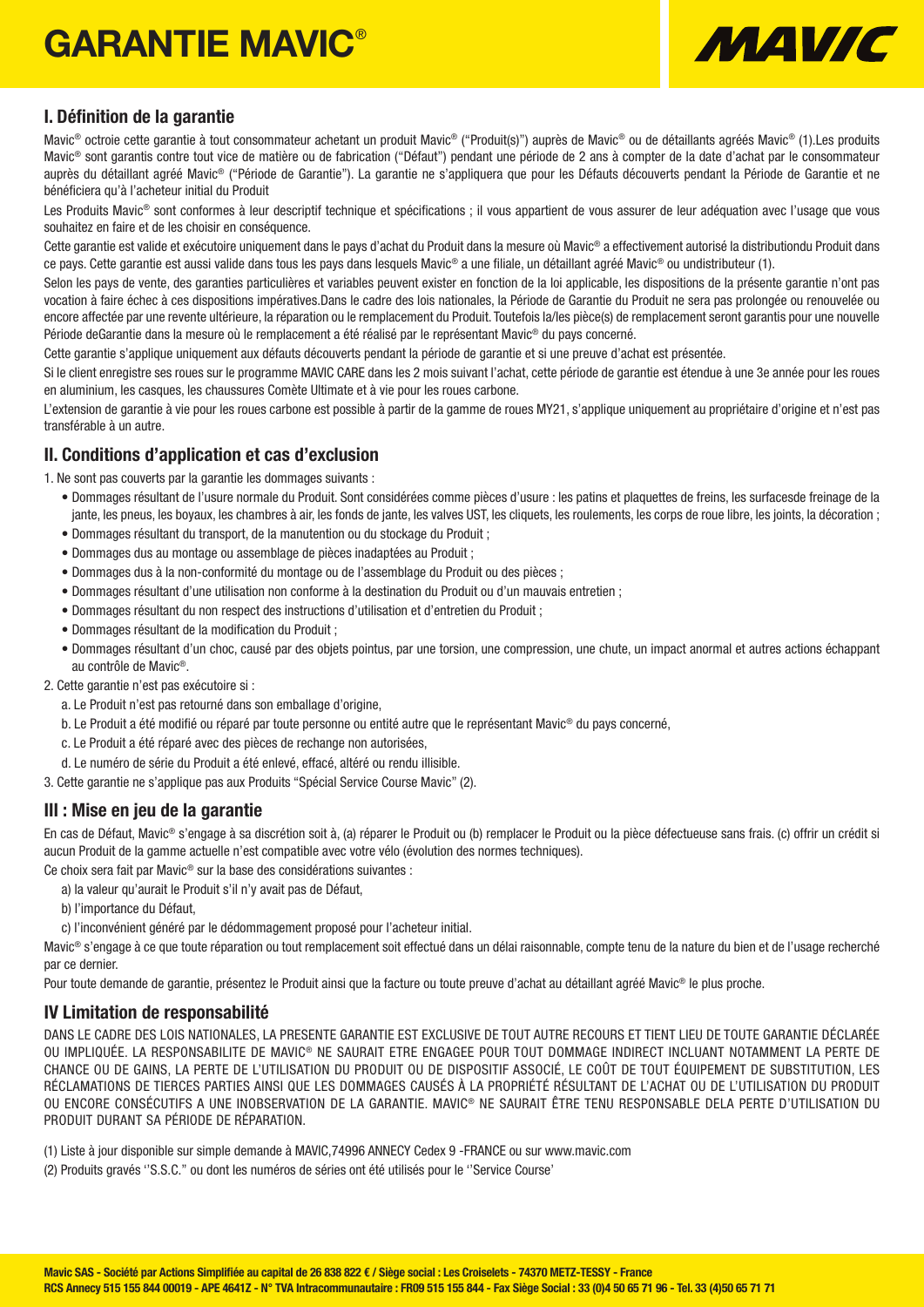## MAVIC® GARANTIEBESTIMMUNGEN



### I. Eingeschränkte Garantie

Mavic® gewährt diese Garantie für Verbraucher, die ein Mavic® -Produkt ("Produkt(e)") von Mavic® oder von einem von Mavic® autorisierten Fachhändler (1) gekauft haben.

Mavic® garantiert für einen Zeitraum von 2 Jahren ("Garantiezeit"), beginnend mit dem Datum des Kaufs bei einem von Mavic® zugelassenen Fachhändler, dass alle neuen Produkte frei von Herstellungs-und Materialfehlern ("Fehler") sind. Diese Garantie bezieht sich ausschließlich auf Fehler, die innerhalb der Garantiezeit erkannt werden, und gilt nur für den Erstkäufer des Produkts. Mavic® -Produkte entsprechen ihrer Beschreibung und ihren technischen Daten. Es liegt in der Verantwortung des Kunden, sicherzustellen, dass die von ihm gekauften Produkte für die beabsichtigte Verwendung geeignet sind.

Diese Garantie ist nur in dem Land gültig und durchsetzbar, in dem das Produkt gekauft wurde, vorausgesetzt, dass Mavic® das Produkt für den Verkauf in diesem Land vorgesehen hat. Die Garantie ist auch in jedem anderen Land durchsetzbar, in dem Mavic® über eine Niederlassung verfügt oder in dem sich ein von Mavic® autorisierter Fachhändler oder Vertriebshändler (1) befindet.

In Abhängigkeit vom jeweiligen Land können besondere und variable Garantien gemäß dem geltenden Recht zur Anwendung kommen. Die gesetzlichen Vorschriften können durch die vorliegenden Garantiebestimmungen weder ausgeschlossen noch begrenzt werden.

Soweit es im Rahmen der nationalen Gesetze zulässig ist, wird die Garantiezeit bei Weiterveräußerung, Reparatur oder Austausch des Produkts nicht verlängert, erneuert oder sonst wie beeinträchtigt. Allerdings wird für während der Garantiezeit ausgetauschte Teile eine neue Garantiezeit von zwei Jahren gewährt, jedoch nur unter der Voraussetzung, dass der Austausch von einem im betreffenden Land ansässigen Mavic® -Vertreter durchgeführt wurde.

Diese Garantie gilt nur für Mängel, die innerhalb des Garantiezeitraums entdeckt werden, und wenn ein Kaufbeleg vorgelegt wird.

Wenn der Kunde seine Laufräder innerhalb von 2 Monaten nach dem Kauf beim «MAVIC CARE»-Programm registriert, verlängert sich dieser Garantiezeitraum auf 3 Jahre für Aluminium-Laufräder, Helme sowie Comete Ultimate-Schuhe und auf lebenslange Garantie für Carbon-Laufräder.

Diese lebenslange Garantieverlängerung für Carbon-Laufräder ist erst für Laufräder ab Modelljahr 2021 möglich, sie gilt nur für den Erstbesitzer und ist nicht auf einen Folgebesitzer übertragbar.

#### II. Bedingungen und Beschränkungen

- 1. Diese eingeschränkte Garantie gilt nicht für:
	- normalen Verschleiß des Produkts. Zu den Verschleißsteilen gehören: Bremsbeläge, Bremsflanken der Felgen, Reifen, Schlauchreifen, Schläuche, Felgenband, UST-Ventile, Sperrklinken, Lager, Freilauf, Dichtungen, Deko-Elemente;
	- Schäden, die durch den Transport, die Handhabung oder die Lagerung des Produkts verursacht wurden;
	- Schäden, die durch die Montage und den Anbau von nicht für das Produkt geeigneten Teilen verursacht wurden;
	- Schäden, die durch unsachgemäße Montage oder unsachgemäßen Zusammenbau des Produkts verursacht wurden;
	- Fehler oder Schäden, die durch unsachgemäßen Gebrauch oder schlechte Wartung und Pflege verursacht wurden;
	- Schäden aufgrund von Nichtbeachtung der Anweisungen in der Bedienungsanleitung des Produkts;
	- Schäden aufgrund von Änderungen am Produkt;
	- Jegliche Auswirkungen, die auf Kontakt mit scharfen Gegenständen, durch Biegen, Drücken, Fallenlassen, einen unnormalen Aufprall oder sonstige Aktionen zurückzuführen sind, die außerhalb der Kontrolle von Mavic® liegen.
- 2. Diese eingeschränkte Garantie ist nicht durchsetzbar, wenn:
	- a. das Produkt nicht in seiner Originalverpackung zurückgesandt wurde:
	- b. das Produkt von jemand anderem als einem im betreffenden Land ansässigen Mavic® -Vertreter verändert oder repariert wurde;
	- c. das Produkt mit nicht zugelassenen Ersatzteilen repariert wurde;
	- d. die Seriennummer des Produkts auf irgendeine Weise entfernt, beseitigt, verändert oder unleserlich gemacht wurde.
- 3. Diese Garantie gilt nicht für Produkte aus dem "Special Service Course"-Programm von Mavic (2).

### III. Garantiedurchsetzung

Mavic® oder der zugelassene Fachhändler kann nach eigenem Ermessen entweder (a) das Produkt kostenlos reparieren oder (b) das Produkt kostenlos austauschen. (c) eine Gutschrift anbieten, wenn kein Produkt aus dem aktuellen Sortiment mit dem Fahrrad des Kunden kompatibel ist (infolge technischer Weiterentwicklung). Die entsprechende Maßnahme wird von Mavic® auf Basis der folgenden Erwägungen festgelegt.

- (a) Wert des fehlerfreien Produkts;
- (b) Bedeutsamkeit des Fehlers;
- (c) Unannehmlichkeiten der jeweiligen Maßnahme für den Erstkäufer.

Mavic® verpflichtet sich, die Reparatur oder den Austausch des Produkts innerhalb einer angemessenen Frist durchzuführen. Zur Durchsetzung von Garantieansprüchen sind das Produkt und der dazugehörige Kaufbeleg an den nächsten von Mavic® zugelassenen Fachhändler einzusenden.

### IV. Haftungsausschluss und Haftungsbegrenzung

DIESE EINGESCHRÄNKTE GARANTIE STELLT IM GESETZLICH ZULÄSSIGEN RAHMEN IHR EINZIGES UND AUSSCHLIESSLICHES RECHTSMITTEL DAR UND ERSETZT ALLE ANDEREN AUSDRÜCKLICHEN ODER IMPLIZITEN GARANTIEN. MAVIC® ÜBERNIMMT KEINERLEI HAFTUNG FÜR BESONDERE UND ZUSÄTZLICHE SCHADENSANSPRÜCHE, NEBENSCHÄDEN, BUSSZAHLUNGEN ODER FOLGESCHÄDEN, EINSCHLIESSLICH, JEDOCH NICHT BESCHRÄNKT AUF DEN VERLUST VON ERWARTETEN LEISTUNGEN ODER GEWINNEN, KOSTEN FÜR ERSATZAUSRÜSTUNGEN ODER -EINRICHTUNGEN, ANSPRÜCHE DRITTER, EIGENTUMSVERLETZUNGEN, DIE SICH AUFGRUND DES VERKAUFS ODER GEBRAUCHS DES PRODUKTS ODER WEGEN EINER GARANTIEVERLETZUNG, EINES VERTRAGSBRUCHS, FAHRLÄSSIGKEIT, PRODUKTFEHLERN ODER ANDEREN RECHTLICHEN ODER GESETZLICHEN UMSTÄNDEN ERGEBEN, AUCH WENN MAVIC® VON DER MÖGLICHKEIT SOLCHER SCHÄDEN WUSSTE. MAVIC® ÜBERNIMMT KEINERLEI HAFTUNG FÜR VERZÖGERUNGEN BEI DER ERBRINGUNG DER GARANTIELEISTUNGEN.

(1) Eine aktuelle Liste ist bei MAVIC, 74996 ANNECY Cedex 9 -Frankreich, oder auf mavic.com erhältlich.

(2) Erkennbar an einer "SSC"-Gravur oder Seriennummer, die für den "Mavic Service Course" verwendet wurde.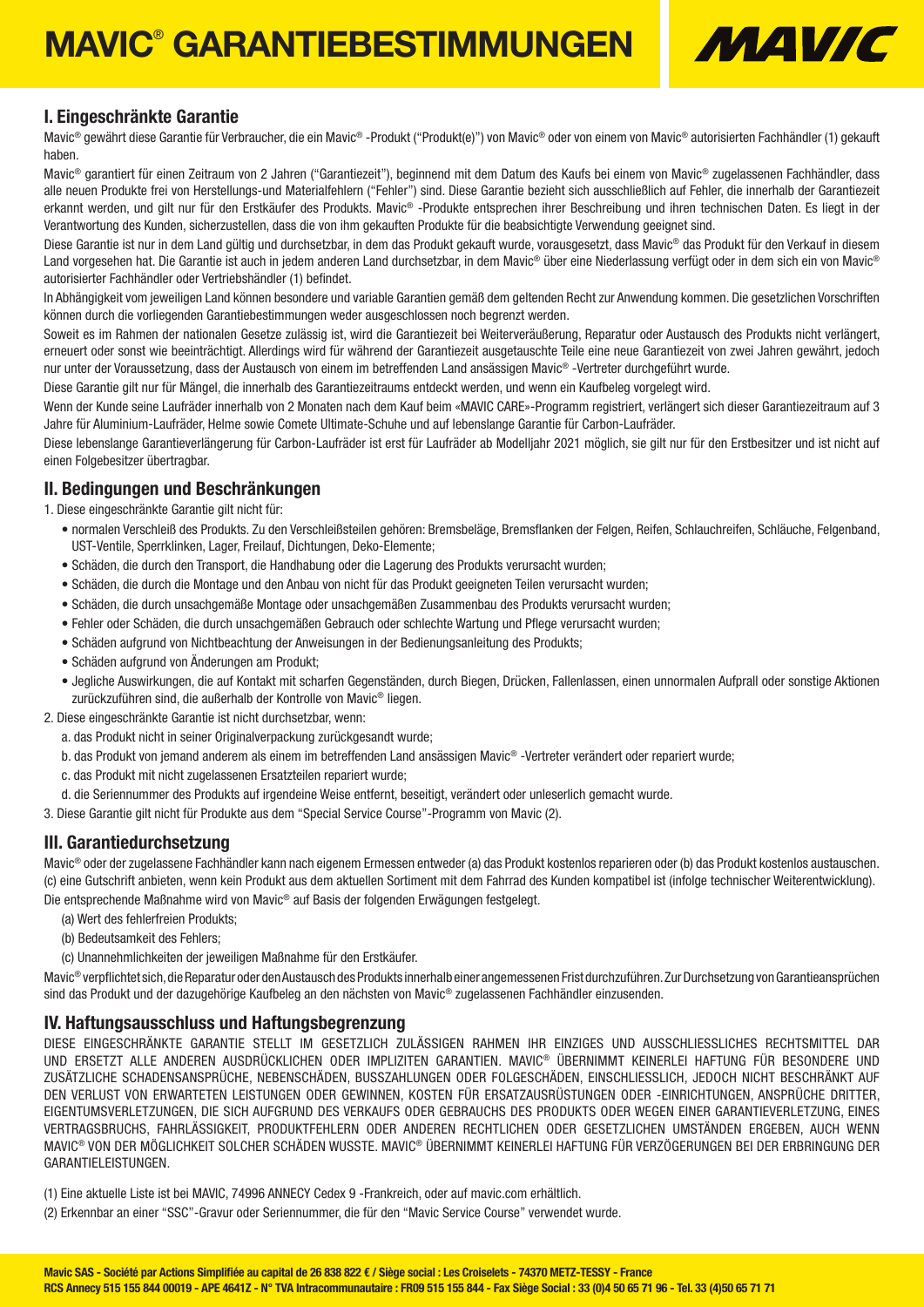# POLÍTICA DE GARANTÍA DE MAVIC<sup>®</sup> M44*VIC*



### I. Garantía limitada

Mavic<sup>®</sup> ofrece esta garantía a los consumidores que adquieran el producto Mavic<sup>®</sup> (en adelante, los "Productos") de Mavic<sup>®</sup> o a través de detallistas autorizados Mavic® (1).Mavic® garantiza que todos los Productos nuevos estarán libres de defectos de fabricación o materiales (en adelante, los "Defectos") durante 2 años a partirde la fecha de compra por parte del consumidor a través de un detallista autorizado Mavic® (en adelante, el "Periodo de garantía"). La presente garantíasólo cubre los Defectos descubiertos dentro del Periodo de garantía y sólo es extensiva al comprador original del Producto. Los Productos Mavic® cumplen su descripción y especificaciones; usted es responsable de asegurarse de que los Productos que adquiera estén diseñados para el uso previsto por usted. La presente garantía es válida y exigible únicamente en el país en el que se adquirió el Producto, siempre y cuando Mavic® tuviera intención de ofrecer a la venta dicho Producto en ese país. La presente garantía también será exigible en cualquier país en el que Mavic® cuente con una filial, un detallista autorizado Mavic® o un distribuidor (1). En función del país, pueden aplicarse garantías particulares y variables con relación a la legislación aplicable. Ninguna parte de la presente política de garantía supondrá la exclusión o limitación de las disposiciones legales. Hasta el máximo permitido por la legislación nacional, el Periodo de garantía no será prorrogado, renovado ni alterado de ninguna otra forma debido a la reventa, la reparación ni la sustitución posterior del Producto. Sin embargo, los componentes de sustitución suministrados durante el Periodo de garantía estarán a su vez garantizados por un nuevo Periodo de garantía de dos años, siempre y cuando dicha sustitución haya sido realizada por un representantede Mavic® en el país en cuestión.

Esta garantía se aplicará solo a los defectos descubiertos dentro del periodo de garantía y si se presenta el recibo de compra.

Si el consumidor registra sus ruedas en el programa MAVIC CARE en los 2 meses posteriores a la compra, el periodo de garantía se ampliará a 3 años para las ruedas de aluminio, los cascos y las zapatillas Comete Ultimate y será vitalicio para las ruedas de carbono.

La ampliación vitalicia de la garantía para ruedas de carbono es posible en la gama de ruedas MY21, y solo se aplica al propietario original, sin posibilidad de transferirla a otra persona.

### II. Condiciones y restricciones

1. La presente garantía limitada no cubre:

- El desgaste normal del Producto. Se considerarán como componentes de desgaste los siguientes:pastillas de freno, superficie de frenado de la llanta, neumáticos, tubulares, cámaras, cinta de llanta, válvula UST, trinquetes, rodamientos, cuerpos de piñón libre, juntas, decoración.
- Daños causados por el transporte, la manipulación o el almacenamiento del Producto
- Daños causados por el montaje y el ensamblaje de piezas no adecuadas para el Producto
- Daños causados por un montaje o ensamblaje inadecuado del Producto
- Defectos o daños causados por un uso inadecuado o un mantenimiento deficiente
- Daños debidos al incumplimiento de las instrucciones del manual del propietario del producto
- Daños debidos a modificaciones del Producto
- Impactos causados por objetos cortantes, torsión, compresión, caídas, un impacto anormal u otras acciones que estén razonablemente fuera del control de Mavic®.
- 2. La presente garantía limitada no será exigible si:
	- a. El producto no es devuelto en su embalaje original.
	- b. El producto ha sido modificado o reparado por cualquier persona o entidad distinta de un representante de Mavic® en el país en cuestión.
	- c. El Producto ha sido reparado con recambios no autorizados.
	- d. El número de serie del Producto ha sido eliminado, borrado, alterado o manipulado para dejarlo ilegible.

3. La presente garantía no cubre los Productos del curso "Special Service Course Mavic" (2).

### III. Exigibilidad de la garantía

Mavic<sup>®</sup> o su detallista autorizado podrán, según consideren oportuno, (a) reparar el Producto o (b) reemplazar el Producto sin cargo. (c) ofrecer un crédito si ningún producto de la gama actual es compatible con tu bici (evolución del estándar técnico).

El recurso adecuado será determinado por Mavic® basándose en las siguientes consideraciones:

- (a) el valor del producto sin Defectos,
- (b) la importancia del Defecto,
- (c) los inconvenientes que cada recurso pudiera suponer para el comprador original.

Mavic® se compromete a que cualquier reparación o sustitución del Producto se producirá dentro de un periodo razonable. Para todas las reclamaciones en garantía, envíe el Producto y el comprobante de compra al detallista autorizado Mavic<sup>®</sup> más cercano..

### IV. Descargo y limitación de la responsabilidad

HASTA EL MÁXIMO PERMITIDO POR LA LEGISLACIÓN OBLIGATORIA APLICABLE, ESTA GARANTÍA LIMITADA CONSTITUYE SU RECURSO ÚNICO Y EXCLUSIVO Y SUSTITUYE A CUALESQUIERA OTRAS GARANTÍAS, YA SEAN EXPRESAS O IMPLÍCITAS. MAVIC® RECHAZA TODA RESPONSABILIDAD POR DAÑOS ESPECIALES, ACCIDENTALES, PUNITIVOS O CONSECUENTES, INCLUIDOS, A TÍTULO MERAMENTE ENUMERATIVO PERO NO EXHAUSTIVO, LA PÉRDIDA DE BENEFICIOS ESPERADOS, LA PÉRDIDA DE USO, EL LUCRO CESANTE, EL COSTE DE CUALESQUIERA EQUIPOS O INSTALACIONES SUSTITUTIVOS, RECLAMACIONES DE TERCEROS, DAÑOS MATERIALES RESULTANTES DE LA COMPRA O DEL USO DEL PRODUCTO O QUE SE DERIVEN DEL INCUMPLIMIENTO DE LA GARANTÍA, INCUMPLIMIENTO CONTRACTUAL, NEGLIGENCIA, RESPONSABILIDAD EXTRACONTRACTUAL ESTRICTA O CUALESQUIERA OTRAS TEORÍAS LEGALES O CONSUETUDINARIAS, INCLUSO SI MAVIC® HA TENIDO CONOCIMIENTO DE LA PROBABILIDAD DE QUE TALES DAÑOS SE PRODUJERAN. MAVIC® NO SERÁ RESPONSABLE DE NINGÚN RETRASO EN EL SUMINISTRO DEL SERVICIO DE GARANTÍA.

(1) Para obtener una lista actualizada, solicítela a MAVIC, 74996 ANNECY Cedex 9 -Francia, o visite mavic.com

(2) Productos identificados como "S.S.C." o cuyos números de serie se hayan utilizado en el curso "Service Course Mavic"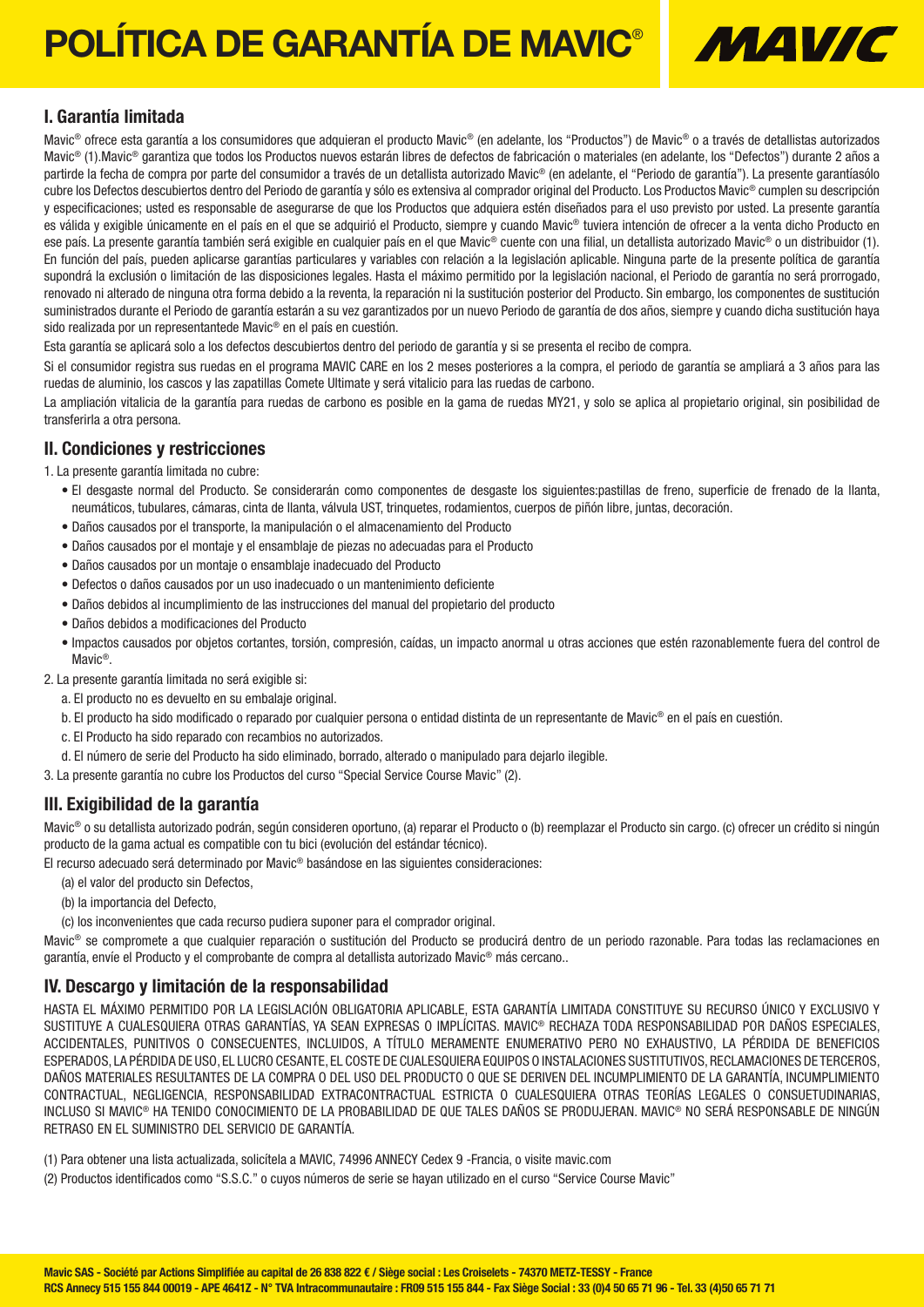## DISPOSIZIONI DI GARANZIA MAVIC®



### I. Garanzia limitata

Mavic® offre la presente garanzia ai clienti che hanno acquistato un prodotto Mavic® (di seguito "Prodotti") da Mavic® o da un rivenditore autorizzato Mavic® (1). Mavic® garantisce che tutti i Prodotti nuovi saranno privi di difetti materiali o di produzione (di seguito "Difetti") per i 2 anni successivi alla data di acquistoda parte del cliente presso un rivenditore autorizzato Mavic® (di seguito "il Periodo di Garanzia"). Tale garanzia si applica solamente ai Difetti rilevati all'interno del Periodo di Garanzia e riguarda solo l'acquirente originale del Prodotto. I Prodotti Mavic® sono conformi con le relative descrizioni e specifiche;è responsabilità dell'utente accertarsi della corrispondenza tra i Prodotti acquistati e l'utilizzo previsto. La presente garanzia è valida e applicabile solo nel paese di acquisto del Prodotto, a condizione che Mavic® abbia scelto di commercializzare il Prodotto intale paese. La presente garanzia è inoltre applicabile in qualsiasi paese nel quale sia presente una filiale Mavic®, un rivenditore autorizzato o un distributore Mavic® (1).A seconda del paese, possono essere applicabili garanzie diverse e particolari in relazione alle normative vigenti. Nulla nelle presenti disposizioni di garanziapuò escludere o limitare tali disposizioni di legge. Nella misura ammessa dalle leggi nazionali, il Periodo di Garanzia non sarà esteso, rinnovato o in altro modo influenzato sulla base di una successiva rivendita, riparazione o sostituzione del Prodotto. Tuttavia, eventuali componenti sostituiti durante il Periodo di Garanzia verranno garantiti per un nuovo Periodo di Garanzia di due anni, a condizione che tale sostituzione venga eseguita da un rappresentate di Mavic® nel paese interessato.

La presente Garanzia si applica esclusivamente ai Difetti rilevati all'interno del Periodo di Garanzia, dietro presentazione di una prova d'acquisto.

Nel caso in cui il consumatore abbia registrato le sue ruote su MAVIC CARE entro 2 mesi dall'acquisto, il Periodo di Garanzia verrà esteso a 3 anni per le ruote in alluminio, i caschi e le scarpe Comete Ultimate, e illimitatamente per le ruote in carbonio.

L'estensione illimitata del Periodo di Garanzia per le ruote in carbonio è applicabile alla gamma di ruote MY21, al solo vantaggio dell'acquirente originale e senza la possibilità di trasferimento a terzi.

### II. Condizioni e restrizioni

- 1. La presente Garanzia limitata non copre:
	- La normale usura del Prodotto. Gli elementi soggetti a usura sono i seguenti: pattini per freni, superfici di frenata del cerchio, pneumatici, tubolari,camere d'aria, nastri para-nipples, valvole UST, denti di arresto, cuscinetti, corpi ruota libera, guarnizioni e decorazioni.
	- I danni causati da trasporto, gestione e rimessaggio del Prodotto.
	- I danni causati da montaggio e assemblaggio di parti non conformi per il Prodotto.
	- I danni causati da montaggio o assemblaggio non conforme del Prodotto.
	- I difetti o danni causati da un uso improprio o da scarsa manutenzione.
	- I danni dovuti alla mancata osservanza delle istruzioni indicate nel manuale dei prodotti.
	- I danni dovuti a modifiche apportate ai Prodotti.

• Eventuali danni causati da oggetti taglienti, danni dovuti a torsione, compressione, cadute, impatti non conformi o altre azioni al di fuori del ragionevole controllo di Mavic®.

2. La presente garanzia limitata non è applicabile se:

- a. Il Prodotto non viene restituito nel suo imballo originale;
- b. Il Prodotto è stato modificato o riparato da un qualsiasi soggetto o persona diversa dal rappresentante Mavic® per il paese interessato;
- c. La riparazione del Prodotto è stata eseguita con ricambi non autorizzati;
- d. Il numero di serie del Prodotto è stato rimosso, cancellato, alterato o reso illeggibile.
- 3. La presente garanzia non si applica ai Prodotti "Special Service Course Mavic" (2).

### III. Applicazione della garanzia

Mavic® o un suo rivenditore autorizzato eseguiranno a loro esclusiva discrezione la (a) riparazione del Prodotto o la (b) sostituzione del Prodotto senza alcun costo. (c) offriranno un credito se nessun Prodotto della gamma attuale dovesse essere compatibile con il modello in oggetto (evoluzione dello standard tecnico).

Il risarcimento adeguato verrà determinato da Mavic® sulla base delle seguenti considerazioni:

- (a) il valore del Prodotto privo di Difetti,
- (b) il valore del Difetto,
- (c) il disturbo causato all'acquirente originale da ciascuno dei possibili risarcimenti.

Mavic® si impegna a eseguire qualsiasi intervento di sostituzione o riparazione del Prodotto entro un periodo di tempo ragionevole. Per tutte le richieste di risarcimento in garanzia, inviare il Prodotto e la prova di acquisto al rivenditore autorizzato Mavic® più vicino.

### IV. Esclusione e limitazione di responsabilità

NELLA MISURA MASSIMA AMMESSA DALLE LEGGI VIGENTI, LA PRESENTE GARANZIA LIMITATA RAPPRESENTA L'UNICA E SOLA FORMA DICOMPENSAZIONE E SOSTITUISCE TUTTE LE ALTRE EVENTUALI GARANZIE, ESPRESSE O IMPLICITE. MAVIC® NON PUÒ ESSERE RITENUTA RESPONSABILE DI DANNI SPECIALI, CASUALI, PUNITIVI O CONSEQUENZIALI, INCLUSI IN VIA NON LIMITATIVA LA PERDITA DEI VANTAGGI PREVISTI,LA PERDITA DI UTILIZZO E DI RICAVI, I COSTI DELLE ATTREZZATURE O STRUTTURE SOSTITUTIVE, LE RICHIESTE DI RISARCIMENTO DA PARTE DI TERZI, I DANNI ALLA PROPRIETÀ RISULTANTI DALL'ACQUISTO O UTILIZZO DEL PRODOTTO O DERIVANTI DA VIOLAZIONE DELLA GARANZIA, VIOLAZIONE DEL CONTRATTO, NEGLIGENZA, ILLECITO O QUALSIASI NORMA LEGALE O EQUITATIVA, ANCHE NEL CASO IN CUI MAVIC® SIA STATA INFORMATA DELL'EVENTUALITÀ DI TALI RISCHI. MAVIC® NON SARÀ RITENUTA RESPONSABILE DI EVENTUALI RITARDI NELL'ESECUZIONE DEI SERVIZIDI GARANZIA.

(1) L'elenco aggiornato è disponibile su richiesta presso MAVIC, 74996 ANNECY Cedex 9, Francia oppure consultando il sito Web mavic.com.

(2) Prodotti che riportano l'incisione "S.S.C." o il cui numero di serie è stato utilizzato per il servizio "Service Course Mavic".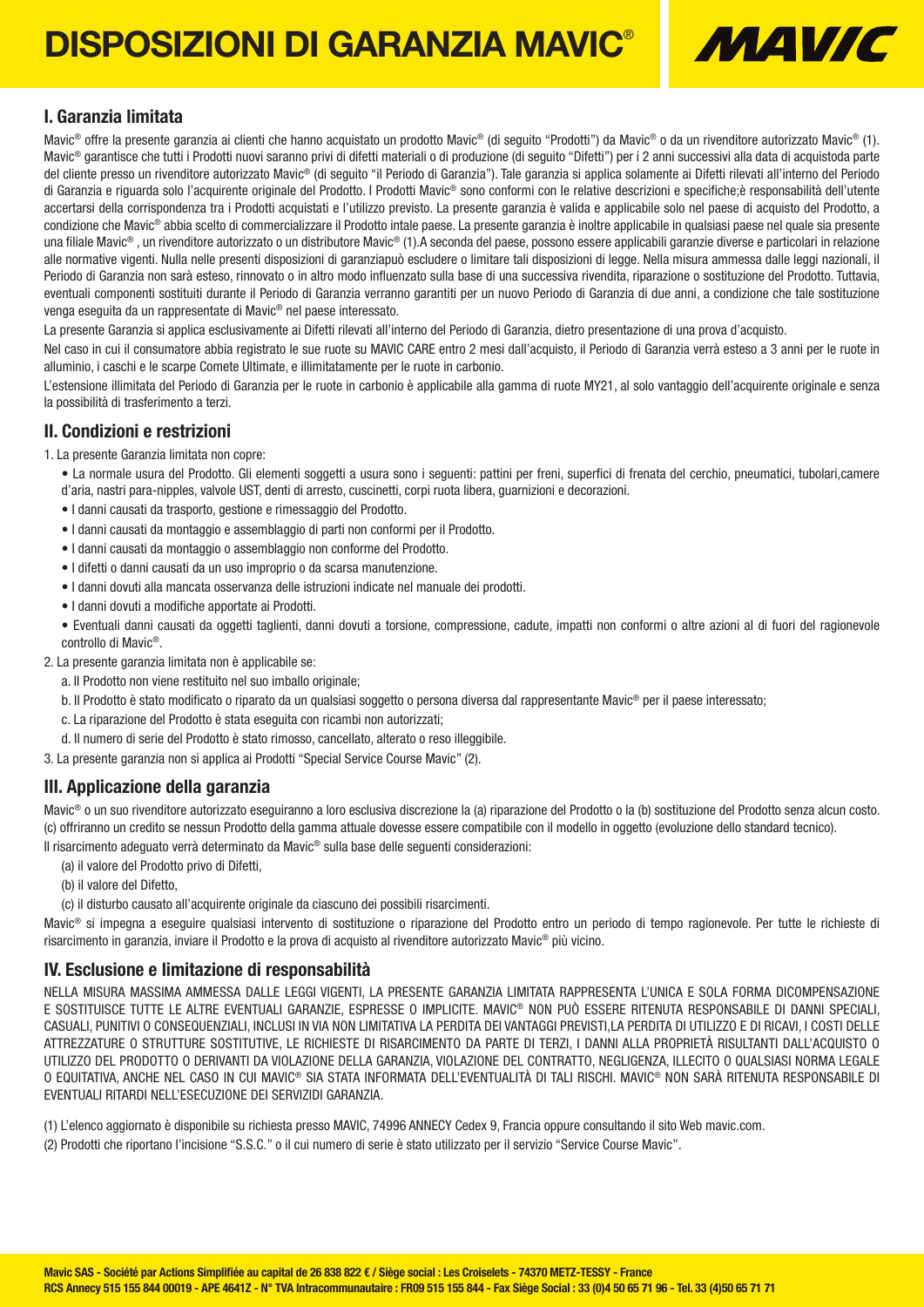# POLÍTICA DE GARANTIA MAVIC®



### I. Garantia Limitada

A Mavic® fornece esta garantia aos consumidores que tenham adquirido um produto Mavic® ("Produto(s)") à Mavic® ou a representantes Mavic® autorizados (1).A Mavic® garante que todos os Produtos novos estão isentos de defeitos de fabrico ou materiais ("Defeitos") durante 2 anos, a partir da data de aquisição pelo consumidor a um representante Mavic® autorizado ("o Período de Garantia"). Esta garantia é aplicável apenas a Defeitos detetados dentro do Período de Garantia e extensível apenas ao comprador original do Produto. Os Produtos Mavic<sup>®</sup> são conformes à sua descrição e especificações, e é da sua responsabilidade certificar-se de que os Produtos que adquire foram concebidos para a utilização à qual se destinam. Esta garantia é válida e aplicável apenas no país onde o Produto foi adquirido, desde que a Mavic® tenha estipulado que esse Produto fosse disponibilizado para ser vendido nesse país. Esta garantia é igualmente aplicável em qualquer outro país no qual a Mavic® disponha de uma subsidiária, um representante ou distribuidor Mavic® autorizado (1).Dependendo do país, podem ser aplicáveis garantias individuais ou variáveis relativamente à legislação em vigor. Nada na presente política de garantiapode excluir ou limitar estas disposições legais. Nos termos permitidos pela legislação nacional, o Período de Garantia não será prolongado, renovado ou de algum outro modo afetado por motivo de revenda, reparação ou substituição subsequente do Produto. No entanto, a(s) peça(s) substituída(s) durante o Período de Garantia será/serão abrangida(s) por uma nova garantia e por um novo Período de Garantia de dois anos, desde que essa substituição tenha sido efetuada por um representante Mavic® no país em questão. Esta garantia é aplicável apenas a Defeitos detetados dentro do Período de Garantia e mediante apresentação de uma prova de compra.

Se o consumidor registar as suas rodas no Programa MAVIC CARE, no período de 2 meses após a sua aquisição, este período de garantia é prolongado para um terceiro ano abrangendo as rodas de alumínio, capacetes, sapatos Comete Ultimate e, de forma vitalícia, as rodas de carbono.

A extensão para a garantia Vitalícia das rodas de carbono é possível a partir da gama de rodas MY21, sendo aplicada apenas ao proprietário original, não podendo ser transmissível para outros proprietários.

### II. Condições e Restrições

- 1. Esta garantia Limitada não cobre:
	- O uso e desgaste normal do Produto. São consideradas peças sujeitas a uso e desgaste as peças seguintes: pastilhas dos travões, superfície de travagem do aro, pneus, tubulares, câmaras de ar, fita do aro, válvula UST, linguetas, rolamentos, corpos da roda livre, vedantes, itens decorativos.
	- Os danos provocados pelo transporte, manuseamento ou armazenamento do Produto
	- Os danos causados pela montagem de peças que são sejam adequadas para o Produto
	- Os danos provocados pela montagem inadequada do Produto
	- Os defeitos ou danos causados por uma utilização imprópria ou manutenção insuficiente
	- Os danos devido à inobservância das instruções do manual do proprietário dos produtos
	- Os danos devido a modificações ao Produto
	- Qualquer impacto provocado por itens pontiagudos, devido a torção, compressão, uma queda, um impacto anormal ou outras ações que estejam para além do controlo razoável da Mavic®.
- 2. Esta garantia limitada não é aplicável se:
	- a. O Produto não for devolvido na sua embalagem original;
	- b. O Produto tiver sido modificado ou reparado por qualquer pessoa ou entidade diferente de um representante Mavic® no país em questão;
	- c. O Produto tiver sido reparado com peças sobresselentes não autorizadas;
	- d. O número de série do Produto tiver sido removido, apagado, alterado ou tornado ilegível.
- 3. Esta garantia não é aplicável a Produtos do "Serviço Especial Corridas Mavic" (2).

### III. Execução da Garantia

A Mavic® ou um retalhista autorizado deverá, segundo o seu critério exclusivo, (a) reparar o Produto ou (b) substituir o Produto sem quaisquer encargos. (c) oferta de crédito se não existir nenhum Produto na gama atual que seja compatível com a sua bicicleta (evolução da norma técnica).

A solução adequada será determinada pela Mavic® com base nas considerações seguintes:

- (a) o valor do Produto isento de Defeitos,
- (b) a importância do Defeito,
- (c) a inconveniência que cada uma das soluções representaria para o comprador original.

A Mavic® concorda que todas as reparações ou substituições do Produto serão efetuadas dentro de um período de tempo razoável.Para todas as reclamações relacionadas com a garantia, envie o Produto e a prova de compra para os representantes Mavic® autorizados mais próximos.

### IV. Exoneração e Limitação da Responsabilidade

ATÉ AO LIMITE MÁXIMO PERMITIDO PELA LEGISLAÇÃO OBRIGATÓRIA APLICÁVEL, A PRESENTE GARANTIA LIMITADA CONSTITUI A SUA ÚNICA E EXCLUSIVA SOLUÇÃO E SUBSTITUI TODAS AS OUTRAS GARANTIAS, EXPRESSAS OU TÁCITAS. A MAVIC® NÃO SERÁ RESPONSÁVEL POR DANOS ESPECIAIS, ACIDENTAIS, PUNITIVOS OU CONSEQUENCIAIS, INCLUINDO, MAS NÃO SE LIMITANDO, A PERDA DE BENEFÍCIOS ANTECIPADOS, PERDA DE UTILIZAÇÃO, PERDA DE RECEITAS, CUSTO DE QUAISQUER EQUIPAMENTOS OU INSTALAÇÕES DE SUBSTITUIÇÃO, RECLAMAÇÕES DE TERCEIROS, DANOS MATERIAIS DECORRENTES DA AQUISIÇÃO OU UTILIZAÇÃO DO PRODUTO OU DECORRENTES DA VIOLAÇÃO DA GARANTIA, VIOLAÇÃO DO CONTRATO, NEGLIGÊNCIA, ATOS ILÍCITOS, OU QUALQUER TEORIA LEGAL OU EQUITATIVA, AINDA QUE A MAVIC® ESTIVESSE CIENTE DA PROBABILIDADE DE TAIS DANOS. A MAVIC® NÃO SERÁ RESPONSÁVEL POR ATRASOS NA PRESTAÇÃO DO SERVIÇO DE GARANTIA.

- (1) Lista atualizada disponível a pedido apresentado à MAVIC, 74996 ANNECY Cedex 9 França, ou através do site mavic.com
- (2) Produtos que contenham a inscrição "S.S.C." ou cujos números de série tenham sido utilizados para o "Serviço Corridas Mavic".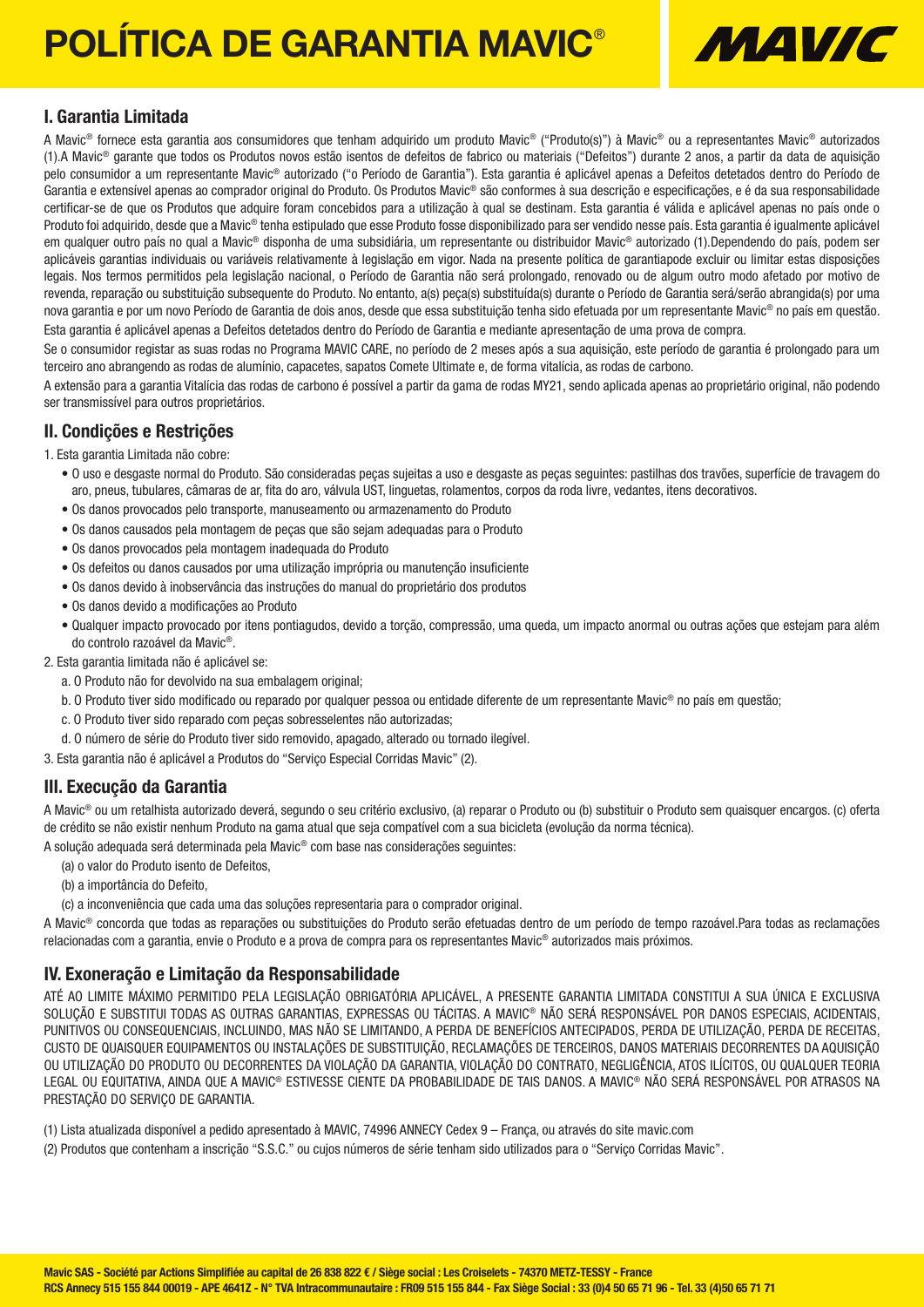# POLÍTICA DE GARANTIA MAVIC®



### I. Garantia Limitada

A Mavic® fornece esta garantia aos consumidores que tenham adquirido um produto Mavic® ("Produto(s)") à Mavic® ou a representantes Mavic® autorizados (1).A Mavic® garante que todos os Produtos novos estão isentos de defeitos de fabrico ou materiais ("Defeitos") durante 2 anos, a partir da data de aquisição pelo consumidor a um representante Mavic® autorizado ("o Período de Garantia"). Esta garantia é aplicável apenas a Defeitos detectados dentro do Período de Garantia e extensível apenas ao comprador original do Produto. Os Produtos Mavic<sup>®</sup> são conformes à sua descrição e especificações, e é de sua responsabilidade certificar-se de que os Produtos que adquire foram concebidos para a utilização à qual se destinam. Esta garantia é válida e aplicável apenas no país onde o Produto foi adquirido, desde que a Mavic® tenha estipulado que esse Produto fosse disponibilizado para ser vendido nesse país. Esta garantia é igualmente aplicável em qualquer outro país no qual a Mavic® disponha de uma subsidiária, um representanteou distribuidor Mavic® autorizado (1).Dependendo do país, podem ser aplicáveis garantias individuais ou variáveis relativamente à legislação em vigor. Nada na presente política de garantiapode excluir ou limitar estas disposições legais. Nos termos permitidos pela legislação nacional, o Período de Garantia não será prolongado, renovado ou de algum outro modo afetado por motivo de revenda, reparo ou substituição subsequente do Produto. Contudo, a(s) peça(s) substituída(s) durante o Período de Garantia será/serão abrangida(s) por uma nova garantia e por um novo Período de Garantia de dois anos, desde que essa substituição tenha sido efetuada por um representante Mavic® no país em questão.

Esta garantia aplica-se apenas a Defeitos detectados dentro do Período de Garantia, mediante a apresentação de um comprovante de compra.

Caso o consumidor registre suas rodas no programa MAVIC CARE, em até 2 meses depois da realização da compra, o período de garantia é prorrogado para um terceiro ano que abrange rodas em alumínio, capacetes, calçados Comete Ultimate e rodas em carbono, estas últimas de forma vitalícia.

A extensão para a garantia Vitalícia das rodas em carbono é possível a partir da linha de rodas MY21, sendo válida apenas para o proprietário original, não podendo ser transferida a terceiros.

### II. Condições e Restrições

- 1. Esta garantia Limitada não cobre:
	- O uso e desgaste normal do Produto. São consideradas peças sujeitas a uso e desgaste as peças seguintes: pastilhas dos freios, superfície de freamento do aro, pneus, tubulares, câmaras de ar, fita do aro, válvula UST, linguetas, rolamentos, corpos da roda livre, vedantes, itens decorativos.
	- Os danos provocados pelo transporte, manuseamento ou armazenamento do Produto
	- Os danos causados pela montagem de peças que são sejam adequadas ao Produto
	- Os danos provocados pela montagem inadequada do Produto
	- Os defeitos ou danos causados por uma utilização imprópria ou manutenção insuficiente
	- Os danos devido à inobservância das instruções do guia do proprietário dos produtos
	- Os danos devido a modificações do Produto
	- Qualquer impacto provocado por objetos pontiagudos, devido a torção, compressão, uma queda, um impacto anormal ou outras ações que estejam para além do controle razoável da Mavic®.
- 2. Esta garantia limitada não é aplicável se:
	- a. O Produto não for devolvido na sua embalagem original;
	- b. O Produto tiver sido modificado ou reparado por qualquer pessoa ou entidade que não seja um representante Mavic® no país em questão;
	- c. O Produto tiver sido reparado com peças sobressalentes não autorizadas;
	- d. O número de série do Produto tiver sido removido, apagado, alterado ou tornado ilegível.
- 3. Esta garantia não é aplicável a Produtos do "Serviço Especial Corridas Mavic" (2).

### III. Execução da Garantia

A Mavic® ou um varejista autorizado deverá, segundo o seu critério exclusivo, (a) reparar o Produto ou (b) substituir o Produto sem quaisquer encargos. (c) oferta de crédito, caso não exista nenhum produto na linha atual compatível com a sua bicicleta (evolução da norma técnica).

A solução adequada será determinada pela Mavic® com base nas considerações seguintes:

- (a) o valor do Produto isento de Defeitos,
- (b) a importância do Defeito,
- (c) a inconveniência que cada uma das soluções representaria para o comprador original.

A Mavic® concorda que todos os reparos ou substituições do Produto serão efetuados dentro de um período de tempo razoável.Para todas as reclamações relacionadas com a garantia, envie o Produto e a prova de compra para os representantes Mavic® autorizados mais próximos.

### IV. Exoneração e Limitação da Responsabilidade

ATÉ O LIMITE MÁXIMO PERMITIDO PELA LEGISLAÇÃO OBRIGATÓRIA APLICÁVEL, A PRESENTE GARANTIA LIMITADA CONSTITUI A SUA ÚNICA E EXCLUSIVA SOLUÇÃO E SUBSTITUI TODAS AS OUTRAS GARANTIAS, EXPRESSAS OU TÁCITAS. A MAVIC® NÃO SERÁ RESPONSÁVEL POR DANOS ESPECIAIS, ACIDENTAIS, PUNITIVOS OU CONSEQUENCIAIS, INCLUINDO, MAS NÃO SE LIMITANDO, A PERDA DE BENEFÍCIOS ANTECIPADOS, PERDA DE UTILIZAÇÃO, PERDA DE RECEITAS, CUSTO DE QUAISQUER EQUIPAMENTOS OU INSTALAÇÕES DE SUBSTITUIÇÃO, RECLAMAÇÕES DE TERCEIROS, DANOS MATERIAIS DECORRENTES DA AQUISIÇÃO OU UTILIZAÇÃO DO PRODUTO OU DECORRENTES DA VIOLAÇÃO DA GARANTIA, VIOLAÇÃO DO CONTRATO, NEGLIGÊNCIA, ATOS ILÍCITOS, OU QUALQUER TEORIA LEGAL OU EQUITATIVA, AINDA QUE A MAVIC® ESTIVESSE CIENTE DA PROBABILIDADE DE TAIS DANOS. A MAVIC® NÃO SERÁ RESPONSÁVEL POR ATRASOS NA PRESTAÇÃO DO SERVIÇO DE GARANTIA.

(1) Lista atualizada disponível mediante pedido apresentado à MAVIC, 74996 ANNECY Cedex 9 -França, ou através do site mavic.com (2) Produtos que contenham a inscrição "S.S.C." ou cujos números de série tenham sido utilizados para o "Serviço Corridas Mavic".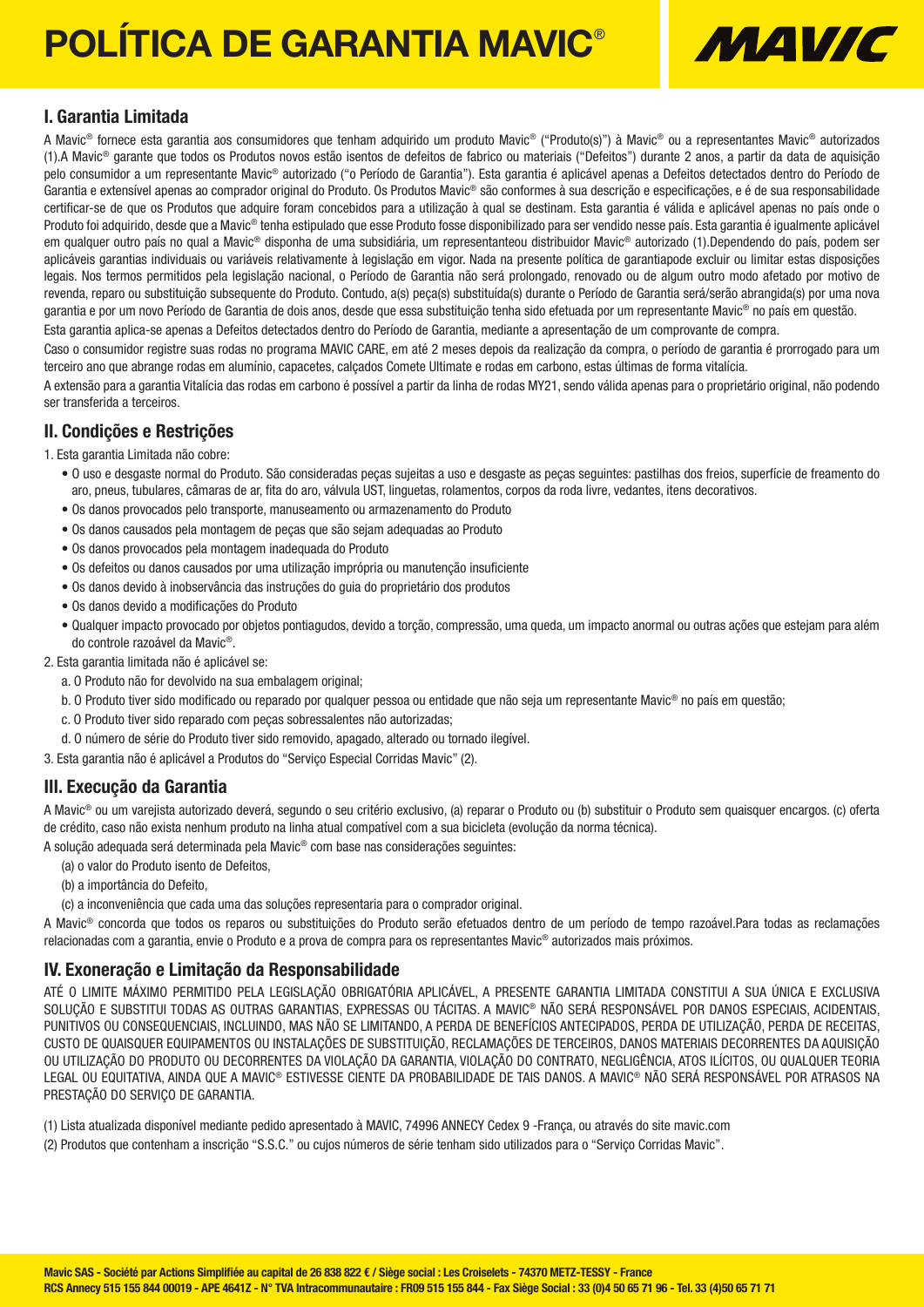### **JAPONAIS**

XX XX

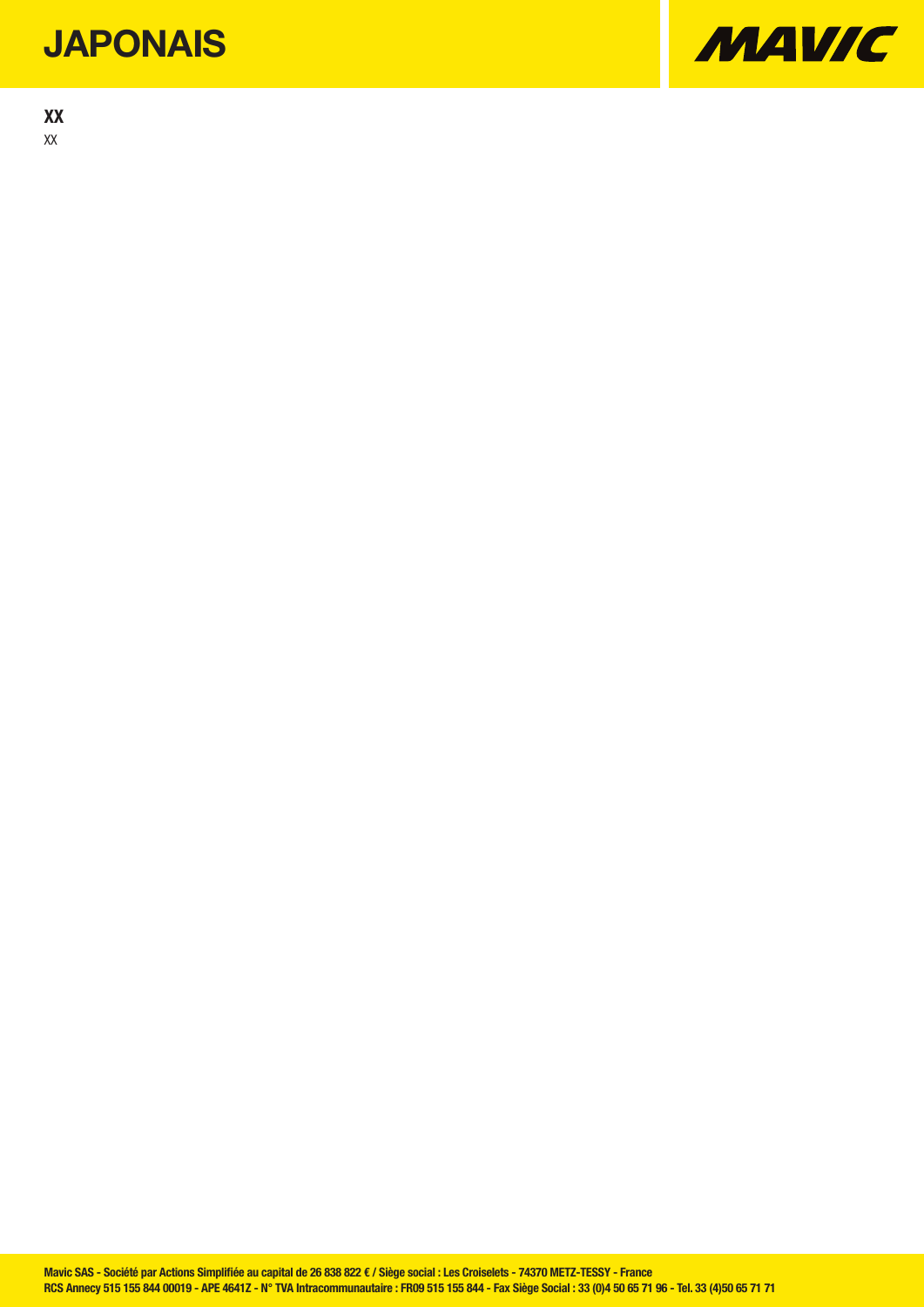### **KOREN**

XX XX

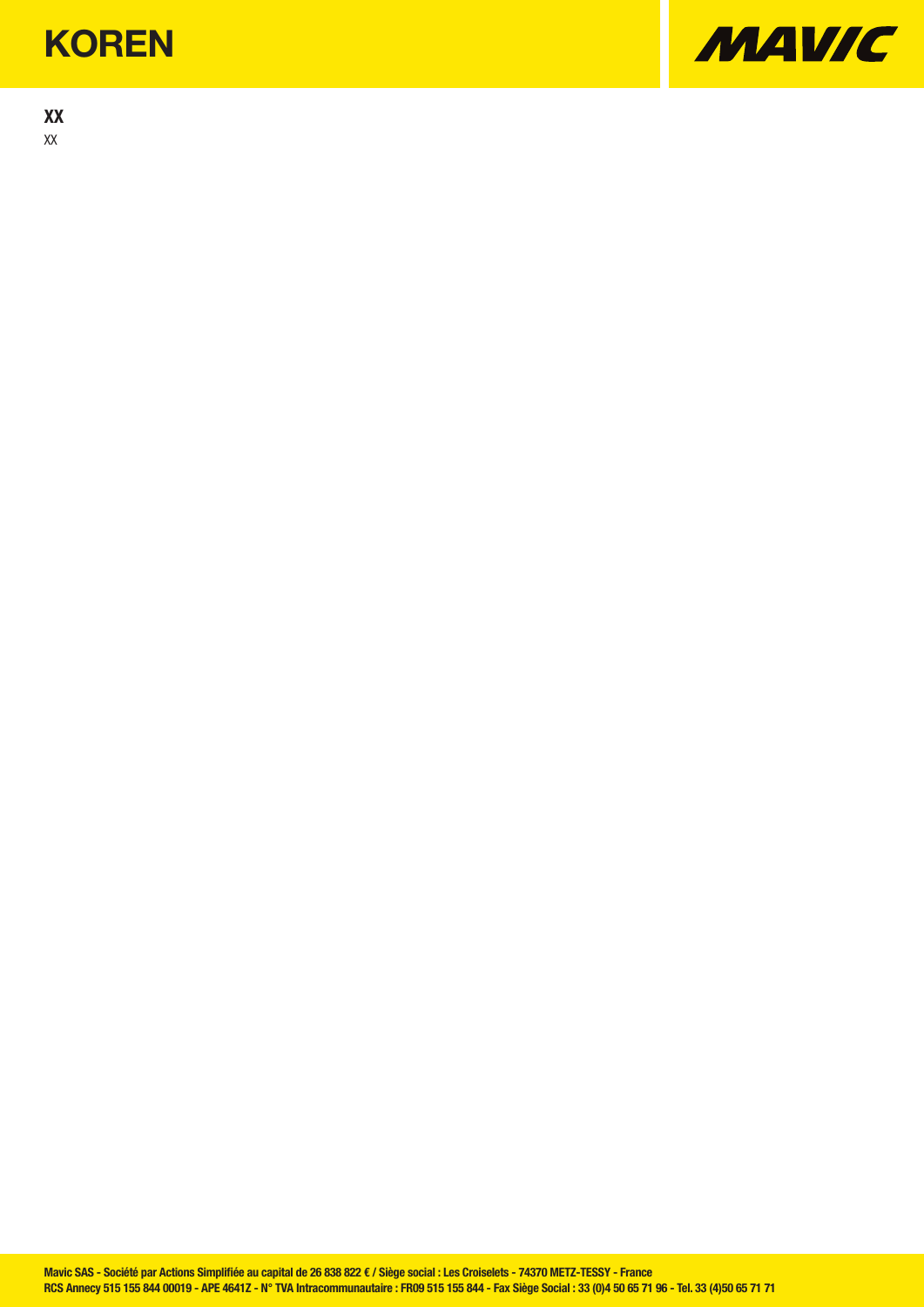## GARANTIEBELEID VAN MAVIC®



### I. Beperkte garantie

Mavic<sup>®</sup> biedt deze garantie aan consumenten die een of meer producten van Mavic<sup>®</sup> ("Product(en)") hebben gekocht bij Mavic® of een erkende dealer van Mavic® (1).Mavic® waarborgt dat alle nieuwe Producten vrij zijn van productie-en materiaalgebreken ("Gebreken") gedurende 2 jaar vanaf de datum van de aankoop door de consument bij een erkende dealer van Mavic® ("de Garantieperiode"). Deze garantie geldt uitsluitend voor Gebreken die binnen de Garantieperiode worden vastgesteld en uitsluitend voor de oorspronkelijke koper van het Product. De Producten van Mavic® stemmen overeen met hun beschrijving en specificaties. Het is uw verantwoordelijkheid om te controleren of de Producten die u koopt geschikt zijn voor hun beoogde gebruik. Deze garantie is uitsluitend geldig en afdwingbaar in het land waar het Product is gekocht, op voorwaarde dat het de bedoeling van Mavic® is dat hetProduct in dat land te koop wordt aangeboden. Deze garantie is eveneens afdwingbaar in elk land waar Mavic® een filiaal, een erkende Mavic®-dealer ofeen distributeur heeft (1).Afhankelijk van het land kunnen speciale en variabele garanties van toepassing zijn, volgens de toepasselijke wetgeving. Niets in dit garantiebeleid kan deze wettelijke bepalingen uitsluiten of beperken. Voor zover is toegestaan uit hoofde van de nationale wetgeving, zal de Garantieperiode niet worden uitgebreid, verlengd of anderszins gewijzigd als gevolgvan een wederverkoop, reparatie of vervanging van het Product. Onderdelen die tijdens de Garantieperiode worden vervangen, zullen echter worden gewaarborgd voor een nieuwe Garantieperiode van twee jaar, op voorwaarde dat de vervanging uitgevoerd is door een vertegenwoordiger van Mavic® inhet betreffende land.

Deze garantie is alleen geldig voor gebreken die zijn geconstateerd binnen de garantieperiode en op vertoon van het aankoopbewijs.

Indien de koper de wielen binnen 2 maanden na aankoop registreert op het MAVIC CARE-programma, wordt de garantie voor aluminium wielen, helmen, Comete Ultimate schoenen verlengd naar 3 jaar, carbonwielen krijgen dan een levenslange garantie.

De verlening naar levenslange garantie voor carbonwielen is mogelijk voor wielen van de MY21-serie, is alleen van toepassing op de oorspronkelijke eigenaar en is niet overdraagbaar.

### II. Voorwaarden en beperkingen

- 1. Deze beperkte garantie geldt niet voor:
	- Normale slijtage van het Product. De volgende onderdelen worden als slijtstukken beschouwd: remblokjes, remvlakken op velgen, banden, tubulars, binnenbanden, velgtape, UST ventielen, pallen, lagers, freewheelbehuizingen, afdichtingen, versiering.
	- Schade als gevolg van het vervoer, de behandeling of de opslag van het Product
	- Schade als gevolg van de montage en assemblage van onderdelen die niet geschikt zijn voor het Product
	- Schade als gevolg van een verkeerde montage of assemblage van het Product
	- Gebreken of schade als gevolg van een verkeerd gebruik of slecht onderhoud
	- Schade als gevolg van het niet-naleven van de instructies van de handleiding
	- Schade als gevolg van wijzigingen van het Product
	- Elke impact door scherpe voorwerpen, verwringing, samendrukking, een val, een abnormale schok of andere zaken waarover Mavic® redelijkerwijze geen controle heeft.
- 2. Deze beperkte garantie geldt niet indien:
	- a. Het Product niet in zijn oorspronkelijke verpakking wordt geretourneerd;
	- b. Het Product is gewijzigd of gerepareerd door een andere persoon of entiteit dan een vertegenwoordiger van Mavic® in het betreffende land;
	- c. Het Product is gerepareerd met niet-toegestane onderdelen;
	- d. Het serienummer van het Product is verwijderd, gewist, gewijzigd of onleesbaar is gemaakt.
- 3. Deze garantie geldt niet voor "Special Service Course Mavic" Producten (2).

### III. Toepassing van de garantie

Mavic® en zijn erkende verkopers zullen naar eigen goeddunken hetzij (a) het Product gratis repareren of (b) het Product gratis vervangen. (c) bieden een tegoed indien geen van de producten van het huidige assortiment compatibel is met uw fiets (technische standaard ontwikkeling).

Mavic® zal de geëigende herstelhandeling op grond van de volgende overwegingen bepalen:

- (a) de waarde van het Product zonder Gebrek,
- (b) de grootte van het Defect,
- (c) het ongemak dat elke herstelhandeling met zich mee zou brengen voor de oorspronkelijke koper.

Mavic® zal elke reparatie of vervanging van het Product binnen een redelijke periode uitvoeren. Gelieve voor elke aanspraak op de garantie het Product en het aankoopbewijs mee te nemen naar de dichtstbijzijnde erkende Mavic-dealer.

### IV. Afwijzing en beperking van aansprakelijkheid

VOOR ZOVER TOEGESTAAN UIT HOOFDE VAN DE TOEPASSELIJKE WETGEVING, IS DEZE BEPERKTE GARANTIE UW ENIGE EN UITSLUITENDE VERHAALMOGELIJKHEID EN VERVANGT DEZE ALLE ANDERE EXPLICIETE OF IMPLICIETE GARANTIES. MAVIC® IS NIET AANSPRAKELIJK VOOR BIJZONDERE OF INCIDENTELE SCHADE, STRAFSCHADE OF GEVOLGSCHADE, MET INBEGRIP VAN MAAR NIET BEPERKT TOT VERLIES VAN VERWACHTE BATEN, GEBRUIKSDERVING, DERVING VAN INKOMSTEN, KOSTEN VAN VERVANGENDE UITRUSTING OF INSTALLATIES, AANSPRAKEN VAN DERDEN, SCHADE AAN EIGENDOM ALS GEVOLG VAN DE AANKOOP OF HET GEBRUIK VAN HET PRODUCT OF ALS GEVOLG VAN EEN INBREUK OP DE GARANTIE, CONTRACTBREUK, ONACHTZAAMHEID, KWADE WIL OF ELKE WETSTHEORIE OF BILLIJKHEIDSTHEORIE, ZELFS INDIEN MAVIC® OP DE HOOGTE WAS VAN DE WAARSCHIJNLIJKHEIDVAN DERGELIJKE SCHADE. MAVIC® IS NIET AANSPRAKELIJK VOOR EEN VERTRAGING IN DE LEVERING VAN DE GARANTIESERVICE.

(1) Geactualiseerde lijst kan worden aangevraagd bij MAVIC 74996 ANNECY Cedex 9, Frankrijk en kan worden geraadpleegd op mavic.com (2) Producten met "S.S.C." gravering of waarvan de serienummers zijn gebruikt voor de "Service Course Mavic".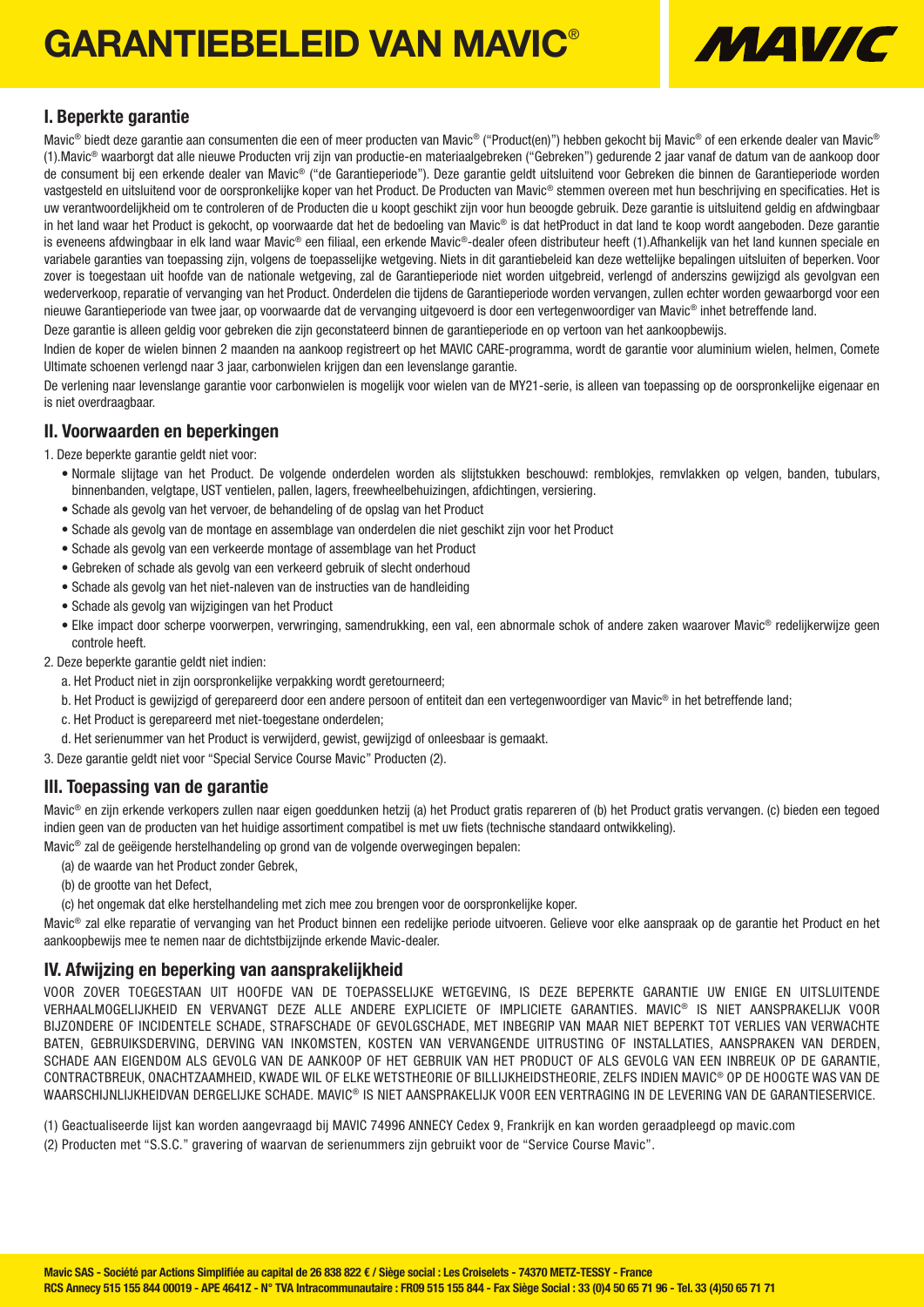# MAVICS® GARANTIPOLITIK



### I. Begrænset garanti

Mavic® tilbyder denne garanti til kunder, der har købt Mavic®-produkter ("Produkt(er)") fra Mavic® eller fra en godkendt Mavic®-forhandler (1).Mavic® garanterer, at alle nye produkter er fri for produktionsfejl og materielle defekter ("Defekter") i to år fra kundens købsdato hos en godkendtMavic®-forhandler ("garantiperioden"). Garantien dækker kun defekter, der opdages inden for garantiperioden, og tilfalder kun den originale køber af produktet. Mavic®-produkter lever op til deres beskrivelse og specifikationer. Det er dit ansvar at sikre, at produkterne, du køber, er egnet til ditformål.Denne garanti gælder kun og kan kun håndhæves kun i det land, hvor produktet blev købt, forudsat at produktet udbydes til salg i det pågældende land med Mavic®s accept. Der kan også køres krav på denne garanti i ethvert land, hvor Mavic® har et datterselskab, en godkendt Mavic®.forhandler eller en distributør (1).Afhængigt af landet kan der gælde særlige og variable garantier i henhold til den gældende lovgivning. Intet i denne garanti kan udelukke eller begrænse disse lovfæstede rettigheder. I så vid udstrækning som det tillades af nationale love, vil garantiperioden ikke blive forlænget, fornyet eller på anden vis påvirket ved efterfølgende videresalg, reparation eller udskiftning af produktet. Dele, der udskiftes i løbet af garantiperioden, vil dog være dækket af en ny garantiperiode på to år, såfremt en sådan udskiftning er blevet udført af en Mavic®repræsentant i det pågældende land.

Denne garanti gælder kun for mangler fundet inden for garantiperioden, og hvis et købsbevis forevises.

Hvis kunden registrerer sine hjul i MAVIC CARE-programmet inden for 2 måneder efter køb, forlænges garantien for aluminiumhjul, hjelme og Comete Ultimate-sko med et tredje år og for carbonhjul med livslang varighed.

Livstidsgarantien for carbonhjul er mulig for hjulserien MY21, gælder kun for den oprindelige ejer og kan ikke gives videre til en efterfølgende ejer.

### II. Betingelser og begrænsninger

1. Denne begrænsede garanti dækker ikke:

- Normalt slid på produktet. Følgende anses for at være sliddele: bremseklodser, bremseflade på fælge, dæk, lukkede ringe, slanger, fælgbånd, UST-ventiler, paler, lejer, frihjulsdele, tætninger og dekoration.
- Skader sket under transport, håndtering eller opbevaring af produktet
- Skader som følge af montering og samling af dele, der ikke er egnet til produktet
- Skader som følge af upassende montering eller samling af produktet
- Defekter eller skader som følge af forkert brug eller misligholdelse
- Skader som følge af at anvisningerne i produktets brugervejledning ikke er blevet fulgt
- Skader som følge af modifikationer af produktet
- Ethvert sammenstød, der forårsages af skarpe genstande, som følge af torsion, kompression, et styrt, et ualmindeligt sammenstød eller andre begivenheder, som Mavic® ikke med rimelighed kan forventes af have kontrol over.
- 2. Denne begrænsede garanti gælder ikke, hvis:
	- a. Produktet ikke returneres i sin originale emballage,
	- b. Produktet er blevet modificeret eller repareret af en person eller virksomhed, der ikke er Mavic®s repræsentant i det pågældende land,
	- c. Produktet er blevet repareret med ikke-godkendte reservedele,
	- d. Produktets serienummer er blevet fjernet, slettet, ændret eller gjort ulæseligt.
- 3. Garantien gælder ikke "Special Service Course Mavic"-produkter (2).

### III. Håndhævelse af garanti

Mavic® eller vores godkendte forhandler kan efter eget valg (a) reparere produktet eller (b) udskifte produktet uden beregning. (c) tilbyder et tilgodebevis hvis intet produkt i nuværende serie er kompatibelt med din cykel (teknisk standardudvikling).

Den passende løsning vil blive afgjort af Mavic® på baggrund af følgende overvejelser:

- (a) værdien af produktet uden defekter,
- (b) defektens betydning,
- (c) det besvær, som hver løsning ville medføre for den oprindelige køber.

Mavic® lover, at enhver reparation eller udskiftning af produktet vil ske inden for en rimelig tid. Ethvert krav under garantien skal sendes med produktet og købsbeviset til den nærmeste godkendte Mavic-forhandler.

### IV. Ansvarsfraskrivelse og begrænsning af ansvar

I DET OMFANG DET ER TILLADT I HENHOLD TIL LOVGIVNINGEN, UDGØR DENNE GARANTI DIN ENESTE BEFØJELSE OG ERSTATTER ALLE ANDRE GARANTIER, SÅVEL UDTRYKKELIGE SOM UNDERFORSTÅEDE. MAVIC® KAN IKKE DRAGES TIL ANSVAR FOR SÆRLIGE, TILFÆLDIGE, STRAFFENDE ELLER FØLGESKADER, INKLUSIVE, MEN IKKE BEGRÆNSET TIL, TAB AF FORVENTEDE FORDELE, TABT ANVENDELSE, TABT OMSÆTNING, UDGIFTER TIL ERSTATNINGSUDSTYR ELLER -FACILITETER, KRAV FRA TREDJEPARTER, BESKADIGELSE AF EJENDOM SOM FØLGE AF KØB ELLER BRUG AF PRODUKTET ELLER SOM FØLGE AF BRUD PÅ GARANTIEN, BRUD PÅ KONTRAKT, FORSØMMELIGHED, TORT ELLER ENHVER ANDEN LOVMÆSSIGELLER BILLIGHEDSTEORI, SELV OM MAVIC® VAR BEVIDST OM, AT SÅDANNE SKADER VAR SANDSYNLIGE. MAVIC® KAN IKKE DRAGES TIL ANSVAR FOR FORSINKELSER I LEVERINGEN AF GARANTITJENESTER.

- (1) En opdateret liste vil blive udleveret på skriftlig anmodning til MAVIC 74996 ANNECY Cedex 9 Frankrig eller på mavic.com
- (2) Produkter med "S.S.C." indgraveret, eller hvor serienummeret er blevet brugt til "Special Service Course Mavic".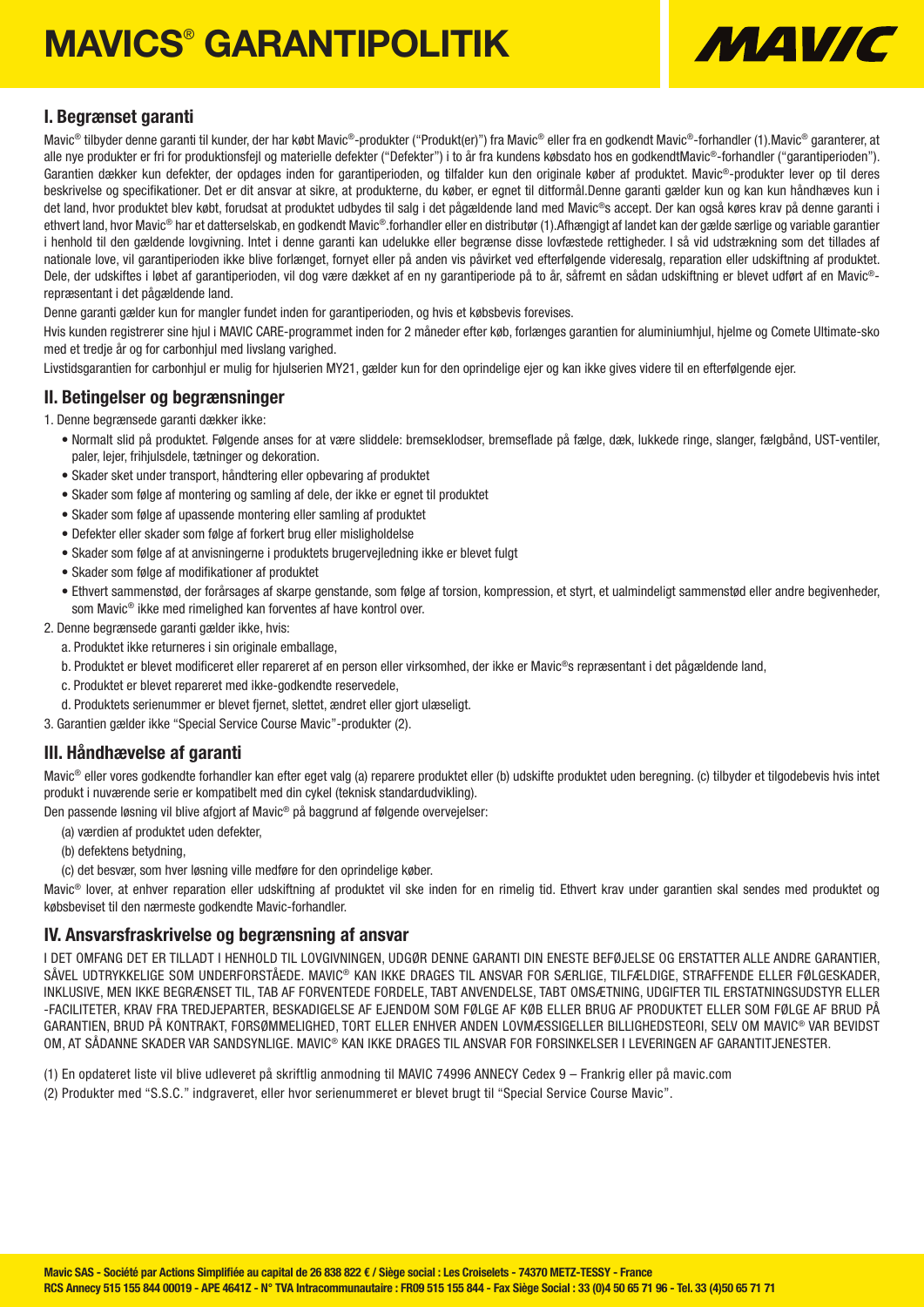# **MAVICS® GARANTIPOLICY**



### I. Begränsad garanti

Mavic® utfärdar denna garanti till kunder som har köpt en Mavic®-produkt ("produkt(er)") från Mavic® eller från en återförsäliare som godkänts av Mavic® (1).Mavic® garanterar att alla nya produkter är fria från tillverknings-eller materialfel ("fel") under två år från och med datumet då kunden köpte produkten från en återförsäljare som godkänts av Mavic® ("garantiperioden"). Denna garanti gäller endast fel som upptäcks inom garantiperioden och omfattar endastden ursprungliga personen som köpte produkten. Mavic®-produkterna motsvarar deras beskrivning och specifikationer: det är ditt ansvar att se till attprodukterna du köper är avsedda för ditt användningsändamål.Denna garanti gäller endast i det land där produkten köptes, under förutsättning att Mavic® har godkänt att produkten säljs i landet i fråga. Denna garantigäller även i alla länder där Mavic® har ett dotterbolag, en återförsäljare som godkänts av Mavic® eller en distributör (1).Beroende på landet kan särskilda och olika garantier gälla i förhållande till tillämplig lagstiftning. Inget i denna garantipolicy kan utesluta eller begränsa dessa lagstadgade bestämmelser. I den utsträckning som nationell lagstiftning tillåter kommer garantiperioden inte att förlängas, förnyas eller på annat sätt förändras på grund av senare återförsäljning, reparation eller ersättning av produkten. Den del eller delar som ersatts under garantiperioden kommer dock att omfattas av en ny garantiperiod på två år, under förutsättning att ersättningen har utförts av en Mavic®-representant i landet i fråga.

Denna garanti gäller endast för defekter som upptäcks inom garantiperioden och om ett inköpsbevis kan uppvisas.

Om konsumenten registrerar sina hjul i MAVIC CARE-programmet inom 2 månader från köpet, kommer denna garantiperiod att förlängas till 3 år för aluminiumhjul, hjälmar, Comete Ultimate-skor och till livstidsgaranti för kolfiberhjul.

Denna livstidsgaranti för kolfiberhjul gäller för hjul i MY21-sortimentet, gäller endast för den ursprungliga ägaren och kan inte överföras till en ny ägare.

### II. Villkor och begränsningar

1. Denna begränsade garanti täcker inte följande:

- Normalt slitage av produkten. Delar som utsätts för normalt slitage anses vara följande: bromsskor, fälgarnas bromsyta, däck, tubdäck, innerslangar, fälgtejp, UST-ventiler, spärrhakar, lager, navhylsor för frihjul, packningar och dekoration.
- Skador till följd av transport, hantering eller lagring av produkten.
- Skador till följd av montering och hopsättning av delar som inte är lämpliga för produkten.
- Skador till följd av olämplig montering eller hopsättning av produkten.
- Fel eller skador till följd av felaktig användning eller bristande underhåll.
- Skador som uppkommer på grund av att instruktionerna i produktens bruksanvisning inte har följts.
- Skador som orsakats av att produkten modifierats.
- Alla följder som orsakas av vassa föremål, på grund av vridning, hoptryckning, ett fall, en onormal stöt eller andra handlingar som Mavic® inte rimligen kan kontrollera.

2. Denna begränsade garanti gäller inte i följande fall:

- a. Om produkten inte returneras i sin originalförpackning.
- b. Om produkten har ändrats eller reparerats av någon annan person eller enhet än en Mavic®-representant i landet i fråga.
- c. Om produkten har reparerats med icke-godkända reservdelar.
- d. Om produktens serienummer har tagits bort, raderats, ändrats eller gjorts oläsligt.

3. Denna garanti gäller inte Special Service Course Mavic-produkter (2).

### III. Verkställande av garantin

Mavic® eller dess godkända återförsäljare ska, efter eget gottfinnande, antingen (a) reparera produkten eller (b) ersätta produkten utan kostnader. (c) erbjuda kredit om ingen produkt i det aktuella sortimentet stämmer in på din cykel (teknisk standardutveckling).

Lämplig kompensation avgörs av Mavic® utifrån följande:

- (a) produktens värde utan fel
- (b) felets betydelse
- (c) besväret som vardera kompensation skulle medföra för den ursprungliga köparen.

Mavic® samtycker till att alla reparationer eller ersättningar av produkten ska ske inom en rimlig tidsperiod. För att ta garantin i anspråk ska du lämna produkten och inköpsbeviset till närmaste återförsäljare som godkänts av Mavic®.

### IV. Friskrivningsklausul och begränsad ansvarsskyldighet

I STÖRSTA MÖJLIGA UTSTRÄCKNING SOM TILLÄMPLIG LAGSTIFTNING TILLÅTER ÄR DENNA BEGRÄNSADE GARANTI DIN ENDA UTESLUTANDE KOMPENSATION OCH DEN ERSÄTTER ALLA ANDRA UTTRYCKLIGA ELLER INDIREKTA GARANTIER. MAVIC® SKA INTE HÅLLAS ANSVARSSKYLDIG FÖR SÄRSKILDA, AVSIKTLIGA, STRAFFBARA ELLER INDIREKTA SKADOR, INKLUSIVE MEN INTE BEGRÄNSAT TILL FÖRLORADE FÖRVÄNTADE FÖRDELAR, FÖRLORAD ANVÄNDNINGSMÖJLIGHET, FÖRLORADE INKOMSTER, KOSTNADER FÖR EVENTUELL ERSÄTTANDE UTRUSTNING ELLER EVENTUELLA ERSÄTTANDE UTRYMMEN, ANSPRÅK FRÅN TREDJEPARTER, SKADOR PÅ EGENDOM SOM UPPKOMMER SOM ETT RESULTAT AV KÖP ELLER ANVÄNDNING AV PRODUKTEN ELLER UPPSTÅR PÅ GRUND AV BROTT MOT GARANTIN, AVTALSBROTT, FÖRSUMMELSE, STRÄNG KRÄNKNING ELLER ANNAN JURIDISK ELLER SEDVANERÄTTSLIG TEORI, ÄVEN OM MAVIC® ÄR MEDVETEN OM ATT SÅDANA SKADOR KAN UPPSTÅ. MAVIC® ÄR INTE ANSVARSSKYLDIG FÖR FÖRSENAD GARANTISERVICE.

- (1) En uppdaterad lista fås på begäran till MAVIC, 74996 ANNECY Cedex 9, Frankrike eller via mavic.com.
- (2) Produkter som graverats med "S.S.C." eller vars serienummer har använts för Service Course Mavic.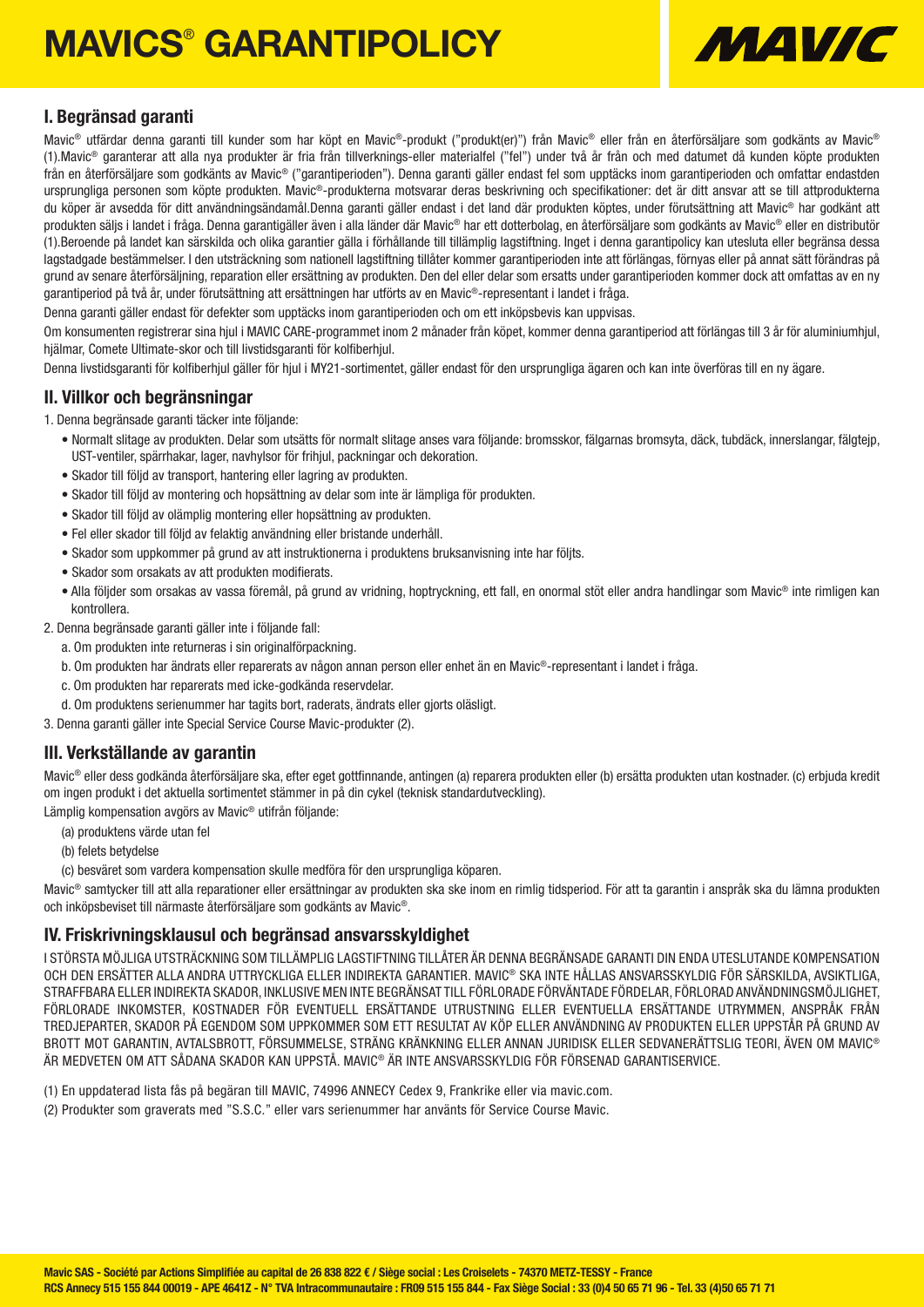# **MAVICS® GARANTIPOLICY**



### I. Begrenset garanti

Mavic® innvilger denne garantien til forbrukere som har kjøpt et Mavic®-produkt ("produkt(er)") fra Mavic® eller fra forhandlere som Mavic® har godkjent (1). Mavic<sup>®</sup> garanterer at alle nye produkter er frie for produksjons-/eller materialdefekter ("defekter") i to (2) år etter kjøpsdato hos en Mavic®-godkjentforhandler ("garantiperioden"). Denne garantien gjelder bare i forhold til defekter som oppdages i garantiperioden, og bare for den opprinnelige kjøperen av produktet. Mavic® produkter oppfyller beskrivelsen og spesifikasjonene, og det er ditt ansvar å forsikre deg om at produktene du kjøper, er konstruert for din planlagte bruk. Denne garantien er bare gyldig og gjennomførbar i det landet der produktet er kjøpt, forutsatt at Mavic® har ment at produktet skal tilbys for salg idette landet. Denne garantien kan også gjennomføres i land der Mavic® har et datterselskap, en Mavic-godkjent forhandler eller en distributør (1).Avhengig av land kan det gjelde bestemte og ulike garantier med utgangspunkt i gjeldende lovgivning. Ikke noe i denne garantipolicyen kan ekskludere eller begrense disse lovbestemmelsene. I den grad nasjonale lover tillater det, vil garantiperioden ikke bli utvidet, fornyet eller på annet vis påvirket av senere salg, reparasjon eller utskiftning av produktet. Men deler som skiftes ut i garantiperioden, vil det bli gitt garanti på i en ny garantiperiode på to (2) år – forutsatt at slik utskiftning er utført av en Mavic®representant i det angieldende landet.

Denne garantien gjelder kun mot mangler oppdaget i garantiperioden, og hvis det fremlegges et kjøpsbevis.

Hvis forbrukeren registrerer hjulene sine på MAVIC CARE-programmet innen 2 måneder etter kjøpet, utvides denne garantiperioden til et tredje år for aluminiumshjul, hjelmer, Comete Ultimate-sko og levetid for karbonhjul.

Livstidsgarantiutvidelsen for karbonhjul er mulig fra hjulserien MY21, gjelder bare den opprinnelige eieren og kan ikke overføres til et påfølgende hjul.

### II. Vilkår og begrensninger

1. Denne begrensede garantien dekker ikke:

- normal slitasje av produktet Som slitasjedeler regnes følgende: bremseklaffer, felgbremseflate, dekk, rør, innvendige rør, felgbånd, UST-ventil,sperreklinker, lagre, frihjullegemer, pakninger, dekorasjon
- skader forårsaket av transport, håndtering eller lagring av produktet
- skader forårsaket av montering av deler som ikke er egnet for produktet
- skader forårsaket av uforskriftsmessig montering av produktet
- defekter eller skade forårsaket av uforskriftsmessig bruk eller dårlig vedlikehold
- skader grunnet manglende overholdelse av instruksjonene i produktinnehaverhåndboken
- skader grunnet produktmodifikasjoner
- kollisjon med skarpe objekter, vridning, kompresjon, fall, unormale støt eller andre hendelser som ikke er innenfor Mavic®s rimelige kontroll
- 2. Denne begrensede garantien kan ikke gjennomføres ikke dersom:
	- a. produktet ikke returneres i sin originalemballasje
	- b. produktet er modifisert eller reparert av en annen person eller enhet enn en Mavic®-representant i det angjeldende landet
	- c. produktet er reparert ved hjelp av uautoriserte reservedeler
	- d. produktets serienummer er fjernet, slettet, endret eller gjort ulovlig
- 3. Denne garantien gjelder ikke for "Special Service Course Mavic"-produkter (2).

### III. Garantigjennomføring

Mavic® eller Mavic®s autoriserte forhandler skal etter forgodtbefinnende enten (a) reparere produktet eller (b) skifte ut produktet kostnadsfritt. (c) tilbyr en kreditt hvis ikke noe produkt i den nåværende serien er kompatibelt med sykkelen din (teknisk standardutvikling).

Hva som skal gjøres i det enkelte tilfelle, vil bli bestemt av Mavic® ut fra følgende vurderinger:

- (a) produktverdien uten defekt,
- (b) defektens betydning,
- (c) hvor mye bry de enkelte fremgangsmåtene vil forårsake for den opprinnelige kjøperen

Mavic<sup>®</sup> samtykker i at alle reparasjoner/utskiftninger av produktet vil skje i løpet av rimelig tid. Ved alle garantikrav skal du sende inn produktet og kjøpsbeviset til nærmeste godkjente Mavic®-forhandlere.

### IV. Fraskrivelse av ansvar, ansvarsbegrensning

I DEN UTSTREKNING RELEVANTE OBLIGATORISKE LOVER TILLATER DET, ER DENNE BEGRENSEDE GARANTIEN DITT ENESTE OG EKSKLUSIVE VIRKEMIDDEL, OG GJELDER I STEDET FOR ALLE ANDRE – UTTRYKTE ELLER IMPLISITTE – GARANTIER. MAVIC® SKAL IKKE VÆRE ANSVARLIGE FOR SPESIELLE, UTILSIKTEDE, INDIREKTE SKADER ELLER STRAFFEERSTATNING, INKLUDERT, MEN IKKE BEGRENSET TIL, TAP AV FORVENTEDE FORDELER, TAP AV BRUK, INNTEKTSTAP, KOSTNADER I TILKNYTNING TIL RESERVEUTSTYR ELLER -FASILITETER, KRAV FRA TREDJEPARTER, SKADE PÅ EIENDOM SOM FØLGE AV KJØP AV ELLER BRUK AV PRODUKTET ELLER SOM KONSEKVENS AV GARANTIBRUDD, KONTRAKTBRUDD, UAKTSOMHET, OBJEKTIVT ERSTATNINGSANSVAR ELLER ANNEN JURIDISK/RIMELIG TEORI, SELV OM MAVIC® VISSTE AT SLIK SKADE KUNNE OPPSTÅ. MAVIC® SKAL IKKE VÆRE ANSVARLIGE FOR FORSINKELSER I YTELSEN AV GARANTITJENESTEN.

- (1) En oppdatert liste kan fås på forespørsel til MAVIC, 74996 ANNECY Cedex 9 -Frankrike, eller på mavic.com
- (2) Produkter som er inngravert med "S.S.C.", eller hvis serienumre er brukt til "Service Course Mavic".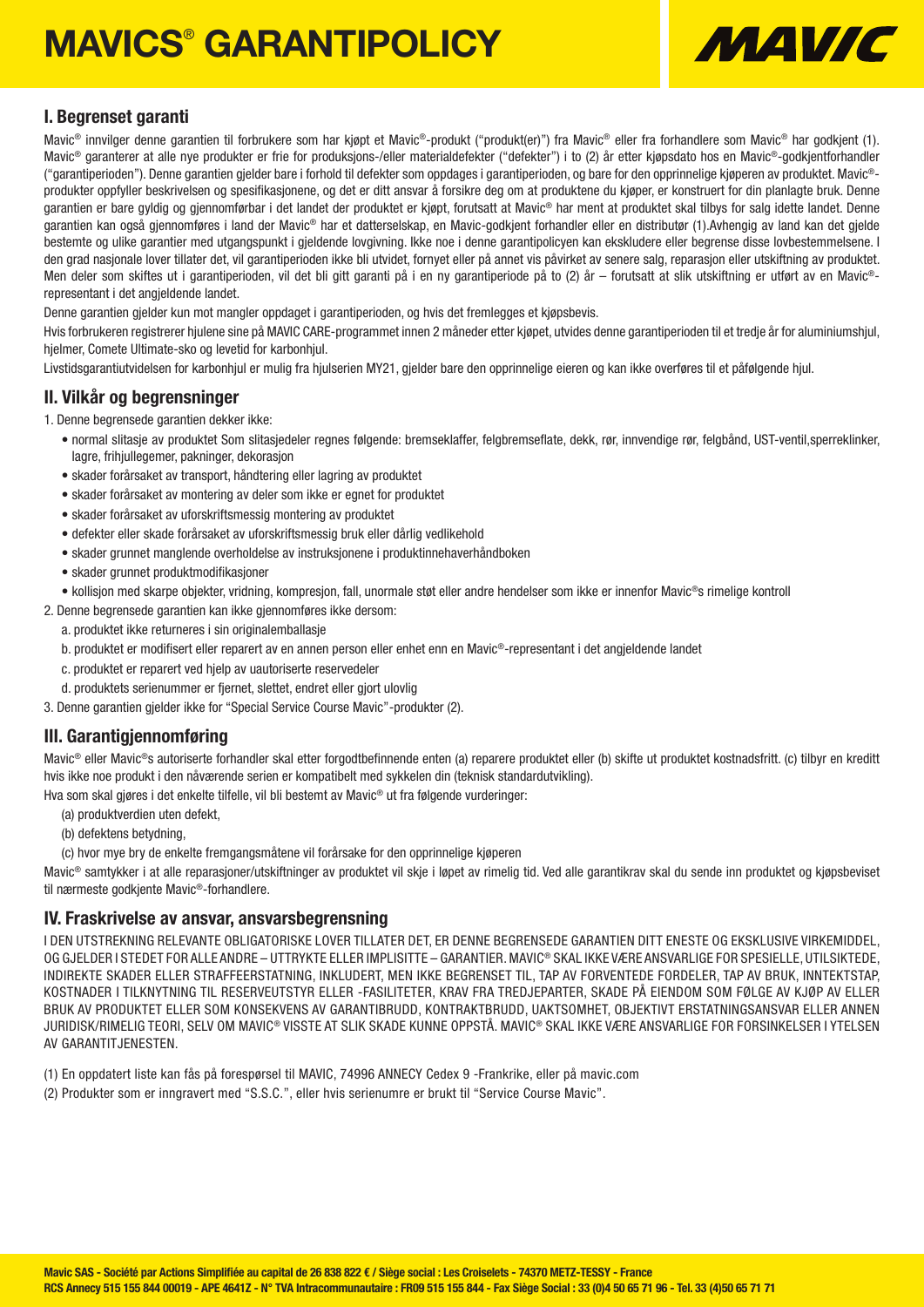# MAVICIN® TAKUUEHDOT



### I. Rajoitettu takuu

Mavic<sup>®</sup> tarioaa tämän takuun asiakkaille, jotka ovat ostaneet Mavic®-tuotteen ("tuote"/"tuotteet") Mavicilta tai Mavicin hyväksymiltä jälleenmyyiiltä (1).Mavic® takaa, että missään uusissa tuotteissa ei esiinny valmistus-tai materiaalivikoja ("viat") kahden (2) vuoden aikana siitä, kun asiakas on ostanuttuotteen Mavicin hyväksymältä jälleenmyyjältä ("takuuaika"). Tämä takuu kattaa ainoastaan takuuaikana havaitut viat ja koskee ainoastaan tuotteen alkuperäistä ostajaa. Mavicin tuotteet ovat kuvauksensa ja teknisten tietojensa mukaisia. Asiakkaan vastuulla on varmistaa, että ostetut tuotteet on suunniteltu asiakkaan käyttötarkoitusta varten. Tämä takuu on voimassa ja täytäntöönpanokelpoinen vain siinä maassa, jossa tuote on ostettu, edellyttäen, että Mavic® on tarkoittanut tuotteen myytäväksikyseisessä maassa. Tämä takuu on täytäntöönpanokelpoinen myös kaikissa maissa, joissa toimii Mavicin tytäryhtiö tai Mavicin hyväksymä jälleenmyyjätai jakelija (1).Eri maissa voimassa voi olla myös muita sovellettavan lainsäädännön mukaisia erityisiä ja vaihtelevia takuita. Mikään näissä takuuehdoissa mainittu asia ei poista tai rajoita näitä lakisääteisiä määräyksiä. Kansallisten lakien sallimissa rajoissa takuuaikaa ei jatketa, uusita tai muuten muokata tuotteen uudelleenmyymisen, korjauksen tai vaihtamisen yhteydessä. Takuuaikana vaihdetut osat saavat kuitenkin uuden kahden vuoden takuuajan edellyttäen, että vaihdon on suorittanut kyseisessä maassa toimiva Mavic-edustaja.

Tämä takuu koskee vain takuuaikana havaittuja vikoja, ja sen voimassaolo edellyttää ostotositteen esittämistä.

Jos kuluttaja rekisteröi pyöränsä MAVIC CARE -ohjelmaan 2 kuukauden sisällä ostohetkestä, tämä takuu pidennetään kolmivuotiseksi alumiinipyörien, kypärien ja Comete Ultimate -kenkien osalta ja elinikäiseksi hiilikuitupyörien osalta.

Hiilikuitupyörien takuun pidennys elinikäiseksi on mahdollista MY21-pyörämallistosta alkaen. Se koskee vain alkuperäistä ostajaa eikä ole siirrettävissä seuraavalle omistajalle.

### II. Ehdot ja rajoitukset

1. Tämä rajoitettu takuu ei kata

- tuotteen normaalia kulumista. Seuraavat osat lasketaan normaalin kulumisen alaisiksi: jarrupalat, vanteen jarrutuspinnat, ulkorenkaat, tuubirenkaat,sisärenkaat, vannenauha, UST-venttiilit, käpälät, laakerit, vapaaratasrungot, tiivisteet ja koristeet
- tuotteen kuljettamisen, käsittelyn tai säilyttämisen aiheuttamia vahinkoja
- tuotteelle sopimattomien osien asentamisen ja kokoamisen aiheuttamia vahinkoja
- tuotteen virheellisen asentamisen tai kokoamisen aiheuttamia vahinkoja
- asiattoman käytön tai puutteellisen huollon/ylläpidon aiheuttamia vikoja tai vahinkoja
- tuotteen käyttöoppaan ohjeiden laiminlyömisestä aiheutuneita vahinkoja
- tuotteelle tehtyjen muokkauksien aiheuttamia vahinkoja
- mitään osumia, jotka aiheutuvat terävistä esineistä, väännöstä, puristuksesta, putoamisesta, epänormaaleista iskuista tai muista tapahtumista, joitaMavicin ei voida kohtuullisesti odottaa huomioineen.
- 2. Tämä rajoitettu takuu ei ole täytäntöönpanokelpoinen, jos
	- a. tuotetta ei palauteta sen alkuperäispakkauksessa
	- b. tuotetta on muokannut tai korjannut henkilö tai taho, joka ei toimi Mavicin edustajana kyseisessä maassa
	- c. tuotteen korjauksessa on käytetty valtuuttamattomia varaosia
	- d. tuotteen sarjanumero on poistettu tai tehty lukemiskelvottomaksi tai jos sitä on muokattu.
- 3. Tämä takuu ei koske "Special Service Course Mavic" -tuotteita (2).

### III. Takuun täytäntöönpano

Mavicin tai sen valtuutetun jälleenmyviän yksinomaisen harkinnan mukaisesti tuote joko (a) korjataan tai (b) vaihdetaan veloituksetta. (c) tarjoaa hyvityksen, jos mikään sen hetkisen malliston tuote ei ole yhteensopiva polkupyöräsi kanssa (tavanomainen tekninen kehittyminen).

Mavic® päättää käytettävän korvaustavan seuraavien seikkojen perusteella:

- (a) ehjän tuotteen arvo
- (b) vian merkittävyys
- (c) kunkin korvaustavan aiheuttamat haitat alkuperäiselle ostajalle.

Mavic<sup>®</sup> lupaa, että kaikki tuotteeseen liittyvät korjaukset tai vaihdot suoritetaan kohtuullisen ajan kuluessa. Kaikissa takuuvaatimuksissa tuote ja ostotodistus on toimitettava lähimmälle hyväksytylle Mavic-jälleenmyyjälle.

### IV. Vastuuvapauslauseke ja vastuunrajoitus

SOVELLETTAVIEN PAKOLLISTEN LAKIEN SALLIMISSA RAJOISSA TÄMÄ RAJOITETTU TAKUU ON AINOA ASIAKKAALLE ANNETTU TAKUU, JA SE KORVAA KAIKKI MUUT NIMENOMAISET TAI OLETETUT TAKUUT. MAVIC® EI OLE VASTUUSSA ERITYISISTÄ, SATUNNAISISTA, RANKAISUTOIMEN AIHEUTTAMASTA TAI VÄLILLISISTÄ VAHINGOISTA, MUKAAN LUKIEN RAJOITUKSETTA ODOTETTUJEN VOITTOJEN MENETYS, KÄYTTÖMAHDOLLISUUDEN MENETYS, LIIKEVOITON MENETYS, MAHDOLLISTEN KORVAAVIEN VARUSTEIDEN TAI LAITTEIDEN KUSTANNUKSET, KOLMANSIEN OSAPUOLIEN VAATIMUKSET, TUOTTEEN OSTAMISESTA TAI KÄYTÖSTÄ TAI TAKUUN RIKKOMISESTA AIHEUTUNEET AINEELLISET VAHINGOT, SOPIMUKSEN RIKKOMISESTA, LAIMINLYÖNNISTÄ, RIKKOMUKSESTA TAI MIKÄÄN LAKITEKNINEN TAI VASTAAVA OIKEUSVAATIMUS, VAIKKA MAVIC® OLISI TIETOINEN NÄIDEN VAHINKOJEN TODENNÄKÖISYYDESTÄ. MAVIC® EI OLE VASTUUSSA TAKUUPALVELUN TOTEUTTAMISEN VIIVÄSTYMISESTÄ.

(1) Ajantasainen luettelo on saatavana pyynnöstä osoitteesta MAVIC, 74996 ANNECY Cedex 9, Ranska tai verkkosivustosta mavic.com.

(2) Tuotteet, joihin on merkitty "S.S.C." tai joiden sarjanumeroita on käytetty palvelussa "Service Course Mavic".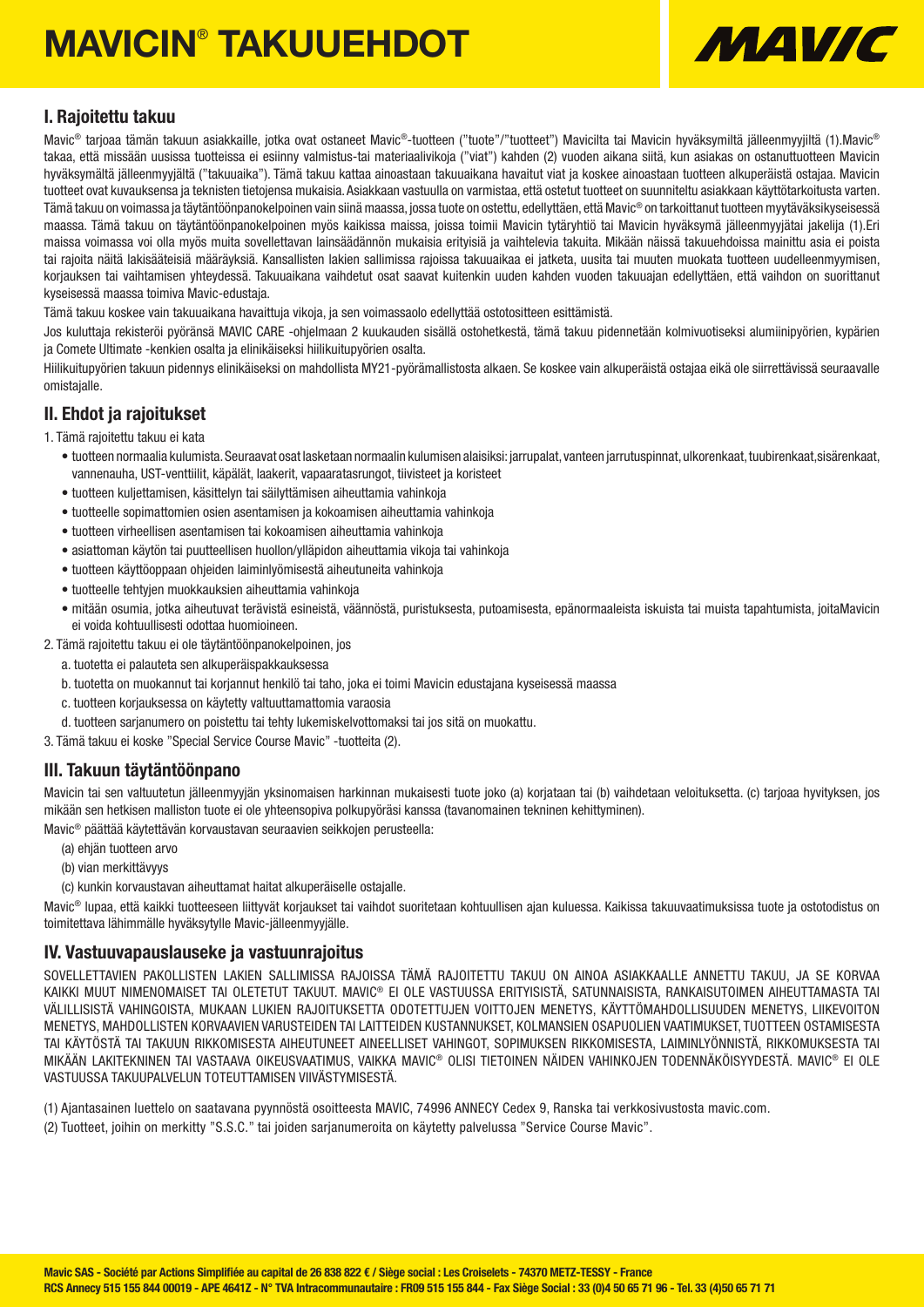# ZÁRU.NÍ PODMÍNKY MAVIC®



### I. Omezená záruka

Spole.nost Mavic<sup>®</sup> poskytuje tuto záruku spot.ebitel.m, kte.í si zakoupili v.robek Mavic® ("V.robky") od spole.nosti Mavic® nebo od autorizovan.ch prodejc. Mavic® (1).Spole.nost Mavic® poskytuje na v.echny nové v.robky záruku na vady materiálu .i zpracování ("Vady") po dobu 2 let od data zakoupení od autorizovaného prodejce Mavic® ("Záru.ní lh.ta"). Tato záruka se vztahuje jen na vady zji.t.né b.hem záru.ní lh.ty a platí jen pro p.vodního kupujícího v.robku. V.robky Mavic® spl.ují uveden. popis a parametry; odpovídáte za to, .e v.robky, které kupujete, jsou ur.eny pro vámizam..lené pou.ití.Tato záruka platí a lze ji uplat.ovat jen v zemi, kde byl v.robek zakoupen, pokud spole.nost Mavic® rozhodla, .e v.robek bude nabízen k prodeji v této zemi. Tuto záruku lze vymáhat i v jiné zemi, kde má spole.nost Mavic® zastoupení, autorizovaného prodejce Mavic® nebo distributora (1).V závislosti na zemi mohou v souladu s platn.mi p.edpisy platit i jiné konkrétní a prom.nné záru.ní podmínky. .ádné ustanovení t.chtozáru.ních podmínek nem..e zru.it nebo omezit platnost t.chto zákonn.ch p.edpis.. V rozsahu povoleném zákony jednotliv.ch stát. nelze záru.ní lh.tu roz.í.it, obnovit .i jinak m.nit z d.vodu následného prodeje, opravy nebo v.m.ny v.robku. Na sou.ásti vym.n.né b.hem záru.ní lh.ty bude v.ak uplat. ována nová dvouletá záru.ní lh.ta; pokud ov.em tuto v.m.nu provedl zástupce spole.nosti Mavic® v p.íslu.né zemi.

Tato záruka se vztahuje pouze na vady zjištěné během záruční lhůty a je podmíněna předložením platného dokladu o nákupu.

Provede-li spotřebitel registraci kol do programu MAVIC CARE Program do 2 měsíců od nákupu, záruka se prodlužuje na 3. rok u hliníkových kol, cyklistických helem, obuvi Comete Ultimate a na celou životnost u karbonových kol.

Prodloužení záruky na celou životnost je možná u karbonových kol od řady MY21, vztahuje se pouze na původního vlastníka a nelze ji převést na dalšího vlastníka.

### II. Podmínky a omezení

1. Tato omezená záruka se nevztahuje na následující skute.nosti:

- B..né opot.ebení v.robku. Sou.ástky s b..n.m opot.ebením jsou následující: brzdové .palky, brzdové plochy ráfk., plá.t., galusky, du.e, páska na ráfek, ventilek UST, západky, lo.iska, trupy volnob.hu, t.sn.ní, dekorace.
- Po.kození zp.sobená p.epravou, manipulací nebo uskladn.ním v.robku
- Po.kození zp.sobená montá.í a sestavováním sou.ástí, které nejsou pro v.robek vhodné
- Po.kození zp.sobená nevhodnou montá.í nebo sestavováním v.robku
- Po.kození nebo vady zp.sobené nesprávn.m pou.íváním .i údr.bou
- Po.kození zp.sobená nedodr.ením pokyn. v návodu k pou.ití v.robku
- Po.kození zp.sobená úpravami v.robku
- Jakékoli nárazy zp.sobené ostr.mi p.edm.ty z d.vodu ohybu, stla.ení, pádu, neobvyklého nárazu nebo jin.ch .inností, nad nimi. nemá spole.nost Mavic® .ádnou kontrolu.

2. Tuto omezenou záruku nelze vymáhat, pokud:

- a. V.robek není navrácen v p.vodním balení;
- b. V.robek byl upraven nebo opraven osobou .i spole.ností mimo zástupce spole.nosti Mavic® v dané zemi;
- c. V.robek byl opraven s pomocí neautorizovan.ch náhradních díl.;
- d. V.robní .íslo v.robku bylo odstran.no, smazáno, upraveno nebo není .itelné.
- 3. Tato záruka se nevztahuje na v.robky "Special Service Course Mavic" (2).

### III. Uplat.ování záruky

Spole.nost Mavic<sup>®</sup> nebo jerií autorizovan. prodejce podle svého rozhodnutí v.robek bu. (a) zdarma opraví, nebo (b) zdarma vym.ní.P. (c) nabídne kredit, není-li v aktuální řadě žádný výrobek kompatibilní s kolem (vývoj technických norem).

íslu.n. postup stnaoví spole.nost Mavic® po zvá.ení následujících skute.ností:

- (a) hodnota v.robku bez vady,
- (b) v.znam vady,
- (c) dopad, jak. by ka.dá z mo.ností m.la na p.vodního kupujícího.

Spole.nost Mavic<sup>®</sup> se zavazuje, e v.m.nu .j opravu v.robku provede v rozumné lh.t.. U v.ech reklamací je nutno p.edlo.it v.robek a doklad o nákupu nejbli..ímu autorizovanému prodejci Mavic®.

### IV. Z.eknutí se odpov.dnosti a omezení odpov.dnosti

V MAXIMÁLNÍM ROZSAHU POVOLENÉM PLATN.MI ZÁKONY JE TATO OMEZENÁ ZÁRUKA VA.Í JEDINOU A V.LU.NOU MO.NSOTÍREKLAMACE A NAHRAZUJE V.ECHNY OSTATNÍ ZÁRUKY, A. U. V.SLOVNÉ .I IMPLIKOVANÉ. SPOLE.NOST MAVIC® NENESE ODPOV.DNOST ZA ZVLÁ.TNÍ, NÁHODNÉ, TRESTNÍ NEBO NÁSLEDNÉ .KODY V.ETN. NAP.ÍKLAD ZTRÁTY O.EKÁVANÉHO P.ÍNOSU, ZTRÁTY POU.ÍVÁNÍ, U.LÉHO ZISKU, NÁKLAD. NA JAKÉKOLI NÁHRADNÍ VYBAVENÍ .I ZA.ÍZENÍ, PO.ADAVK. T.ETÍCH STRAN, PO.KOZENÍ MAJETKU NÁSLEDKEM ZAKOUPENÍ .I POU.ÍVÁNÍ V.ROBKU NEBO Z D.VODU PORU.ENÍ ZÁRUKY, PORU.ENÍSMLOUVY, NEDBALOSTI, OB.ANSKOPRÁVNÍCH DELIKT. NEBO JAK.CHKOLI ZÁKONN.CH TEORIÍ .I TEORIÍ EKVITY, A TO I VP.ÍPAD., .E BY SPOLE.NOST MAVIC® M.LA V.DOMOSTI O PRAVD. PODOBNOSTI T.CHTO .KOD. SPOLE.NOST MAVIC® NENESE ODPOV.DNOST ZA ZPO.D.NÍ P.I POSKYTOVÁNÍ ZÁRU.NÍCH SLU.EB.

(1) Aktuální seznam je k dispozici na vy.ádání od MAVIC, 74996 ANNECY Cedex 9 -Francie nebo na adrese mavic.com (2) V.robky s ozna.ením "S.S.C." nebo v.robky s v.robními .ísly pou.it.mi pro "Service Course Mavic".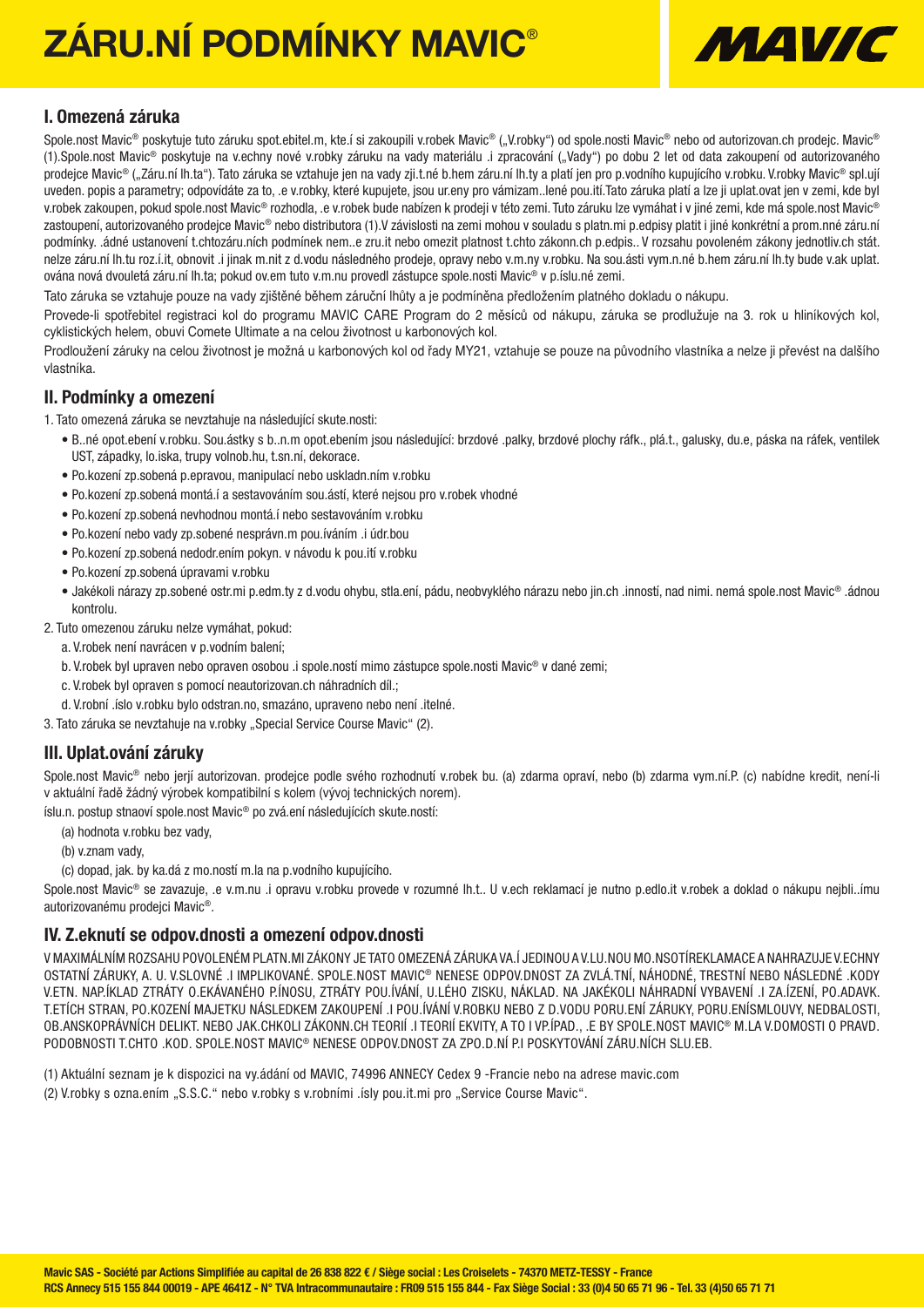## ZÁRU.NÉ PODMIENKY SPOLO. NOSTI MAVIC®



### I. Obmedzená záruka

Spolo.nos. MAVIC poskytuje túto záruku pre spotrebite.ov, ktorí si zakúpili v.robok zna.ky Mavic® ("V.robok(-y)") od spolo.nosti Mavic® alebo predajcov schválen. ch spolo.nos.ou Mavic® (1).Spolo.nos. MAVIC zaru.uje, .e v.etky nové v.robky budú bez v.robn.ch alebo materiálov.ch ch.b (.alej len "Chyby") po dobu 2 rokov od dátumu nákupu spotrebite.om od predajcu schváleného spolo.nos.ou Mavic® ("Záru.ná doba"). Táto záruka sa vz.ahuje iba na chyby zistené po.as záru.nej doby a poskytnutá je iba pôvodnému kupcovi v.robku. V.robky zna.ky Mavic® sp..ajú svoj popis a .pecifikácie; je va.ou zodpovednos.ou zaisti., aby ste vami zakúpené v.robky pou.ívali na ur.ené pou.itie. Táto záruka je platná a vymáhate.ná len v krajine, kde bol v.robok zakúpen. za predpokladu, .e spolo.nos. MAVIC ur.ila v.robok na predaj v tejto krajine. Táto záruka je tie. vykonate.ná v krajine, kde má spolo.nos. MAVIC dcérsku spolo.nos., predajcu alebo distribútora schváleného spolo.nos. ou Mavic® (1).Ur.ité a variabilné záru.né podmienky sa mô.u aplikova. vo vz.ahu k platn.m právnym predpisom v závislosti na príslu.nej krajine. Ni. v t.chtozáru.n.ch podmienkach nemô.e vylú.i. alebo obmedzi. tieto zákonné ustanovenia. Záru.nú lehotu nie je mo.né pred..i., obnovi. alebo inak ovplyvni. v rozsahu povolenom vnútro. tátnymi právnymi predpismi z dôvodu následného predaja, opravy alebo v.meny v.robku. Na náhradn. diel(-y) vymenen. po.as záru.nej doby sa v.ak bude vz.ahova. nová dvojro.ná záru.ná doba za predpokladu, .e takúto v.menu vykonal zástupca spolo.nosti Mavic® v danej krajine.

Záruka platí len na prípady chýb zistených v rámci záručného obdobia a po predložení potvrdenia o platbe.

Ak si spotrebiteľ zaregistruje svoje kolesá v programe MAVIC CARE do 2 mesiacov od nákupu, toto záručné obdobie sa predlžuje na 3 roky pre hliníkové kolesá, prilby, obuv Comete Ultimate a na doživotnú záruku pre uhlíkové kolesá.

Predĺženie na doživotnú záruku pre uhlíkové kolesá je možné od radu kolies MY21, platí len pre pôvodného vlastníka a nie je prenosné na nasledujúceho.

### II. Podmienky a obmedzenia

1. Táto obmedzená záruka sa nevz.ahuje na:

- normálne opotrebovanie v.robku. Za opotrebite.né sa pova.ujú nasledovné diely: brzdové platni.ky, brzdná plocha ráfiku, pneumatiky, du.e, vnútorné du.e, páska ráfiku, ventil UST, západky, lo.iská, telesá vo.nobe.ného kolesa, tesnenia, ozdoby.
- .kody spôsobené dopravou, manipuláciou alebo skladovaním v.robku.
- .kody spôsobené montá.ou a montovaním dielov, ktoré nie sú vhodné pre tento v.robok.
- .kody spôsobené nevhodnou montá.ou alebo zostavením v.robku.
- Poruchy alebo .koda spôsobená nesprávnym pou.ívaním alebo zlou údr.bou.
- .kody spôsobené vlastníkmi v.robkov t.m, .e nedodr.iavajú pokyny uvedené v návode.
- .kody spôsobené úpravami v.robku.
- Ka.dá kolízia spôsobená ostr.mi predmetmi v dôsledku skrútenia, stla.enia, pádu, abnormálneho nárazu alebo in.ch akcií, ktoré nie sú pod primeranou kontrolou spolo.nosti Mavic®.

2. Táto obmedzená záruka nie je vykonate.ná, ak:

- a. v.robok nie je vráten. v originálnom obale;
- b. v.robok upravovala alebo opravovala akáko.vek iná osoba alebo subjekt, ne. zástupca spolo.nosti Mavic® v danej krajine;
- c. bol v.robok opravovan. s pou.itím nepovolen.ch náhradn.ch dielov;
- d. bolo odstránené, vymazané, zmenené alebo je ne.itate.né v.robné .íslo.
- 3. Táto záruka sa nevz.ahuje na v.robky, ktoré "podliehajú .peciálnemu servisu " spolo.nosti Mavic " (2).

### III. Vykonanie záruky

Spolo.nos. MAVIC alebo jej autorizovan. predajca na základe vlastného uvá.enia bu. (a) v.robok opraví, alebo (b) v.robok bezplatne vymení.Spolo.nos. (c) ponuka pripísania prostriedkov, ak v aktuálnom rade nie je k dispozícii žiadny produkt kompatibilný s vaším bicyklom (vývoj technického štandardu). Mavic® ur.í vhodné nápravné opatrenie na základe nasledujúcich úvah:

- (a) hodnota v.robku bez poruchy;
- (b) záva.nos. chyby,
- (c) .a.kosti, ktoré by pôvodnému kupujúcemu mohlo spôsobi. ka.dé nápravné opatrenie. Spolo.nos.

MAVIC súhlasí s t.m, .e ka.dá oprava alebo v.mena v.robku sa musí vykona. v primeranej lehote. Pri uplat.ovaní reklamácií v záru.nej lehote po.lite v.robok a doklad o jeho zakúpení najbli..iemu predajcovi, ktor. je schválen. spolo.nos.ou Mavic®.

### IV. Odmietnutie a obmedzenie zodpovednosti

TÁTO ZÁRUKA JE VÁ. JEDIN. A V.HRADN. PROSTRIEDOK V MAXIMÁLNOM ROZSAHU POVOLENOM PLATN.MI PRÁVNYMIPREDPISMI A NAHRÁDZA V.ETKY OSTATNÉ VYJADRENÉ ALEBO ML.KY PREDPOKLADANÉ ZÁRUKY. SPOLO.NOS. MAVICNENESIE ZODPOVEDNOS. ZA OSOBITNÉ, NÁHODNÉ, TRESTNÉ ALEBO NÁSLEDNÉ .KODY, VRÁTANE, OKREM INÉHO STRATY O.AKÁVAN.CH V.HOD, STRATY POU.ÍVANIA, STRATY PRÍJMU, NÁKLADOV NA CELÉ NÁHRADNÉ VYBAVENIE ALEBO ZARIADENIE, NÁROKOV TRETÍCH STRÁN, PO.KODENIA MAJETKU V D.ÔSLEDKU ZAKÚPENIA ALEBO POU.ÍVANIA TOHTO V.ROBKU, ALEBO VYPL.VAJÚCE Z PORU.ENIA ZÁRUKY, PORU.ENIA ZMLUVY, NEDBANLIVOSTI, PORU.ENIA PRÁVA ALEBO AKEJKO.VEK PRÁVNEJ ALEBO SPRAVODLIVEJ TEÓRIE, AJ KE. SPOLO. NOS. MAVIC VEDELA O PRAVDEPODOBNOSTI TAK.CHTO .K.ÔD. POLO.NOS. MAVIC NENESIE ZODPOVEDNOS. ZA ONESKORENIE PRI POSKYTOVANÍ ZÁRU.NÉHO SERVISU.

(1) Aktuálny zoznam je k dispozícii na vy.iadanie od MAVIC, 74996 ANNECY, Cedex 9 -Francúzsko, alebo na internetovej stránke mavic.com. (2) V.robky s gravírovan.m ozna.ením "S.S.C.", alebo ktor.ch v.robné .ísla boli pou.ité pre kurz "Poskytovanie servisu Mavic".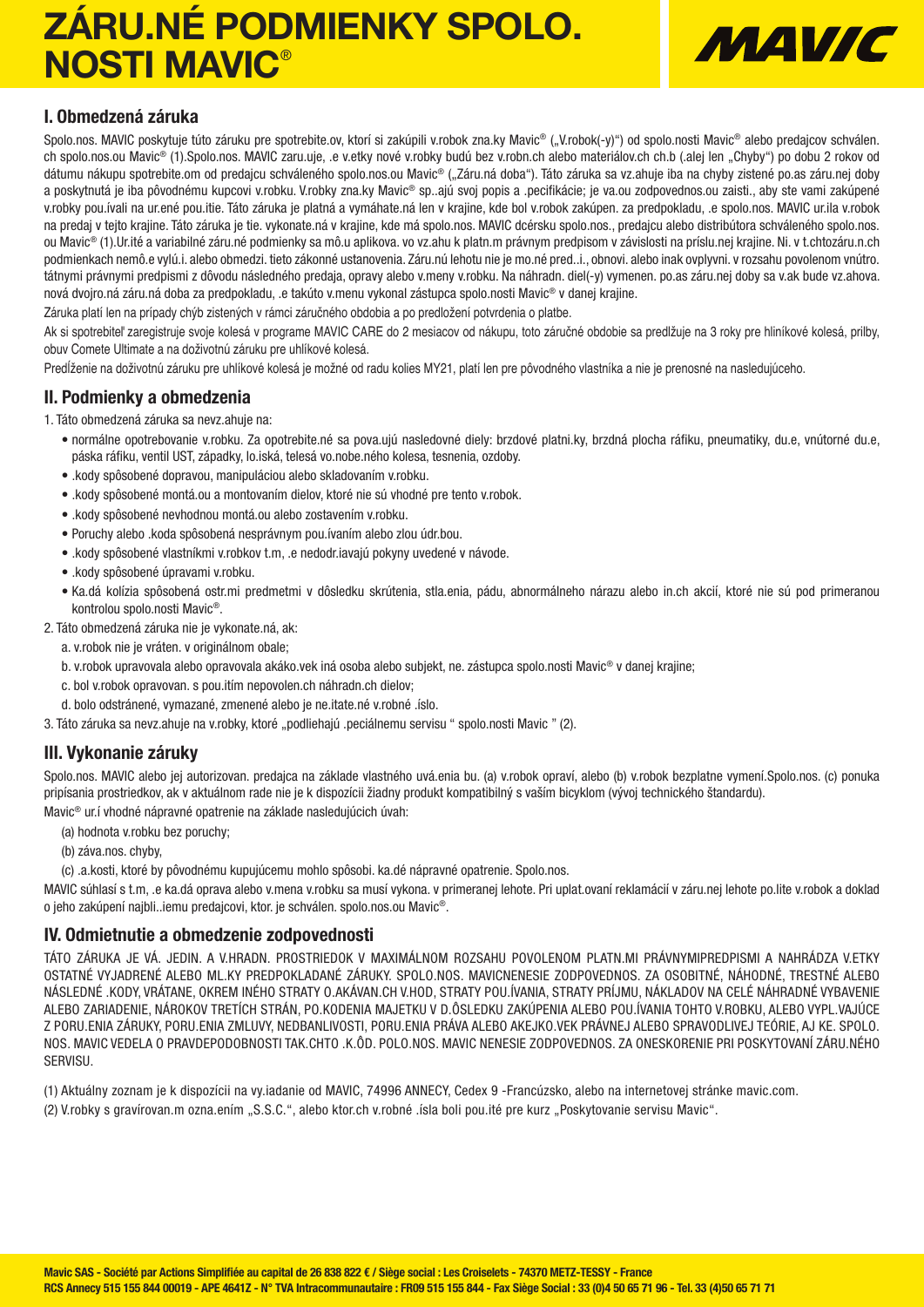# GARANCIJSKI LIST MAVIC®



### I. Omejeno jamstvo

Mavic<sup>®</sup> daje kupcem, ki so kupili izdelek Mavic® (izdelek(i)) od podjetja Mavic® ali poobla..enega zastopnika podjetja Mavic® (1) predmetno garancijo. Mavic® jam.i, da bodo vsi novi izdelki brez napak v proizvodnji ali materialu (napake) v .asovnem obdobju 2 let od dneva, ko stranka kupiizdelek pri poobla..enem zastopniku podjetja Mavic® (garancijsko obdobje). Garancija velja le za napake, ki se poka.ejo v garancijskem obdobju in se nana.a le na prvotnega kupca izdelka. Izdelki Mavic® ustrezajo svojemu opisu in tehni.nim podatkom. Va.a odgovornost je, da poskrbite, da so kupljeni izdelki na.rtovani za nameravano uporabo. Ta garancija je veljavna in izterljiva le v dr.avi, v kateri je bil kupljen izdelek, pod pogojem, da je Mavic® predvidel, da se izdelek prodaja v tejdr.avi. Ta garancija je poleg tega izterljiva v vsaki dr.avi v kateri ima Mavic® podru.nico, poobla..enega zastopnika ali distributerja (1).V odvisnosti od dr.ave se lahko dolo.ena in spremenljiva garancija uporablja glede na veljavno zakonodajo. Ni. v tem garancijskem listu ne more izlo.iti ali omejiti teh zakonskih dolo.il.V obsegu, ki ga dovoljuje dr.avna zakonodaja, se garancijska doba ne podalj.a, obnovi ali kako druga.e spremeni zaradi naknadne preprodaje, popravila ali zamenjave izdelka. Vendar pa velja za dele, ki so bili zamenjani v garancijskem obdobju novo dvoletno garancijsko obdobje, .e jetako zamenjavo opravil zastopnik podjetja Mavic® v predmetni dr.avi.

Ta garancija velja samo za napake, odkrite v garancijskem obdobju, in če je predloženo dokazilo o nakupu.

Če potrošnik registrira svoja kolesa v programu MAVIC CARE v roku 2 mesecev po nakupu, se to garancijsko obdobje podaljša na 3. leto za aluminijasta platišča, čelade, čevlje Comete Ultimate in življenjsko dobo za ogljikova kolesa.

Podaljšanje življenjske dobe za ogljikova kolesa je možno iz serije koles MY21, velja samo za prvotnega lastnika in ni prenosljivo na naslednjega.

### II. Pogoji in omejitve

- 1. To omejeno jamstvo ne zajema:
	- Normalne obrabe izdelka. Naslednji deli spadajo med obrabne: zavorne obloge, zavorna povr.ina obro.a, pnevmatike, tubularji, zra.nice, trak obro.a, ventil UST, zasko.niki, le.aji, prosti obro.i, tesnila, dekoracija.
	- .kode, nastale med transportom, ravnanjem z izdelkom in njegovim skladi..enjem.
	- .kode nastale pri monta.i in sestavljanju delov, ki niso primerni za izdelek.
	- .kode, nastale med nepravilno monta.o ali sestavljanjem izdelka.
	- Napake ali .koda, ki jo povzro.ita nepravilna uporaba ali slabo vzdr.evanje.
	- .kode, ki jo povzro.i neupo.tevanje napotkov navedenih v navodilih za uporabo izdelka.
	- .kode zaradi spreminjanja izdelka.
	- Kakr.nihkoli udarcev z ostrimi predmeti, posledic zvijanja, pritiska ali padca, nenormalnega udarca ali drugih dejanj, ki jih Mavic® z razumnimi sredstvi ne more nadzirati.

2. Te omejene garancije ni mogo.e uveljaviti:

- a. .e izdelek ni vrnjen v originalni embala.i.
- b. .e je izdelek spremenjen ali ga je popravljala tretja oseba ali ustanova in ne poobla..eni zastopnik podjetja Mavic® v predmetni dr.avi.
- c. .e je izdelek popravljen z neodobrenimi rezervnimi deli.
- d. .e je serijska .tevilka izdelka odstranjena, izbrisana, spremenjena ali zabrisana tako, da je ne.itljiva.
- 3. Ta garancija ne velja za izdelke "Special Service Course Mavic" (2)

### III. Uveljavljanje garancije

Mavic® ali njegov poobla..eni zastopnik se lahko po lastni presoji odlo.ita ali (a) popravita izdelek ali (b) brezpla.no zamenjata izdelek. (C) ponudite dobropis, če noben izdelek v trenutni ponudbi ni združljiv z vašim kolesom (razvoj tehničnih standardov).

Za ustrezen ukrep se Mavic® odlo.i na osnovi naslednjih dejstev:

- (a) vrednosti izdelka, .e bi bil slednji brezhiben,
- (b) pomembnosti okvare,
- (c) neprijetnosti, ki bi jih vsak ukrep povzro.il prvotnemu kupcu.

Mavic® sogla.a, da bo vsako popravilo ali zamenjava opravljeno v razumnem roku. Pri vse garancijskih zahtevkih prosimo, da posredujete izdelek in dokazilo o nakupu najbli.jemu poobla..enemu zastopniku podjetja Mavic®.

### IV. Omejitev odgovornosti

V NAJVE.JEM OBSEGU, KI GA DOVOLJUJEJO VELJAVNI TOZADEVNI ZAKONI, JE TA GARANCIJA VA.E EDINO IN EKSKLUZIVNO SREDSTVO TER NADOMESTI VSE DRUGE IZRECNE ALI NAKAZANE GARANCIJE. MAVIC® NE ODGOVARJA ZA POSEBNO, NEHOTENO, DODATNO ALI POSLEDI.NO .KODO, VKLJU.NO Z , VENDAR BREZ OMEJITEV NA PRI.AKOVANE PREDNOSTI,NEZMO.NOST UPORABE, IZGUBO PRIHODKA, STRO.KE KAKR.NEKOLI NADOMESTNE OPREME ALI VIROV, ZAHTEVKE TRETJIHOSEB, PO.KODBE LASTNINE KOT POSLEDICA NAKUPA ALI UPORABE IZDELKA, ZA KATEREGA SE UVELJAVLJA KR.ITEV JAMSTVA, PREKINITEV POGODBE, MALOMARNOST, OBJEKTIVNO .KODO ALI VSAKO PRAVNO ALI PORAVNALNO TEORIJO, .ETUDI BI MAVIC®VEDAL ZA MO.NOST POJAVA TAKIH PO.KODB. MAVIC® NE ODGOVARJA ZA ZAMUDO PRI IZVAJANJU GARANCIJSKIH STORITEV.

(1) Posodobljeni seznam lahko dobite, .e po.ljete zahtevo na naslov MAVIC 74996 ANNECY Cedex 9 -Francija ali na mavic.com (2) Izdelki, v katere je vgravirano "S.S.C." ali izdelki, katerih serijske .tevilke so bile uporabljene za "Service Course Mavic".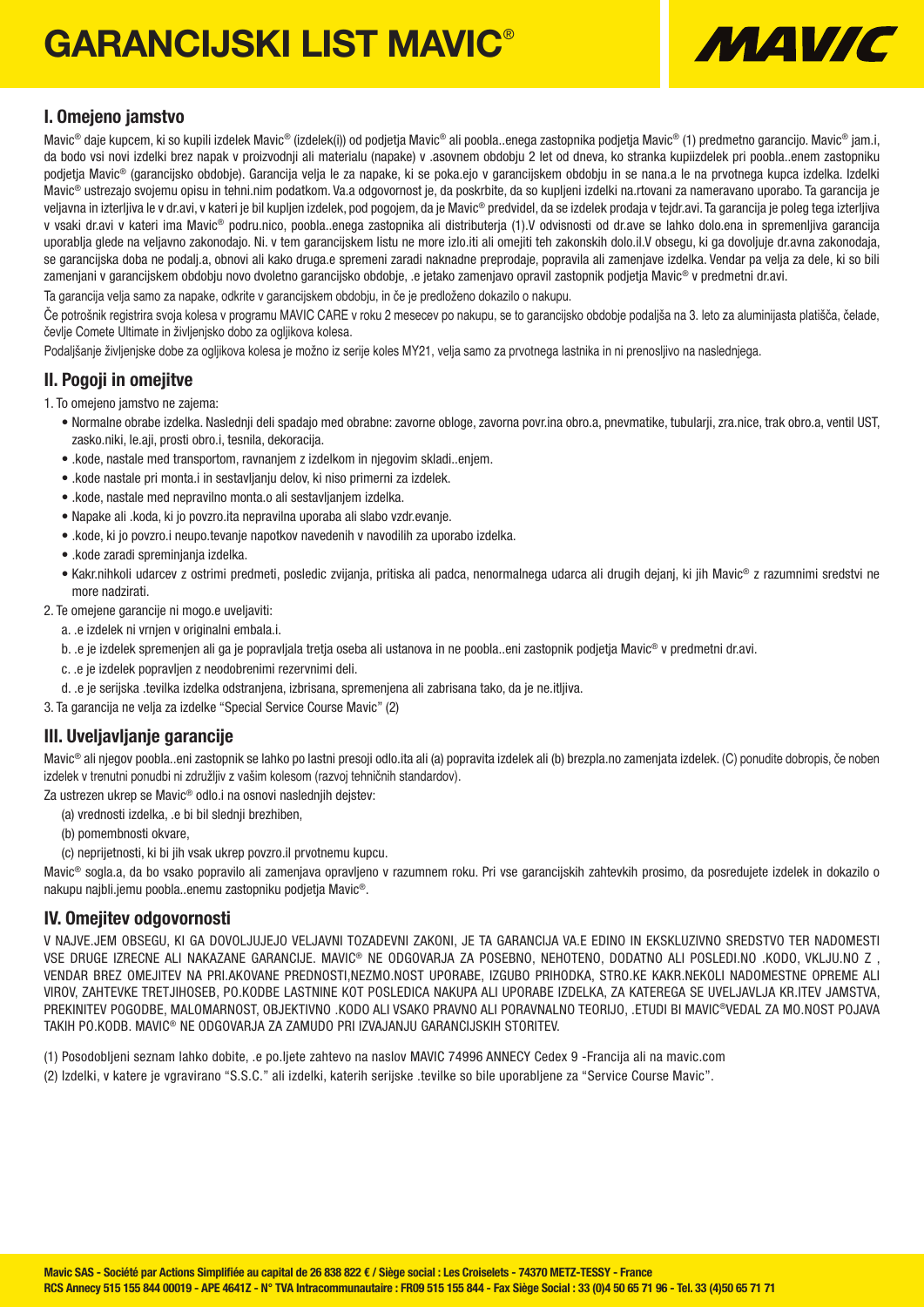## GWARANCJA MAVIC®



### I. Ograniczona gwarancja

Mavic<sup>®</sup> udziela konsumentom gwarancii na produkty Mavic<sup>®</sup> ("Produkt(y)") zakupione bezpo.rednio od Mavic<sup>®</sup> lub autoryzowanych dealerów Mavic<sup>®</sup> (1).Mavic<sup>®</sup> udziela gwarancji na wady produkcyjne i materia.owe ("Wady") wszystkich nowych Produktów na okres 2 lat od daty zakupu przez konsumenta od autoryzowanego dealera Mavic® ("Okres gwarancyjny"). Gwarancja ta ma zastosowanie wy..cznie do Wad wykrytych w Okresie gwarancyjnym i dotyczy wy..cznie pocz.tkowego nabywcy Produktu. Produkty Mavic® s. zgodne z opisami i specyfikacjami. Za u.ywanie Produktów w sposób zgodny z ich przeznaczeniem odpowiedzialno.. ponosi u.ytkownik. Niniejsza gwarancja jest wa.na i obowi.zuje jedynie w kraju, w którym Produkt zosta. nabyty pod warunkiem, .e jest on oferowany przez Mavic<sup>®</sup> do sprzeda.y w tym kraju. Gwarancja ta obowi.zuje równie. we wszystkich krajach, w których istniej. przedstawicielstwa Mavic® lub autoryzowani dealerzy lub dystrybutorzy Mavic® (1).W zale.no.ci od kraju, mog. mie. zastosowanie gwarancje szczególne i zmienne, w zale.no.ci od przepisów obowi.zuj.cych lokalnie. .aden zapis niniejszej gwarancji nie wy..cza ani nie ogranicza tych zapisów prawa. W zakresie dozwolonym przez przepisy krajowe, Okres gwarancyjny nie zostanie wyd.u.ony, odnowiony, ani w .aden inny sposób zmieniony z powodu odsprzeda.y, naprawy lub wymiany Produktu. Jednak.e, do cz..ci wymienionych podczas Okresu gwarancyjnego stosuje si.nowy, dwuletni Okres gwarancyjny pod warunkiem, .e wymiana ta zosta.a dokonana przez przedstawiciela Mavic® w danym kraju. Gwarancja dotyczy jedynie wad odkrytych w trakcie okresu ważności gwarancji i za okazaniem dowodu zakupu.

Jeśli konsument zarejestruje swoje koła w programie MAVIC CARE w przeciągu dwóch miesięcy od daty zakupu, okres gwarancji zostaje przedłużony o trzeci rok dla kół aluminiowych, kasków, butów Comete Ultimate i dożywotnio dla kół z włókna węglowego.

Dożywotnie przedłużenie gwarancji dla kół z włókna węglowego dotyczy kół rangi MY21 i ich oryginalnego właściciela – nie można jej przenieść na kolejnego.

### II. Warunki i ograniczenia

1. Niniejsza ograniczona gwarancja nie obejmuje:

- Normalnego zu.ycia Produktu. Za cz..ci podlegaj.ce zu.yciu uznaje si. nast.puj.ce cz..ci: klocki hamulcowe, powierzchniehamowania na obr.czach, opony, szytki, d.tki, opaski na obr.cze, zawory UST, zapadki, .o.yska, korpusy wolnych kó., uszczelki,elementy dekoracyjne.
- Szkód spowodowanych podczas transportu, przenoszenia lub przechowywania Produktu.
- Szkód spowodowanych przez monta. elementów niew.a.ciwych dla Produktu.
- Szkód spowodowanych przez nieprawid.owy monta. Produktu.
- Uszkodze. lub szkód spowodowanych przez nieprawid.owe u.ytkowanie lub niew.a.ciw. konserwacj..
- Szkód spowodowanych nieprzestrzeganiem instrukcji podanych przez producenta.
- Szkód spowodowanych modyfikacjami dokonanymi w Produkcie.
- Wszelkich uderze. wywo.anych elementami ostrymi, spowodowanych skr.ceniem, .ci.ni.ciem, upadkiem, nieprawid.owym uderzeniem oraz wszelkimi innymi dzia.aniami pozostaj.cymi poza rozs.dn. kontrol. Mavic®.

2. Niniejsza ograniczona gwarancja nie obowi.zuje, je.eli:

- a. Produkt nie zosta. odes.any w opakowaniu oryginalnym;
- b. Produkt zosta. zmodyfikowany lub naprawiony przez osob. lub firm. inn. ni. przedstawiciel Mavic® w danym kraju;
- c. Produkt zosta. naprawiony z zastosowaniem nieautoryzowanych cz..ci zamiennych;
- d. Numer seryjny Produktu zosta. zdj.ty, usuni.ty, zmieniony lub sta. si. nieczytelny.

3. Niniejsza gwarancja nie ma zastosowania do Produktów wy.cigowych "Special Service Course Mavic" (2).

### III. Wymagalno.. gwarancji

avic® lub jego autoryzowany sprzedawca wg w.asnego uznania bezp.atnie (a) naprawi Produkt lub (b) wymieni Produkt.Odpowiednie .rodki zaradcze zostan. okre. (c) bon o równowartości produktu, jeśli żaden produkt z aktualnej rangi nie jest kompatybilny z Twoim rowerem (pod względem ewolucji technicznej).

lone przez Mavic® na podstawie nast.puj.cych rozwa.a.:

- (a) warto.. Produktu bez Wad,
- (b) istotno.. Wady,
- (c) niedogodno.. ka.dego ze .rodków zaradczych dla oryginalnego nabywcy.

Mavic® zobowi.zuje si. do naprawy lub wymiany Produktu w rozs.dnych terminach. Przy wszystkich reklamacjach w ramach gwarancyjnych nale.y przedstawi. Produkt i dowód zakupu najbli.szemu autoryzowanemu dealerowiMavic®.

### IV. Zrzeczenie si. i ograniczenie odpowiedzialno.ci

W MAKSYMALNYM ZAKRESIE DOZWOLONYM PRZEZ OBOWI.ZUJ.CE PRZEPISY, NINIEJSZA OGRANICZONA GWARANCJA STANOWI JEDYNY I WY..CZNY .RODEK ZARADCZY I ZAST.PUJE WSZELKIE INNE GWARANCJE, WYRA.NE LUB DOROZUMIANE. MAVIC® NIE PONOSI ODPOWIEDZIALNO.CI ZA SZKODY SZCZEGÓLNE, SPOWODOWANE WYPADKIEM, KARNE ANI WYNIKAJ.CE Z NICH, OBEJUMUJ.CE, ALE NIE OGRANICZONE DO UTRATY ZAMIERZONYCH ZYSKÓW, STRAT U.YTKOWYCH, STRAT PRZYCHODÓW, KOSZTÓW SPRZ.TU LUB POMIESZCZE. ZAST.PCZYCH, ROSZCZE. STRON TRZECICH, SZKÓD W MIENU WYNIKAJ. CYCH Z ZAKUPU LUB U.YTKOWANIA PRODUKTU ALBO POWSTA.YCH W WYNIKU ZERWANIA GWARANCJI, ZERWANIAUMOWY, ZANIEDBA., .CIS.EJ WINY LUB DOWOLNEJ TEORII PRAWNEJ LUB DOCHODZENIA S.USZNO.CI, NAWET JE.ELI MAVIC®ZNA. MO.LIWO.. WYST.PIENIA TAKICH SZKÓD. MAVIC® NIE PONOSI ODPOWIEDZIALNO.CI ZA OPÓ.NIENIA W .WIADCZENIUUS.UG GWARANCYJNYCH.

(1) Aktualna lista dost.pna na ..danie w MAVIC 74996 ANNECY Cedex 9 -Francja lub na stronie mavic.com

(2) Produkty z wyt.oczonym oznaczeniem "S.S.C" lub produkty, których numery seryjne zosta.y wykorzystane w "Service Course Mavic".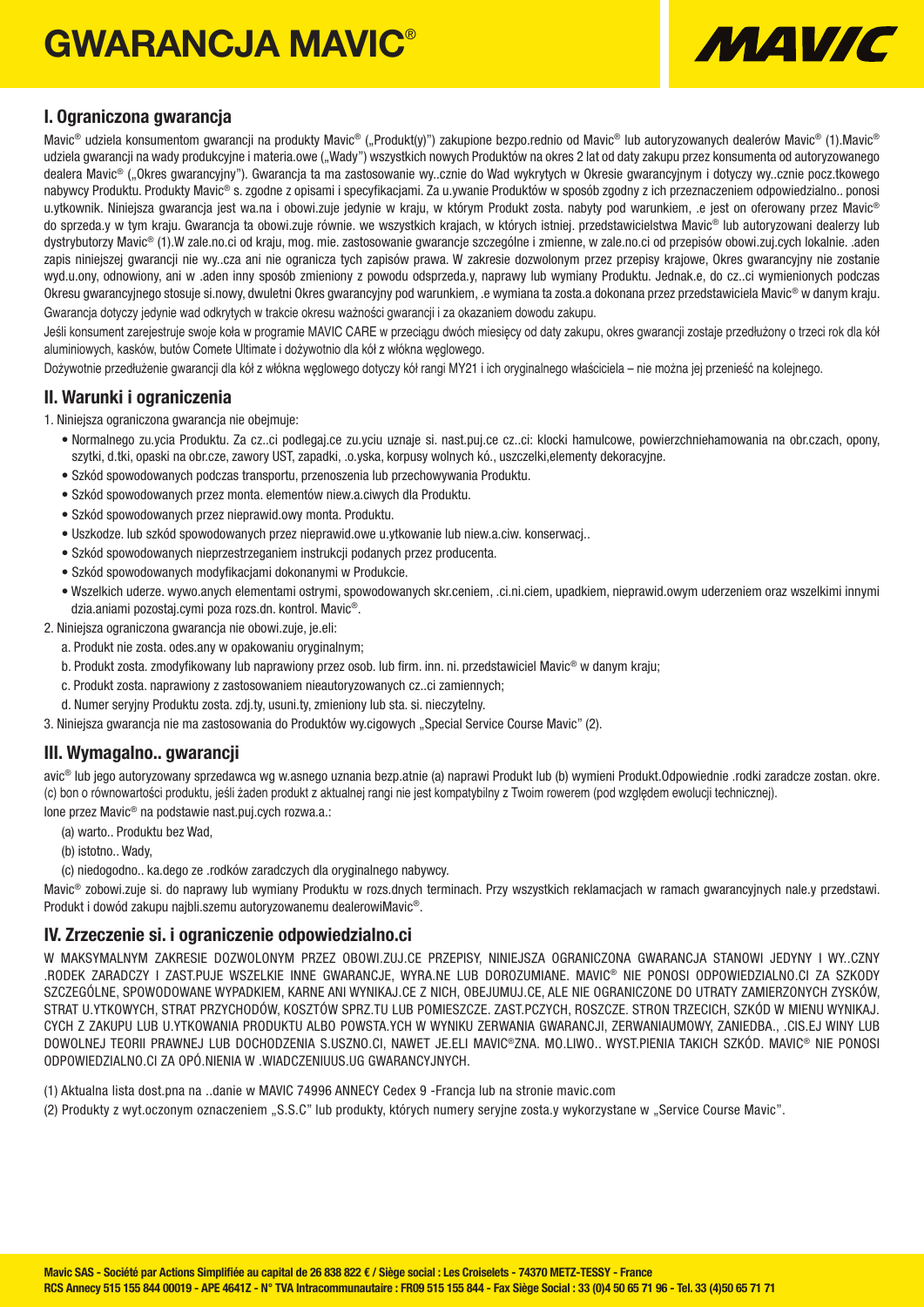# MAVIC® JÓTÁLLÁSI FELTÉTELEK



### I. Korlátozott jótállás

A Mavic® azon fogyasztók számára biztosítia a jelen garanciát, akik a Mavic®-tól vagy a Mavic® hivatalos viszonteladóitól (1) vásároltak Mavic® terméket ("Termék(ek)").A Mavic® garantálja, hogy minden új Termék gyártási és anyaghibától ("Hiba") mentes lesz a hivatalos Mavic® viszonteladótól történ. vásárlás napjától számított 2 évig ("Jótállási id.szak"). Jelen garancia kizárólag azon Hibákra vonatkozik, melyek a Jótállási id.szakon belül következnek be, és a garancia érvényessége kizárólag a Termék eredeti vásárlójára terjed ki. A Mavic® Termékek megfelelnek a leírásban és specifikációkban közölteknek; az Ön felel.ssége, hogy a megvásárolt Termékek megfeleljenek az Ön felhasználásiigényeinek. Jelen garancia kizárólag a vásárlás helye szerinti országra terjed ki, feltéve, hogy a Mavic® szándéka szerint az adott országban értékesítik a Terméket. Jelen garancia ezenkívül azon országokban is érvényesíthet., ahol a Mavic® leányvállalattal, hivatalos forgalmazóval vagy disztribútorral (1) is rendelkezik. Az adott ország törvényi rendelkezéseit.l függ.en a garanciális feltételek eltér.ek lehetnek. Jelen garancia nem korlátozhatja vagy zárhatja ki ezeket a rendelkezéseket.Az adott ország törvényei által megengedett mértékig a Jótállási id.szak nem hosszabbítható meg, újítható meg vagy más módon befolyásolható a Termék további értékesítése, javítása vagy cseréje okán. A Jótállási id.szakban kiadott cserealkatrészek esetében azonban újraindul a kétéves Jótállási id.szak, feltéve, hogy a cserét a Mavic® képviselete hajtotta végre az érintett országban.

Ez a jótállás kizárólag a garanciális időszak alatt keletkező hibákra vonatkozik, a vásárlást igazoló bizonylat bemutatása mellett.

Ha az ügyfél a vásárlást követő 2 hónapon belül regisztrálja keréktárcsáit a MAVIC CARE programban, a jelen jótállási időszak alumínium keréktárcsák, sisakok és Comete Ultimate cipők esetében egy 3. évvel meghosszabbodik, karbon keréktárcsák esetében pedig annak teljes élettartamára kiterjedő jótállássá válik.

A karbon keréktárcsákra vonatkozó, azok teljes élettartamára érvényes jótállás csak az MY21-es keréktárcsa-családtól kezdve érhető el, csak az eredeti tulajdonos részére érvényes, és nem ruházható át a további tulajdonosokra.

### II. Feltételek és korlátok

1. Jelen korlátozott jótállás nem terjed ki a következ.kre:

- A Termék rendes kopása és elhasználódása. Kopóalkatrésznek a következ.k min.sülnek: fékpofák, abroncs fékez. felülete, gumik, gumibels.k, abroncsszalag, UST szelep, karmok, csapágyak, szabadonfutó kerék testek, tömítések, dekoráció.
- A Termék szállítása, kezelése vagy tárolása során keletkezett sérülések
- A Termékkel nem kompatibilis alkatrészek felszerelése/felrögzítése okozta sérülések
- A Termék nem megfelel. felszerelése/felrögzítése által okozott sérülések
- Nem rendeltetésszer. használat vagy elégtelen karbantartás miatt bekövetkez. hibák vagy sérülések
- A Termék használati útmutatójában szerepl. utasítások figyelmen kívül hagyásából ered. sérülések
- A Termék módosításából származó sérülések
- Éles tárgyak okozta behatás, torzió, nyomás, zuhanás, rendellenes behatás vagy bármely más olyan esemény, amelyre a Mavic®-nak nincs ráhatása.

2. Jelen korlátozott jótállás nem érvényesíthet., ha:

- a. A Terméket nem az eredeti csomagolásában küldik vissza;
- b. A Terméken módosításokat vagy javítási m.veleteket hajtott végre bárki a Mavic® képvisel.jén kívül az érintett országban;
- c. A Termék nem engedélyezett cserealkatrészekkel lett megjavítva;
- d. A Termék gyári száma el lett távolítva, módosítva lett vagy olvashatatlanná lett téve.
- 3. Jelen jótállás nem vonatkozik a "Különleges Mavic szervizm.veleti" Termékekre (2).

### III. A garancia érvényesítése

A Mavic® vagy annak hivatalos forgalmazója saját belátása szerint dönthet (a) a Termék javítása, vagy (b) a Termék ingyenes cseréje mellett. (c) jóváírást ajánl fel, ha a jelenlegi termékskála egyetlen terméke sem kompatibilis az Ön kerékpárjával (a műszaki szabványok fejlődése miatt).

A megfelel. megoldásról a Mavic® dönt, a következ.k figyelembe vétele alapján:

(a) a Hibátlan Termék értéke,

- (b) a Hiba nagysága,
- (c) a kényelmetlenség, amit az eredeti vásárló kénytelen lenne elszenvedni.

A Mavic® elfogadja, hogy minden javítási vagy cserem.veletet ésszer. id.n belül teljesít.Jótállási igény esetén juttassa el a Terméket és a bizonylatot a legközelebbi hivatalos Mavic® forgalmazónak.

### IV. Lemondó nyilatkozat, korlátozott felel.sség

A JELEN KORLÁTOZOTT JÓTÁLLÁS – A HATÁLYOS TÖRVÉNYEK ÁLTAL MAXIMÁLISAN MEGENGEDETT MÉRTÉKIG – AZ ÖN EGYETLEN ÉS KIZÁRÓLAGOS JOGORVOSLATA, MELY MINDEN MÁS, KIFEJEZETT VAGY BENNEFOGLALT GARANCIÁT KIVÁLT. A MAVI

KÁROKÉRT,C® NEM VÁLLAL FELEL.SSÉGET A KÜLÖNLEGES, VÉLETLENSZER., BÜNTET.-JELLEG. VAGY KÖVETKEZETES

IDEÉRTVE, DE NEM KIZÁRÓLAG A VÁRT EL.NYÖK ELVESZTÉSÉT, A FELHASZNÁLÁS ELVESZTÉSÉT, A BEVÉTEL ELVESZTÉSÉT, A HELYETTESÍT. BERENDEZÉSEK VAGY INTÉZMÉNYEK KÖLTSÉGEIT, A HARMADIK FELEK KÖVETELÉSEIT, A TERMÉK MEGVÁSÁRLÁSÁBÓL VAGY HASZNÁLATÁBÓL ERED. VAGYONI KÁROKAT, VAGY A JÓTÁLLÁS MEGSZEGÉSÉB.L, A SZERZ.DÉS MEGSZEGÉSÉB.L, FIGYELMEN KÍVÜL HAGYÁSÁBÓL, SZÁNDÉKOS MEGSZEGÉSÉB.L, VAGY BÁRMELY JOGI VAGY MÉLTÁNYOS ELMÉLETB.L ERED. KÁROKAT, AKKOR SE, HA A MAVIC® TUDATÁBAN VOLT AZ ILYEN KÁROK ESETLEGES EL.FORDULÁSI ESÉLYÉNEK. A MAVIC® NEM VÁLLAL FELEL.SSÉGET A JÓTÁLLÁS TELJESÍTÉSÉBEN BEKÖVETKEZ. KÉSLEKEDÉSEKÉRT.

(1) Naprakész lista igénylése: MAVIC 74996 ANNECY Cedex 9 -Franciaország, vagy mavic.com

(2) "S.S.C." felirattal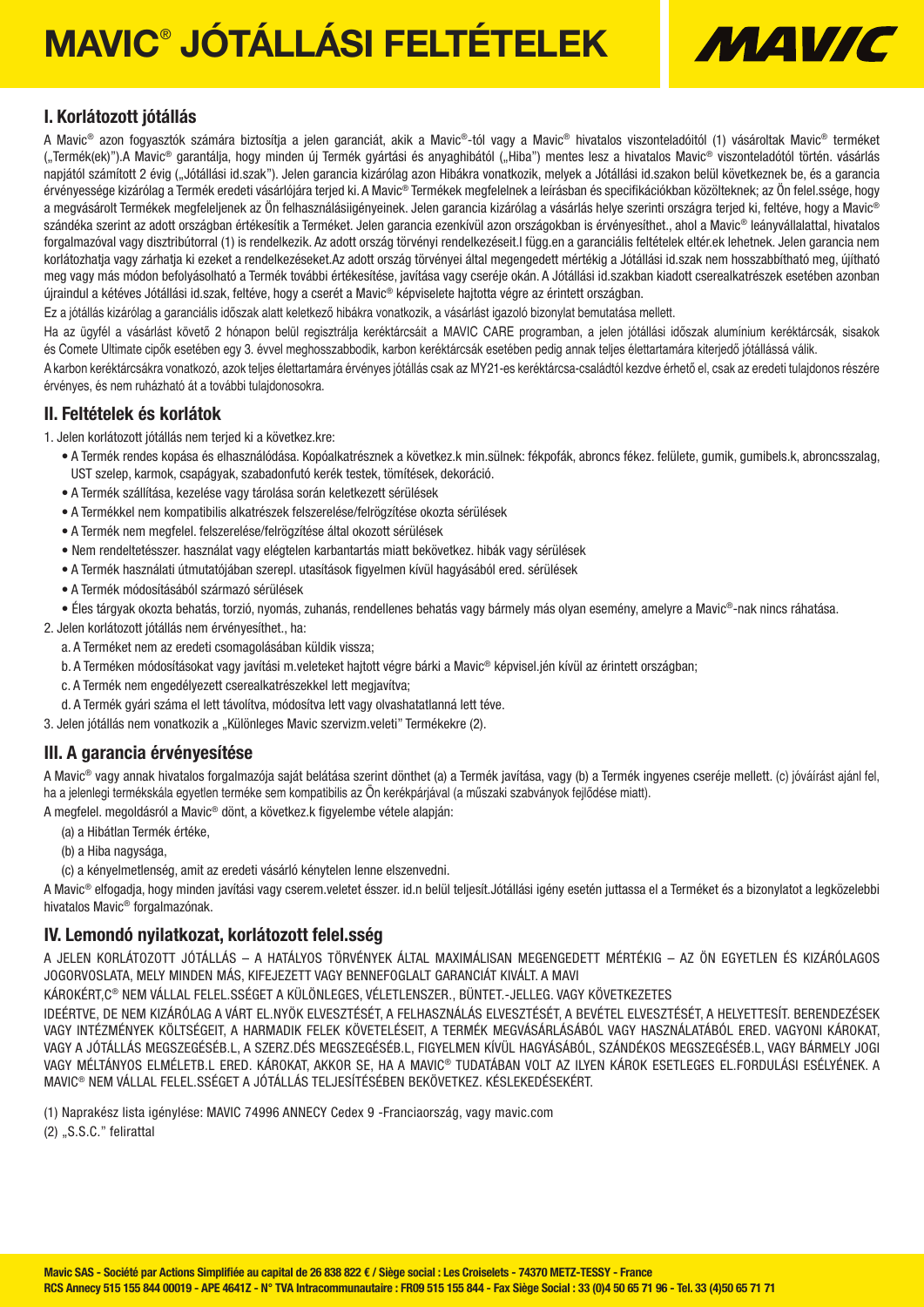# MAVICI® GARANTIIPOLIITIKA



### I. Piiratud garantii

Mavic<sup>®</sup> tagab garantii tarbijatele, kes on ostnud Mavic<sup>®</sup> ilt või Mavic<sup>®</sup>i volitatud edasimüüjatelt (1) Mavic®i toote (edaspidi: toode (tooted)). Mavic<sup>®</sup> garanteerib, et ühelgi uuel tootel ei ilmne tootmisvigu ega materjalidefekte (edaspidi: defektid) kahe aasta jooksul alates kuupäevast, mil tarbija toote Mavic®i volitatud edasimüüjalt ostis (edaspidi: garantiiperiood). Garantii kehtib üksnes garantiiperioodil avastatud defektide korral ja laieneb ainult toote algsele ostjale. Mavic®i tooted vastavad kirjeldusele ja tehnilistele andmetele. Teie kohustus on tagada ostetud toote sihipärane kasutamine.

Garantii kehtib ja seda tuleb täita ainult selles ricig®is, kust toode osteti, tingimusel, et Mavic® kavatses toodet kõnealuses riigis müügiks pakkuda.

Samuti tuleb garantiid täita riigis, kus asub Mavii tütarettevõte, volitatud edasimüüja või turustaja (1).

Olenevalt riigist võivad kohaldatavate õigusaktide järgi kehtida konkreetsed või muutuvad garantiitingimused. See garantiipoliitika ei välista ega piira neid õigusaktide sätteid. Riiklike õigusaktidega lubatud ulatuses ei pikenda ega mõjuta garantiiperioodi muul viisil toote edasimüük, remont või asendamine. Ent garantiiperioodil väljastatud vahetusosa(de)le kehtib uus kaheaastane garantiiperiood; tingimusel, et toote asendas asiaomases riigis olev Mavic®i esindaja.

Garantii kehtib ainult garantiiperioodil avastatud vigadele ja ainult ostutõendi esitamisel.

Kui ostja registreerib rattad MAVIC CARE programmis kahe kuu jooksul pärast ostu, siis pikeneb garantiiperiood alumiiniumratastele, kiivritele ja Comete Ultimate kingadele 3. aastaks ning süsinikkiust ratastele nende eluea lõpuni.

Süsinikkiust rataste garantiiperioodi pikendamine on võimalik ainult MY21 mudelite puhul ja kehtib ainult toote algsele omanikule, seda ei ole võimalik edasi anda.

II. Tingimused ja piirangud

1. See piiratud garantii ei hõlma:

- toote tavapärast kulumist. Kuluosadeks peetakse järgmisi osi: piduriklotsid, pöia pidurduspind, rehvid, torukujulised rehvid, sisekummid, pöialint, UST ventiil, kinnitusnukid, laagrid, vabajooksukorpused, tihendid, kaunistused;
- toote transportimise, käitlemise või hoiustamise käigus tekkinud kahjustusi;
- tootega mittesobivate osade paigaldamisel ja monteerimisel tekkinud kahjustusi;
- toote ebaõigel paigaldamisel või monteerimisel tekkinud kahjustusi;
- väärast kasutusest või halvast hooldusest tingitud defekte või kahjustusi;
- toote kasutusjuhendi mittejärgimisest tingitud kahjustusi;
- toote modifitseerimisest tingitud kahjustusi;
- mis tahes mõju, mille on põhjustanud teravad esemed või mis on tingitud väänamisest, kokkusurumisest, kukkumisest, ebatavalisestkokkupõrkest või muust tegevusest, mille üle puudub Mavic® il mõistlik kontroll.

2. Seda piiratud garantiid ei täideta, kui:

- a. toodet ei tagastata originaalpakendis;
- b. toodet on modifitseerinud või parandanud muu isik või ettevõte kui Mavic®i esindaja asjaomases riigis;
- c. toote parandamisel on kasutatud lubamatuid varuosi;
- d. toote seerianumber on eemaldatud, kustutatud, seda on muudetud või tehtud loetamatuks.

3. Garantii ei kehti profitoodete Special Service Course Mavic kohta (2).

### III. Garantii täitmine

Mavic<sup>®</sup> või tema volitatud edasimüüja võivad toote omal äranägemisel tasuta a) remontida või b) asendada (c) tarjoaa hyvityksen, jos mikään sen hetkisen malliston tuote ei ole yhteensopiva polkupyöräsi kanssa (tavanomainen tekninen kehittyminen).

Mavic® määrab sobiva hüvitusmeetme, võttes arvesse järgmist:

- a) defektita toote väärtus;
- b) defekti olulisus;
- c) ebamugavused, mida hüvitusmeetmed algsele ostjale põhjustavad.
- Mavic® kohustub toote remontima või asendama mõistliku aja jooksul.

Kõikide garantiinõuete korral esitage toode ja ostutõend lähimale volitatud Mavic® i edasimüüjale.

### IV. Vastutusest lahtiütlemine ja selle piiramine

SEE PIIRATUD GARANTII ON KOHALDATAVATE KOHUSTUSLIKE ÕIGUSAKTIDE MAKSIMAALSES LUBATUD ULATUSES TEIE AINUS ÕIGUSKAITSEVAHEND, ASENDADES KÕIK MUUD SELGESÕNALISED VÕI KAUDSED GARANTIID. MAVIC® EI VASTUTA ERAKORRALISTE, ETTENÄGEMATUTE VÕI TEGEVUSE TULEMUSEST JOHTUVATE KAHJUDE EGA KAHJUTASUDE EEST, MUU HULGAS EELDATAVA KASUMI KAOTUS, KASUTUSVÕIMALUSEST ILMAJÄÄMINE, SAAMATA JÄÄNUD TULU, KULUTUSED ASENDUSSEADMETELE VÕI -VAHENDITELE, KOLMANDATE ISIKUTE NÕUDED, VARALINE KAHJU, MILLE PÕHJUSEKS ON TOOTE OSTMINE VÕI KASUTAMINE VÕI MIS ON TINGITUD GARANTIITINGIMUSTE RIKKUMISEST, LEPINGU RIKKUMISEST, HOOLETUSEST, LEPINGUVÄLISEST KAHJUST VÕI MÕNEST ÕIGUSLIKUST VÕI ÕIGUSPÄRASEST ALUSEST, ISEGI KUI MAVIC® OLI TEADLIK SELLISE KAHJU TEKKIMISE VÕIMALIKKUSEST. MAVIC® EI VASTUTA GARANTIITEENUSE OSUTAMISEL TEKKINUD VIIVITUSE EEST.

(1) Ajakohase loetelu saate, kui esitate taotluse MAVIC ile aadressil 74996 ANNECY Cedex 9, Prantsusmaa või veebilehel mavic.com.

(2) Tooted, millele on graveeritud "S.S.C." või mille seerianumbreid on kasutatud Service Course Mavic i puhul.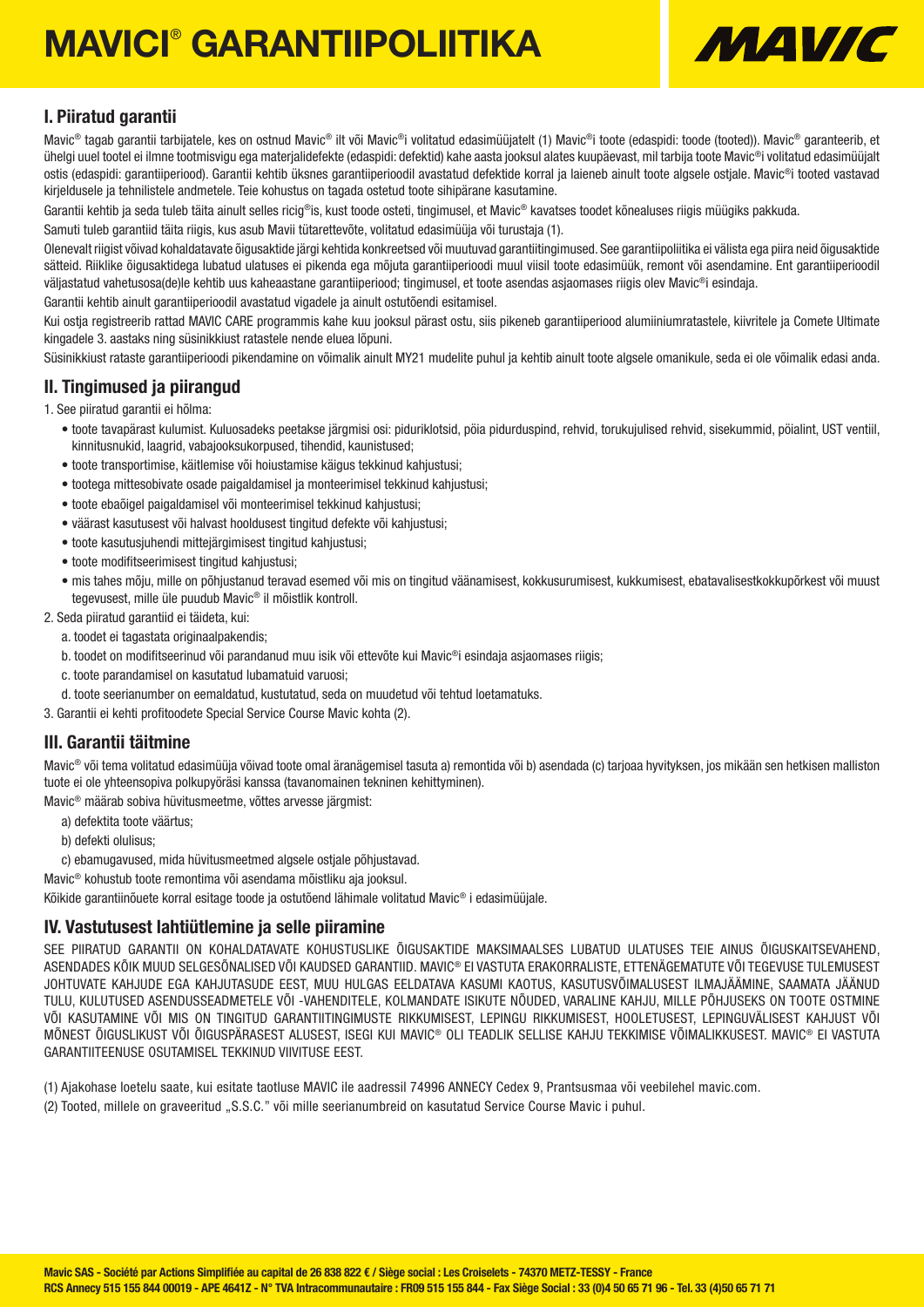## PRAVILA O JAMSTVU TVRTKE MAVIC® MALE MALE



### I. Ograni.eno jamstvo

Mavic<sup>®</sup> daje ovo jamstvo potro.a.ima koji su kupili proizvod tvrtke Mavic® ("Proizvod(i)") od tvrtke Mavic® ili ovla.tenih prodavatelja tvrtke Mavic® (1).Mavic® jam.i da nijedan novi Proizvod ne.e imati proizvodnih ni materijalnih nedostataka ("Nedostaci") tijekom 2 godine od datuma kad ga potro.a. kupi od ovla.tenog prodavatelja tvrtke Mavic® ("Jamstveno razdoblje"). Ovo jamstvo vrijedi samo u slu.aju nedostataka otkrivenih u Jamstvenom razdoblju i odnosi se samo na prvog kupca Proizvoda. Proizvodi Mavic® zadovoljavaju opise i specifikacije; va.a je odgovornost da provjerite jesu li Proizvodi koje kupujete namijenjeni za namjeravanu uporabu. Ovo jamstvo je va.e.e i provedivo samo u zemlji u kojoj je Proizvod kupljen, pod uvjetom da je namjera tvrtke Mavic® bila da se Proizvod nudina prodaju u toj zemlji. Ovo jamstvo je provedivo i u bilo kojoj zemlji gdje Mavic® ima svoju podru.nicu, ovla.tenog prodavatelja ili distributera tvrtke Mavic® (1).Ovisno o zemlji mogu biti primjenjiva posebna i promjenjiva jamstva u odnosu na va.e.e zakonske propise. Ni.ta u ovim pravilima o jamstvu ne mo.e isklju.iti ili ograni.iti primjenu tih zakonskih odredaba. Koliko to dopu.taju nacionalni zakoni, Jamstveno razdoblje ne mo.e se produ.iti, obnoviti ili na neki drugi na.in mijenjati zbog naknadne preprodaje, popravka ili zamjene Proizvoda. Me.utim, dio/dijelovi zamijenjeni tijekom jamstvenog razdoblja bit .e pokriveni jamstvom tijekom novog Jamstvenog razdoblja od dvije godine, pod uvjetom da je takvu zamjenu izvr.io predstavnik tvrtke Mavic® u doti.noj zemlji.

Ovo se jamstvo odnosi samo na nedostatke otkrivene u jamstvenom razdoblju i ako se predoči dokaz o kupnji.

Ako potrošač registrira svoje kotače unutar programa MAVIC CARE u roku od dva mjeseca nakon kupnje, ovo jamstveno razdoblje produljuje se na 3. godinu za aluminijske kotače, kacige, cipele Comete Ultimate i vijek trajanja karbonskih kotača.

Produljenje doživotnog jamstva za karbonske kotače moguće je za asortiman kotača MY21, ali se primjenjuje samo na izvornog vlasnika i ne može se prenijeti na sljedećeg.

### II. Uvjeti i ograni.enja

1. Ovo Ograni.eno jamstvo ne pokriva:

- Habanje Proizvoda normalnom uporabom. Sljede.i dijelovi se smatraju potro.nima: ko.ione obloge, povr.ina za ko.enje na obru.u, gume, tubular gume, zra.nice, trake za obru., UST ventili, pera, le.ajevi, .egrtaljke, brtve, ukrasi.
- .tete uzrokovane prijevozom, rukovanjem ili skladi.tenjem Proizvoda
- .tete uzrokovane monta.om i sklapanjem dijelova koji nisu primjereni Proizvodu
- .tete uzrokovane neodgovaraju.om monta.om ili sklapanjem Proizvoda
- Nedostaci ili .teta uzrokovana nepravilnom uporabom ili lo.im odr.avanjem
- .tete nastale uslijed nepridr.avanja uputa iz korisni.kog priru.nika
- .tete nastale uslijed izmjena na Proizvodu
- Utjecaje uzrokovane o.trim predmetima, torzijom, kompresijom, padom, abnormalnim utjecajem ili drugim djelovanjem koje nije pod razumnim nadzorom Mavica.

2. Ovo ograni.eno jamstvo nije provedivo ako:

- a. proizvod nije vra.en u originalnom pakiranju;
- b. je Proizvod mijenjala ili popravljala fizi.ka ili pravna osoba koja nije predstavnik Mavica u doti.noj zemlji;
- c. je Proizvod popravljen s neovla.tenim rezervnim dijelovima;
- d. je serijski broj Proizvoda uklonjen, izbrisan, izmijenjen ili ne.itak.

3. Ovo jamstvo ne odnosi se na Mavicove Proizvode "Special Service Course" (2).

### III. Provedba jamstva

Mavic<sup>®</sup> ili njegov ovla.teni trgovac .e po vlastitom naho.enju (a) popraviti Proizvod ili (b) zamijeniti Proizvod bez naknade. (c) ponudite kredit ako nijedan proizvod u trenutačnom asortimanu nije kompatibilan s vašim biciklom (evolucija tehničkog standarda).

Mavic® odgovaraju.i pravni lijek odre.uje na temelju sljede.ega:

- (a) vrijednosti Proizvoda bez Nedostatka,
- (b) zna.aja Nedostatka,
- (c) neugodnosti koje svaki pravni lijek stavlja pred izvornog kupca.

Mavic® je suglasan da se svaki popravak ili zamjena Proizvoda mora obaviti u razumnom roku. Molimo Vas da za sve jamstvene zahtjeve Proizvod i dokaz o kupnji predate najbli.em ovla.tenom prodavatelju tvrtke Mavic®.

### IV. Odricanje i ograni.enje odgovornosti

U NAJVE.OJ MJERI DOPU.TENOJ PRIMJENJIVIM VA.E.IM PROPISIMA OVO OGRANI.ENO JAMSTVO VA. JE JEDINI I ISKLJU.IVIPRAVNI LIJEK I ZAMJENJUJE SVA DRUGA JAMSTVA, IZRI.ITA ILI IMPLICIRANA. MAVIC® NIJE ODGOVORAN ZA POSEBNE, USPUTNE, KAZNENE ILI POSLJEDI.NE .TETE, UKLJU.UJU.I, ALI NE OGRANI.AVAJU.I SE NA GUBITAK O.EKIVANE KORISTI, GUBITAK UPORABE, GUBITAK PRIHODA, TRO.KOVE ZAMJENSKE OPREME ILI OBJEKATA, POTRA.IVANJA TRE.IH OSOBA, .TETE NA IMOVINI NASTALE ZBOG KUPNJE ILI UPORABE PROIZVODA ILI PROIZI.LE IZ POVREDE JAMSTVA, KR.ENJA UGOVORA, NEMARA, PREKR.AJA, ILI BILO KOJE PRAVNE ILI PRAVI.NE TEORIJE, .AK I AKO JE MAVIC® ZNAO ZA VJEROJATNOST TAKVIH .TETA. MAVIC® NIJE ODGOVORAN ZA KA.NJENJE U PROVEDBI JAMSTVENIH USLUGA.

- (1) A.uran popis dostupan je na zahtjev upu.en tvrtki MAVIC 74996 ANNECY Cedex 9 -Francuska ili na mavic.com
- (2) Proizvodi s urezanom oznakom "SSC" ili .iji su serijski brojevi kori.teni za "Service Course Mavic".

Des caractères ont sautés, à reprendre avec l'alphabet correspondant à cette traduction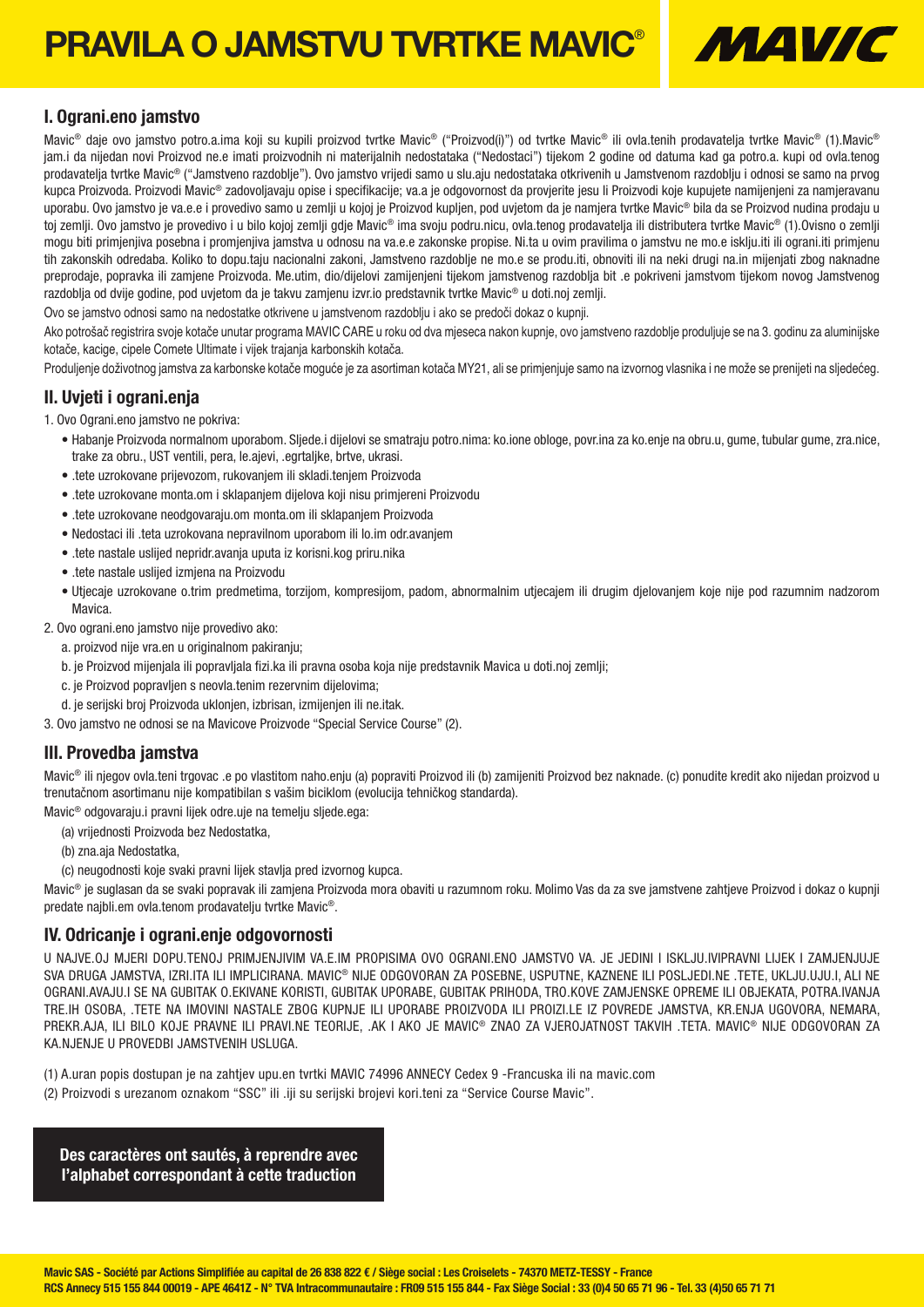## **BGR**

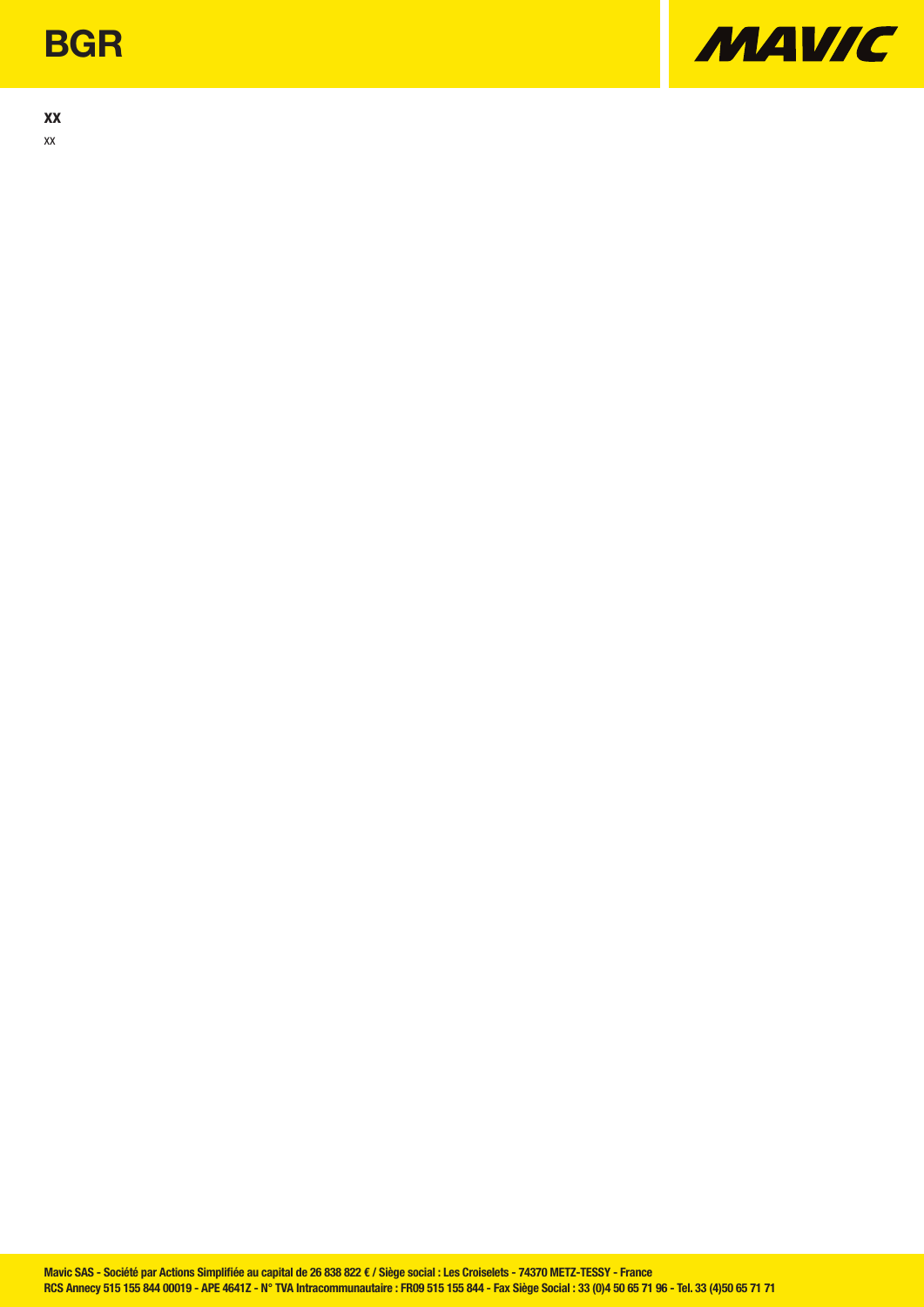## ELL

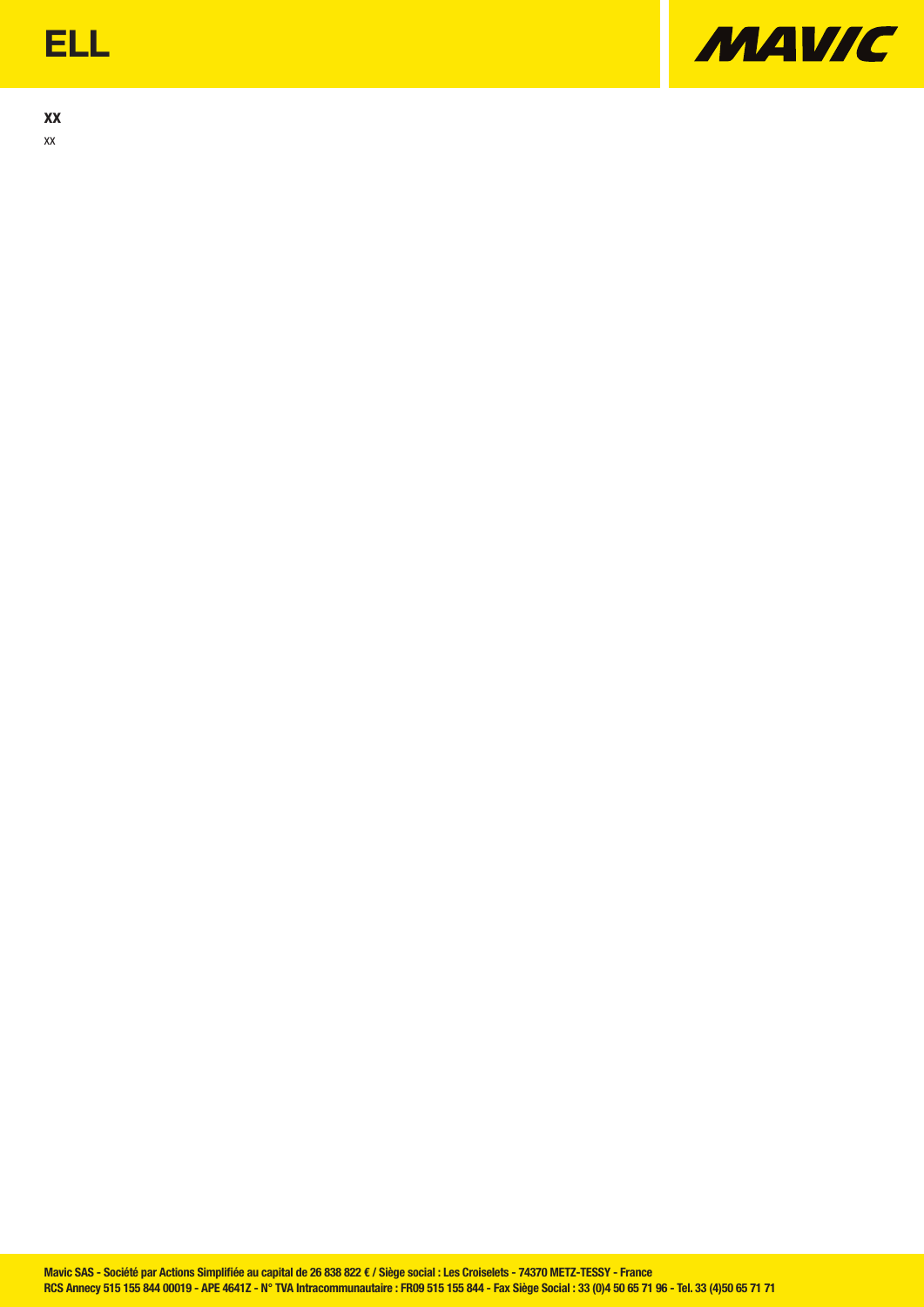## **RUS**

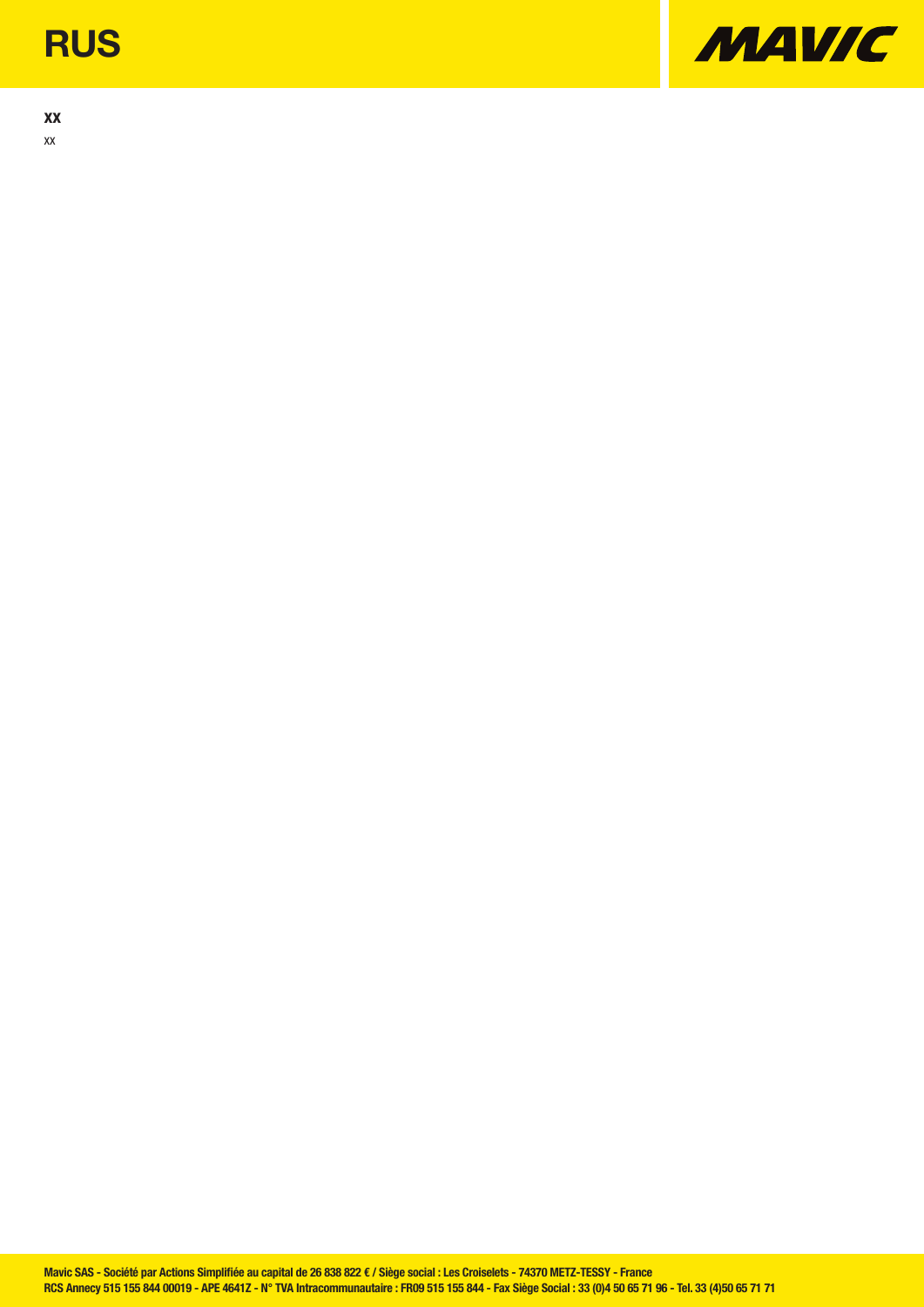# MAVIC® GARANT. POL.T.KASI



### I. Sınırlı Garanti

Mavic® , Mavic® ürünlerini ("Ürünler") Mavic® veya yetkili Mavic® bayilerinden (1) satın alan tüketicilere bu garantiyi sa.lar. Mavic® , yetkili bir Mavic® bayisinden satın alındıktan sonraki 2 yıl boyunca ("Garanti Süresi") tüm yeni Ürünlerde üretim veya malzeme kusurları ("Kusurlar") bulunmadı.ını qaranti eder. Bu agranti yalnızca Garanti Süresi kapsamındaki Kusurlar için ve yalnızca Ürünü asıl satın alan ki.i için geçerlidir. Mavic® Ürünleri tanımlarına ve belirtimlerine uygundur; satın aldı.ınız Ürünlerin amaçladı.ınız kullanıma uygun oldu.unu do.rulamak sizin sorumlulu.unuzdur. Bu garanti yalnızca Ürünün satın alındı.ı ülkede ve Ürünün söz konusu ülkede satı.ının Mavic® tarafından yapılması ko.uluyla geçerli ve uygulanabilirdir. Bu garanti ayrıca bir Mavic® ba.lı .irketinin, bir Mavic® yetkili bayisinin veya distribütörünün (1) bulundu.u ülkelerde uygulanabilir. Ülkeye ba.lı olarak, ilgili mevzuat gere.ince kısmi veya de.i.ken garanti ko.ulları geçerli olabilir. Bu garanti politikasındaki hiçbir ifade yasal hükümleri geçersiz kılmaz veya sınırlandırmaz. Ulusal yasalar gere.ince Garanti Süresi uzatılamaz, yenilenemez veya Ürünün daha sonra yeniden satı.ı, onarımı veya de.i.tirilmesiiçin geçerli olmaz. Ancak Garanti Süresi kapsamında de.i.tirilen parçalar, söz konusu de.i.ikli.in bu ülkede bulunan yetkili Mavic® temsilcisi tarafından yapılmı. olması ko.uluyla, yeni iki yıllık Garanti Süresi'ne sahiptir.

Bu garanti yalnızca Garanti Süresi içerisinde keşfedilen Kusurları kapsar ve satış fişi ibrazı gerektirir.

Eğer tüketici tekerleklerini satıştan sonra 2 ay içerisinde MAVIC CARE Programına kaydettirirse bu garanti süresi, alüminyum tekerlekler, kasklar, Comete Ultimate ayakkabılar için 3 yıla, karbon tekerlekler için ömür boyuna uzatılır.

Karbon tekerleklere yönelik bu Ömür Boyu garanti uzatması MY21 tekerlek serisi için geçerlidir, sadece ilk sahibine yöneliktir ve sonraki kişilere devredilemez.

#### II. Ko.ullar ve Sınırlamalar

- 1. Bu Sınırlı garanti .unları kapsamaz:
	- Ürünün normal yollarla a.ınması veya yırtılması. A.ınan veya yırtılan parçalar olarak .unlar dikkate alınır: fren pabuçları, jant fren yüzeyi, dı. lastikler, tubular lastikler, iç lastikler, jant bandı, UST subabı, mandallar, rulmanlar, serbest teker parçaları, contalar ve aksesuarlar.
	- Üründe nakliye, ta.ıma ve saklama nedeniyle olu.an hasarlar
	- Ürüne uygun olmayan parçaların montajından ve takılmasından kaynaklanan hasarlar
	- Ürünün yanlı. montajından veya birle.tirilmesinden kaynaklanan hasarlar
	- Hatalı kullanım veya seyrek bakım yapılmasından kaynaklanan hasarlar veya zararlar
	- Ürünlerin kullanıcı kılavuzunda belirtilen talimatlara uyulmamasından kaynaklanan hasarlar
	- Ürünün modifiye edilmesinden kaynaklanan hasarlar
	- Mavic® 'in makul kontrolü dı.ında ortaya çıkmı. olan ve sivri nesnelerden, bükme, sıkı.tırma, dü.me, anormal etki veya di.er i.lemlerden kaynaklanan her türlü etki.

2. A.a.ıdaki durumlar söz konusuysa bu sınırlı garanti uygulanamaz:

- a. Ürün orijinal ambalajında iade edilmediyse;
- b. Ürün söz konusu ülkede bulunan Mavic® temsilcili.inden ba.ka bir ki.i tarafından modifiye edildiyse veya onarıldıysa;
- c. ürün onaylı olmayan yedek parçalar kullanılarak tamir edildiyse;
- d. Ürünün seri numarası çıkarıldıysa, silindiyse, de.i.tirildiyse veya okunmayacak hale getirildiyse.

3. Bu garanti "Special Service Course Mavic" Ürünleri (2) için geçerli de.ildir.

### III. Garanti Uygulaması

Mavic® veya yetkili bayileri kendi karar verme yetkilerine ba.lı olarak (a) Ürünü tamir edebilir veya (b) Ürünü ücret almadan de.i.tirebilir. (c) seride bisikletinize uyan hiçbir Ürün yoksa bir kredi sunar (teknik standart gelişimi).

A.a.ıdaki konular dikkate alınarak uygun çözüm yolu Mavic® tarafından sa.lanacaktır:

- (a) Kusurlu olmayan Ürün bedeli,
- (b) Kusura ili.kin fark,
- (c) her bir çözüm yolunun asıl satın alan ki.i açısından olu.turaca.ı rahatsızlık.

Mavic® , Ürüne ili.kin her türlü onarım ve de.i.tirme giri.iminin makul bir süre içinde gerçekle.ece.ini kabul eder. Tüm garanti talepleri için lütfen Ürünü ve satınalma ispatını en yakın yetkili Mavic® bayisine gönderin.

### IV. Feragatname ve Sorumlulu.un Sınırlandırılması

YÜRÜRLÜKTEK. YASALARIN .Z.N VERD...N MAKS.MUM KAPSAMDA BU SINIRLI GARANT. S.Z.N TEK VE MÜNHASIR ÇÖZÜM YOLUNUZDUR VE AÇIK VEYA ÖRTÜK D..ER HER TÜRLÜ GARANT.N.N YER.NE GEÇEB.L.R. MAVIC® BEKLENEN AVANTAJLARINELDE ED.LEMEMES., KULLANIM OLANA.I KAYBI, GEL.R KAYBI, KULLANIMA ALINAN D..ER EK.PMANLARIN VEYA ÖZELL.KLER.N MAL.YET., ÜÇÜNCÜ TARAFLARIN .DD.ALARI, SATINALMADAN VEYAÜRÜNÜN KULLANIMINDAN KAYNAKLANAN MAL ZARARLARI YA DA GARANT.N.N .HLAL ED.LMES.NDEN, SÖZLE.ME KO.ULLARININ .HLAL ED.LMES.NDEN, .HMALDEN, TAZM.NAT YÜKÜMLÜLÜ.ÜNDEN VEYA HERHANG. B.R YASAL YA DA TEM.NATA DAYALI KURAMDAN DO.AN DURUMLAR DAH.L ANCAK BUNLARLA SINIRLI OLMAMAK KAYDIYLA HER TÜRLÜ ÖZEL, ARIZ., CEZA. VEYA DOLAYLI HASARLARI, MAVIC®SÖZ KONUSU HASARLARIN ORTAYA ÇIKAB.LECE..N. B.LSE B.LE BU HASARLARDAN SORUMLU TUTULAMAZ. MAVIC®,GARANT. SERV.S.N.N SA.LANMASINDA YA.ANAN GEC.KMELERDEN SORUMLU TUTULAMAZ.

(1) Listenin en güncel hali MAVIC 74996 ANNECY Cedex 9 -France adresinden talep edilebilece.i gibi veya mavic.com adresinde de bulunur. (2) "S.S.C." damgalı veya seri numaraları "Service Course Mavic" için kullanılan ürünler.

> Des caractères ont sautés, à reprendre avec l'alphabet correspondant à cette traduction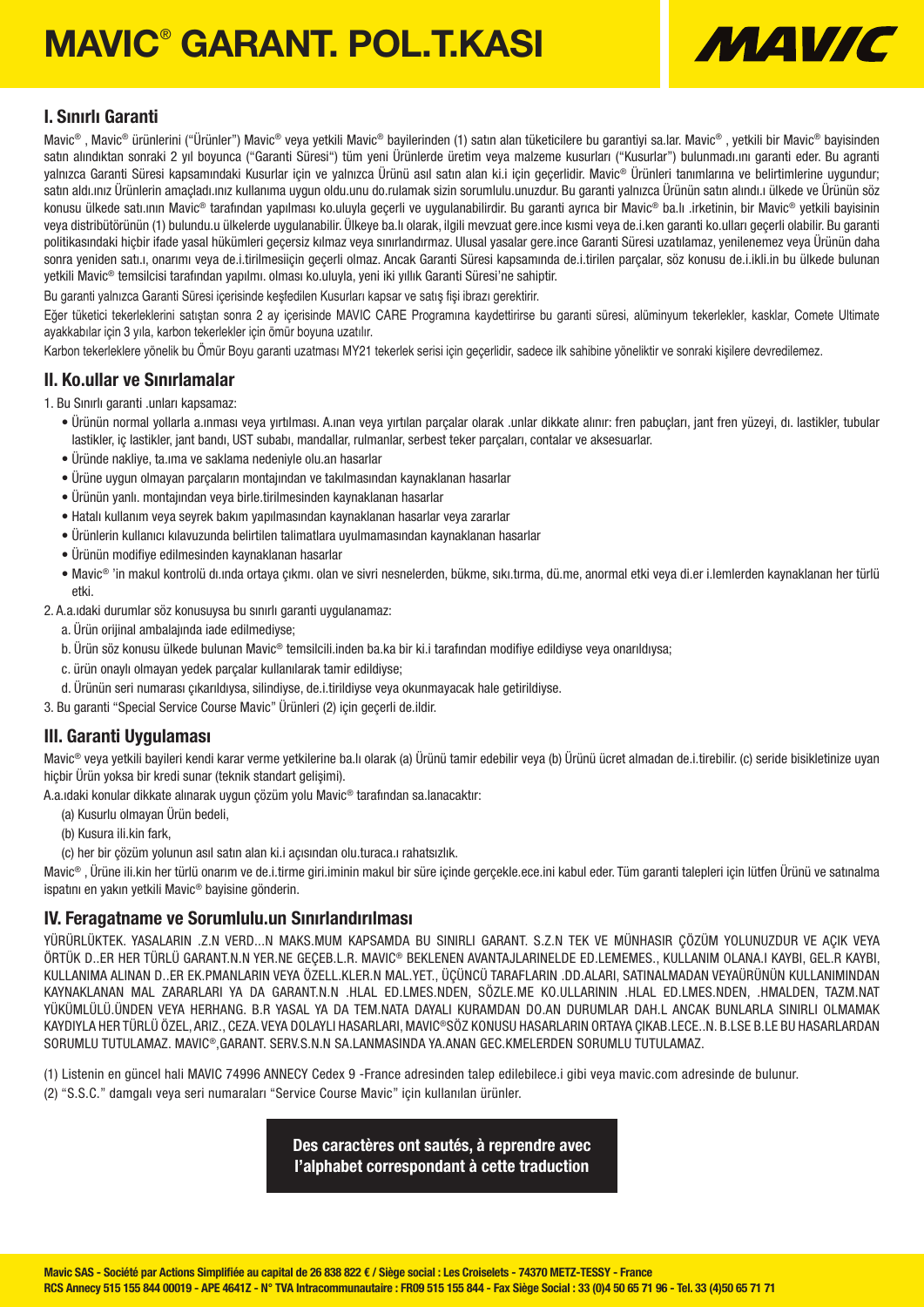## **HEB**

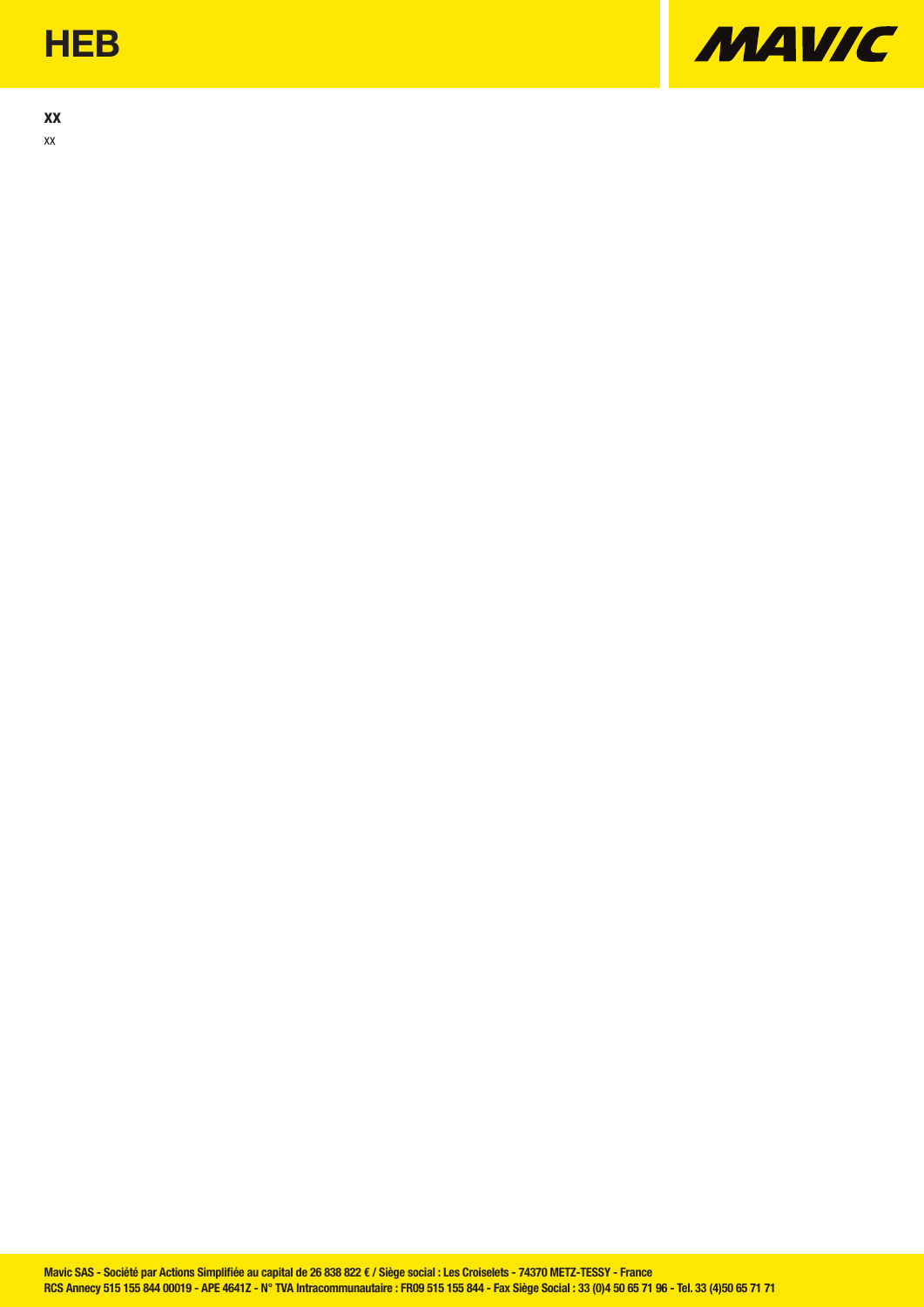## **CHS**

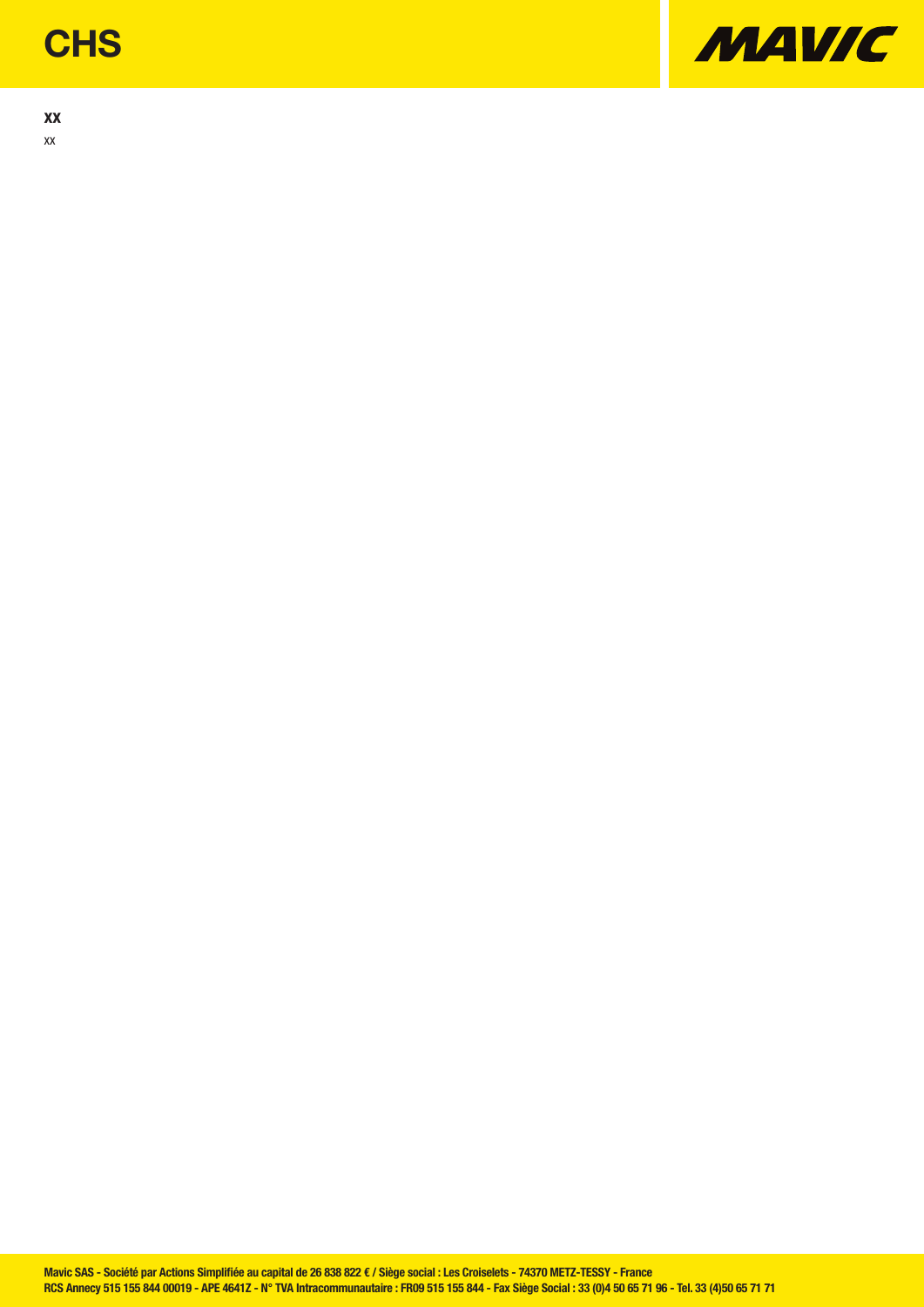## **THA**

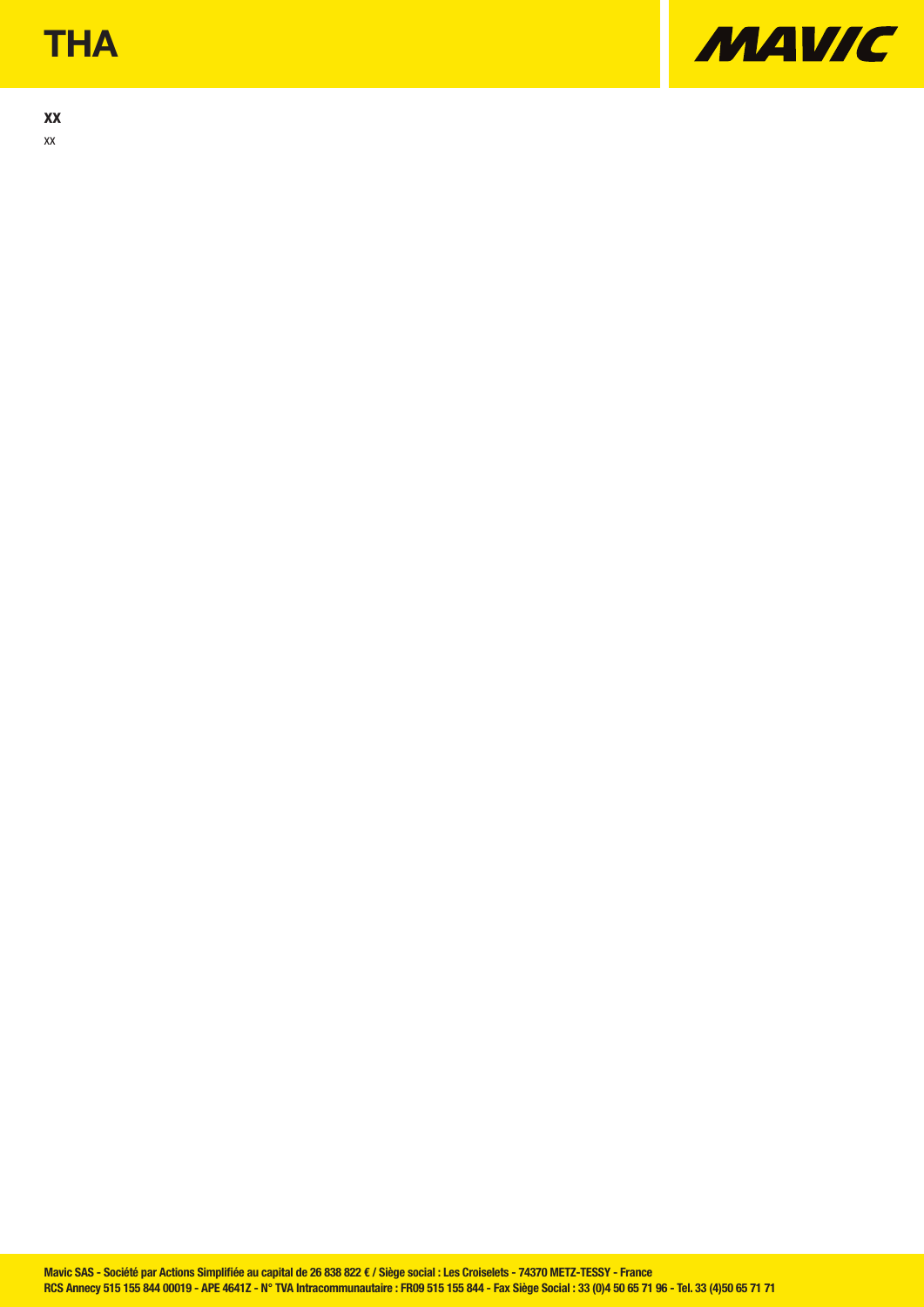# DASAR WARANTI MAVIC®



### I. WarantiTerhad

Mavic<sup>®</sup> memberikan waranti ini kepada pengguna yang membeli produk Mavic<sup>®</sup> ("Produk") daripada Mavic<sup>®</sup> atau daripada peniual yang dipersetujuiMavic<sup>®</sup> (1). Mavic® mewajarkan semua Produk baru bebas daripada kecacatan («Kecacatan») pengeluaran atau bahan semasa 2 tahun dari tarikh pembelian oleh pengguna daripada penjual yang dipersetujui Mavic® ("Tempoh Waranti"). Waranti ini diguna pakai hanya terhadap Kecacatan yang ditemuidalam Tempoh Waranti dan dilanjutkan hanya kepada pembeli asal Produk. Produk Mavic® memenuhi huraian dan spesifikasinya; ia adalah tanggungjawab anda untuk memastikan bahawa Produk yang anda beli direka untuk kegunaan yang dimaksudkan. Waranti ini sah dan dikuatkuasakan hanya dalam negara di mana Produk dibeli, dengan syarat bahawa Mavic<sup>®</sup> telah bertujuan bahawa Produk yang ditawarkan untuk dijual di negara tersebut. Waranti ini juga dikuat kuasa di mana-mana negara di mana Mavic® mempunyai subsidiari, penjual atau pengedar yang dipersetujui Mavic® (1).Bergantung pada negara, waranti tertentu dan boleh ubah boleh dikenakan berhubung dengan undang-undang berkenaan. Tiada apa dalam waranti ini boleh mengecualikan atau mengehadkan peruntukan undang-undang ini.Ke tahap yang dibenarkan oleh undang-undang kebangsaan, Tempoh Waranti tidak akan dilanjutkan, diperbaharui atau sebaliknya terjejas disebabkan penjualan semula, pembaikan atau penggantian Produk terkemudian. Walau bagaimanapun, bahagian yang diganti yang dikeluarkan semasa Tempoh Waranti akan dijamin untuk Tempoh Waranti baru selama dua tahun ; diberikan, seperti penggantian telah dilakukan oleh wakilMavic® di negara yang berkenaan.

Jaminan ini hanya berlaku untuk Kecacatan yang dijumpai dalam Tempoh Jaminan dan jika bukti pembelian dikemukakan.

Sekiranya pengguna mendaftarkan roda pada Program MAVIC CARE dalam tempoh 2 bulan selepas pembelian, tempoh jaminan ini dilanjutkan sehingga tahun ke-3 bagi roda aluminium, topi keledar, kasut Comete Ultimate dan sepanjang hayat bagi roda karbon.

Pelanjutan jaminan sepanjang hayat untuk roda karbon boleh didapati dari julat roda MY21, hanya terpakai kepada pemilik asal dan tidak boleh dipindah milik kepada yang berikutnya.

### II. Syarat dan Sekatan

- 1. Waranti terhad ini tidak meliputi:
	- Haus dan lusuh Produk. Bahagian haus dan lusuh dianggap sebagai yang berikut: pad brek, permukaan pembrekan rim, roda, tiub, tiub dalaman, pita rim, injap UST, tuas, galas, badan roda bebas, kedap, hiasan.
	- Kerosakan yang disebabkan oleh pengangkutan, pengendalian atau penyimpanan Produk
	- Kerosakan yang disebabkan oleh cagakan dan pemasangan bahagian yang tidak sesuai kepada Produk
	- Kerosakan yang disebabkan oleh cagakan atau pemasangan tidak bersesuaian Produk
	- Kecacatan atau kerosakan yang disebabkan oleh penggunaan tak wajar atau penyelenggaraan yang lemah
	- Kerosakan yang disebabkan kepada kelalaian arahan manual pemilik produk
	- Kerosakan disebabkan pengubahsuaian Produk
	- Apa-apa hentaman yang disebabkan oleh item tajam, disebabkan oleh kilasan, pemampatan, terjatuh, hentaman tidak biasa attau tindakan lainbukan di bawah kawalan wajar Mavic® .
- 2. Waranti terhad ini tidak dikuatkuasakan jika:
	- a. Produk tidak dikembalikan dalam pembungkusan asalnya;
	- b. Produk telah diubahsuai atau dibaiki oleh mana-mana orang atau entiti lain selain wakil Mavic® dalam negara yang berkenaan ;
	- c. Produk telah dibaiki dengan alat ganti yang tidak dibenarkan;
	- d. Nombor siri Produk telah dibuang, dipadam, diubah suai atau tidak dapat dibaca.
- 3. Waranti ini tidak dikenakan kepada Produk «Kursus Perkhidmatan Khas Mavic» (2).

### III. Penguatkuasaan Waranti

Mavic® atau peruncit yang dibenarkan boleh mengikut budi bicaranya sama ada (a) membaiki Produk atau (b) menggantikan Produk tanpa pembayaran. (c) menawarkan kredit jika tiada Produk dalam julat semasa yang sesuai dengan basikal anda (evolusi standard teknikal).

Remedi bersesuaian akan ditentukan oleh Mavic® berdasarkan pertimbangan berikut:

- (a)nilai Produk tanpa Kecacatan,
- (b) Kepentingan Kecacatan,
- (c) kesulitan remedi yang akan diletakkan pada pembeli asal.

Mavic® bersetuju bahawa semua pembaikan atau penggantian Produk akan berlaku di dalam tempoh yang munasabah Untuk semua tuntutan waranti, sila hantar Produk dan bukti pembelian kepada penjual Mavic® yang diluluskan yang berdekatan.

### IV. Penolakan Tuntutan dan Pengehadan Liabiliti

SEHINGGA SETAKAT MAKSIMUM YANG DIBENARKAN OLEH UNDANG-UNDANG MANDATORI BERKENAAN, WARANTI TERHAD INI ADALAH REMEDI TUNGGAL DAN EKSKLUSIF ANDA DAN SEBAGAI GANTI SEMUA WARANTI LAIN, DINYATAKAN ATAU TERSIRAT. MAVIC® TIDAK AKAN BERTANGGUNGJAWAB UNTUK KEROSAKAN KHAS, TIDAK DISENGAJAKAN, PUNITIF ATAU LANJUTAN, TERMASUK TETAPI TIDAK TERHAD KEPADA KEHILANGAN MANFAAT YANG DIJANGKAKAN, KEHILANGAN PENGGUNAAN, KEHILANGAN HASIL, APA-APA KOS PERALATAN GANTIATAU KEMUDAHAN, TUNTUTAN PIHAK KETIGA, KEROSAKAN KEPADA HARTA DISEBABKAN OLEH PEMBELIAN ATAU PENGGUNAAN PRODUK ATAU TIMBUL DARIPADA PELANGGARAN WARANTI, PELANGGARAN KONTRAK, KECUAIAN, TORT TEGAS, ATAU MANA-MANA TEORI PERUNDANGAN ATAU ADIL, WALAUPUN JIKA MAVIC® MENGETAHUI KEMUNGKINAN KEROSAKAN TERSEBUT. MAVIC® TIDAK AKAN BERTANGGUNGJAWAB ATAS KELEWATAN UNTUK MENYEDIAKAN SERVIS WARANTI.

- (1) Senarai terkini tersedia atas permintaan kepada MAVIC 74996 ANNECY Cedex 9 -France atau di mavic.com
- (2) Produk diukir "S.S.C." atau nombor siri yang telah digunakan untuk "Kursus Perkhidmatan Mavic".